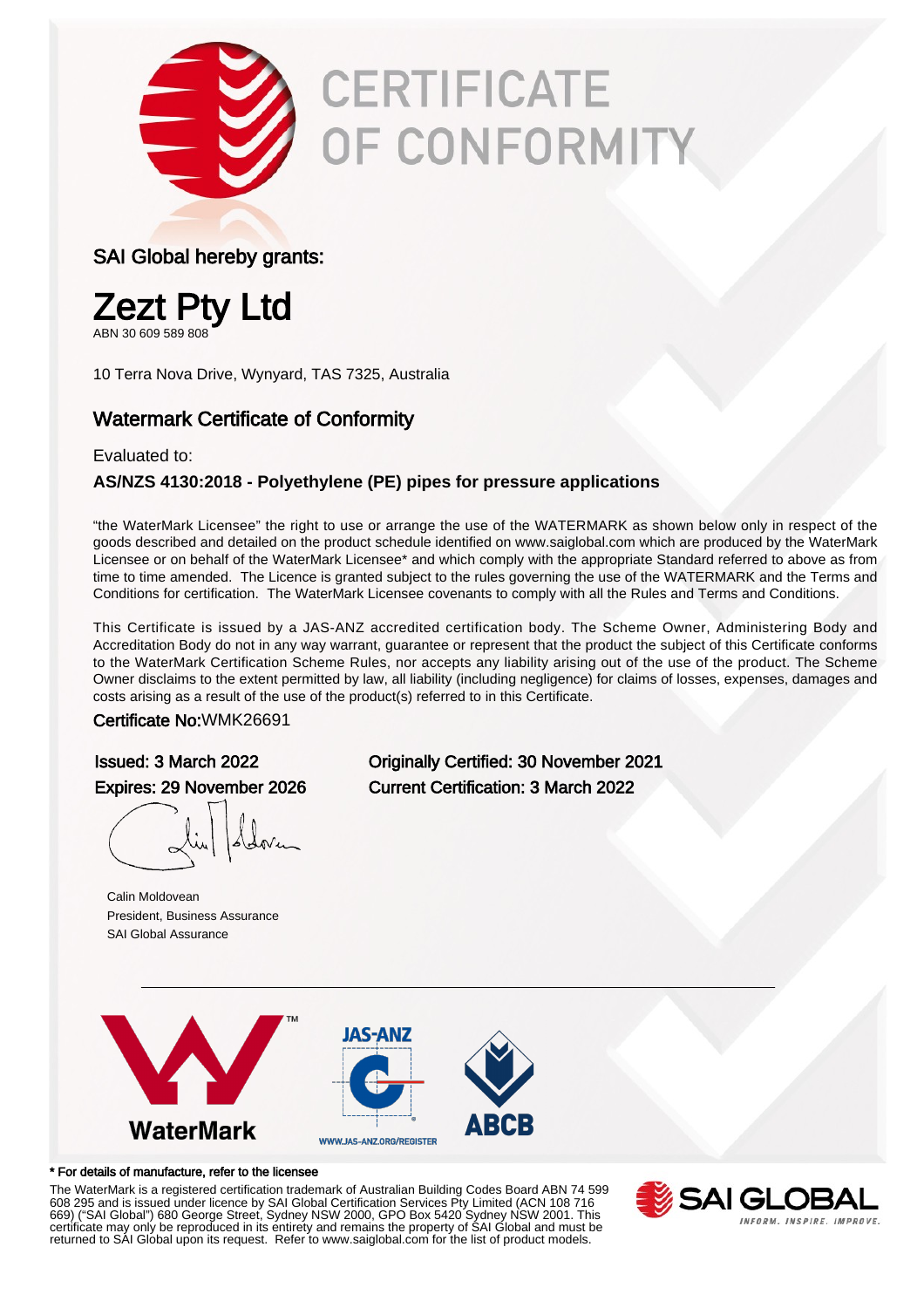### SAI Global hereby grants:

### Zezt Pty Ltd

10 Terra Nova Drive, Wynyard, TAS 7325, Australia

### Watermark Certificate of Conformity

Evaluated to:

#### AS/NZS 4130:2018 - Polyethylene (PE) pipes for pressure applications

Model identification of the goods on which the WATERMARK may be used:

| <b>Model Identification</b> | <b>Model Name</b>                      | <b>Brand Name</b>                                                                     | <b>Product Description</b>             | Date Endorsed |
|-----------------------------|----------------------------------------|---------------------------------------------------------------------------------------|----------------------------------------|---------------|
|                             |                                        |                                                                                       |                                        | 3 Mar 2022    |
| MM005277                    | DN 500 SDR 26 Black<br>20 <sub>m</sub> | Zezt, Vinidex, Huon<br>Agua, Mitchell Plastic<br>Welding, Property of                 | DN 500 SDR 26 Black<br>20 <sub>m</sub> | 28 Nov 2021   |
| MM005281                    | DN 560 SDR 26 Black<br>12 <sub>m</sub> | Zezt. Vinidex. Huon<br>Aqua, Mitchell Plastic<br>Welding, Property of                 | DN 560 SDR 26 Black<br>12 <sub>m</sub> | 28 Nov 2021   |
| MM005286                    | DN 180 SDR 9 Black<br>12 <sub>m</sub>  | Zezt, Vinidex, Huon<br>Aqua, Mitchell Plastic<br>Welding, Property of                 | DN 180 SDR 9 Black<br>12 <sub>m</sub>  | 28 Nov 2021   |
| MM005295                    | DN 200 SDR 17 Black<br>20 <sub>m</sub> | Zezt, Vinidex, Huon<br>Aqua, Mitchell Plastic<br>Welding, Property of                 | DN 200 SDR 17 Black<br>20 <sub>m</sub> | 28 Nov 2021   |
| MM005298                    | DN 75 SDR 17 Blue<br>Stripe 200m       | Zezt, Vinidex, Huon<br>Aqua, Mitchell Plastic<br>Welding, Property of                 | DN 75 SDR 17 Blue<br>Stripe 200m       | 28 Nov 2021   |
| MM005319                    | DN 315 SDR 41 Black<br>6 <sub>m</sub>  | Zezt, Vinidex, Huon<br>Aqua, Mitchell Plastic<br>Welding, Property of                 | DN 315 SDR 41 Black<br>6 <sub>m</sub>  | 28 Nov 2021   |
| MM005326                    | DN 200 SDR 41 Black<br>6 <sub>m</sub>  | Zezt, Vinidex, Huon<br>Aqua, Mitchell Plastic<br>Welding, Property of<br>ΤI           | DN 200 SDR 41 Black<br>6 <sub>m</sub>  | 28 Nov 2021   |
| MM005327                    | DN 40 SDR 11 Black<br>150 <sub>m</sub> | Zezt, Vinidex, Huon<br>Aqua, Mitchell Plastic<br>Welding, Property of<br>$\mathbf{H}$ | DN 40 SDR 11 Black<br>150 <sub>m</sub> | 28 Nov 2021   |

Certificate No: WMK26691 Issued Date: 3 March 2022

This schedule supersedes all previously issued schedules

#### \* For details of manufacture, refer to the licensee

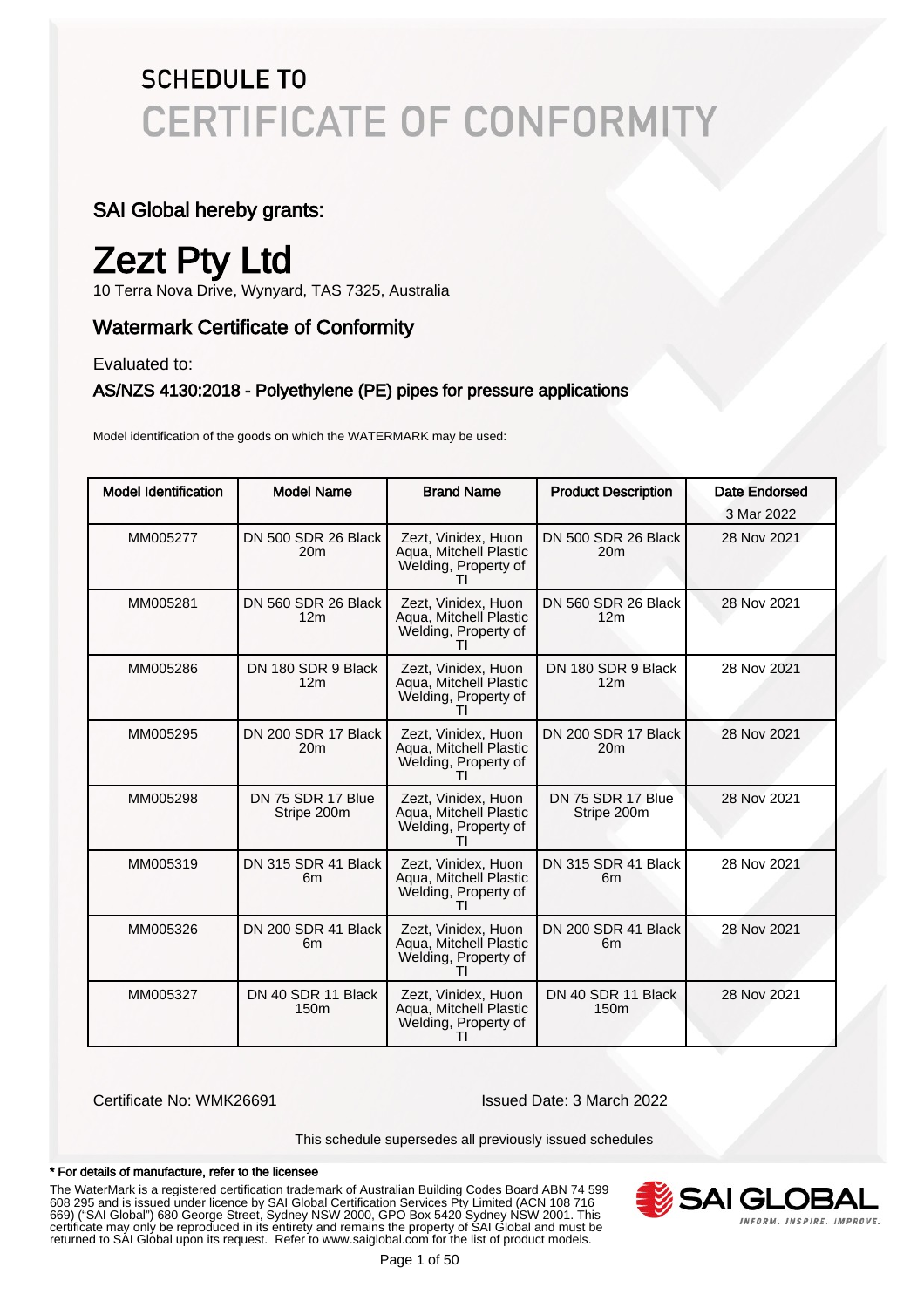| <b>Model Identification</b> | <b>Model Name</b>                     | <b>Brand Name</b>                                                                     | <b>Product Description</b>             | <b>Date Endorsed</b> |
|-----------------------------|---------------------------------------|---------------------------------------------------------------------------------------|----------------------------------------|----------------------|
| MM005328                    | DN 50 SDR 11 Black<br>150m            | Zezt, Vinidex, Huon<br>Aqua, Mitchell Plastic<br>Welding, Property of                 | DN 50 SDR 11 Black<br>150m             | 28 Nov 2021          |
| MM005329                    | DN 63 SDR 11 Black<br>100m            | Zezt, Vinidex, Huon<br>Aqua, Mitchell Plastic<br>Welding, Property of                 | DN 63 SDR 11 Black<br>100m             | 28 Nov 2021          |
| MM005330                    | DN 90 SDR 13.6<br>Black 12m           | Zezt, Vinidex, Huon<br>Aqua, Mitchell Plastic<br>Welding, Property of                 | DN 90 SDR 13.6<br>Black 12m            | 28 Nov 2021          |
| MM005336                    | DN 250 SDR 21 Black<br>20m            | Zezt, Vinidex, Huon<br>Aqua, Mitchell Plastic<br>Welding, Property of<br>Τl           | DN 250 SDR 21 Black<br>20 <sub>m</sub> | 28 Nov 2021          |
| MM005337                    | DN 280 SDR 26 Black<br>20m            | Zezt, Vinidex, Huon<br>Aqua, Mitchell Plastic<br>Welding, Property of                 | DN 280 SDR 26 Black<br>20m             | 28 Nov 2021          |
| MM005338                    | DN 280 SDR 9 Black<br>12 <sub>m</sub> | Zezt, Vinidex, Huon<br>Aqua, Mitchell Plastic<br>Welding, Property of<br>Τl           | DN 280 SDR 9 Black<br>12 <sub>m</sub>  | 28 Nov 2021          |
| MM005344                    | DN 250 SDR 11<br>Cream Stripe 12m     | Zezt, Vinidex, Huon<br>Aqua, Mitchell Plastic<br>Welding, Property of                 | DN 250 SDR 11<br>Cream Stripe 12m      | 28 Nov 2021          |
| MM005345                    | DN 280 SDR 11<br>Cream Stripe 12m     | Zezt, Vinidex, Huon<br>Aqua, Mitchell Plastic<br>Welding, Property of<br>Τl           | DN 280 SDR 11<br>Cream Stripe 12m      | 28 Nov 2021          |
| MM005351                    | DN 75 SDR 11 Black<br>200m            | Zezt, Vinidex, Huon<br>Aqua, Mitchell Plastic<br>Welding, Property of<br>$\mathbf{H}$ | DN 75 SDR 11 Black<br>200m             | 28 Nov 2021          |
| MM005352                    | DN 225 SDR 9 Black<br>12m             | Zezt, Vinidex, Huon<br>Aqua, Mitchell Plastic<br>Welding, Property of                 | DN 225 SDR 9 Black<br>12 <sub>m</sub>  | 28 Nov 2021          |
| MM005360                    | DN 630 SDR 41 Black I<br>6m           | Zezt, Vinidex, Huon<br>Aqua, Mitchell Plastic<br>Welding, Property of<br>ΤI           | DN 630 SDR 41 Black<br>6m              | 28 Nov 2021          |
| MM005362                    | DN 280 SDR 21 Black<br>20m            | Zezt. Vinidex. Huon<br>Aqua, Mitchell Plastic<br>Welding, Property of                 | DN 280 SDR 21 Black<br>20 <sub>m</sub> | 28 Nov 2021          |
| MM005365                    | DN 110 SDR 7.4<br>Black 6m            | Zezt, Vinidex, Huon<br>Aqua, Mitchell Plastic<br>Welding, Property of<br>ΤI           | DN 110 SDR 7.4<br>Black 6m             | 28 Nov 2021          |

Certificate No: WMK26691 Issued Date: 3 March 2022

This schedule supersedes all previously issued schedules

#### \* For details of manufacture, refer to the licensee

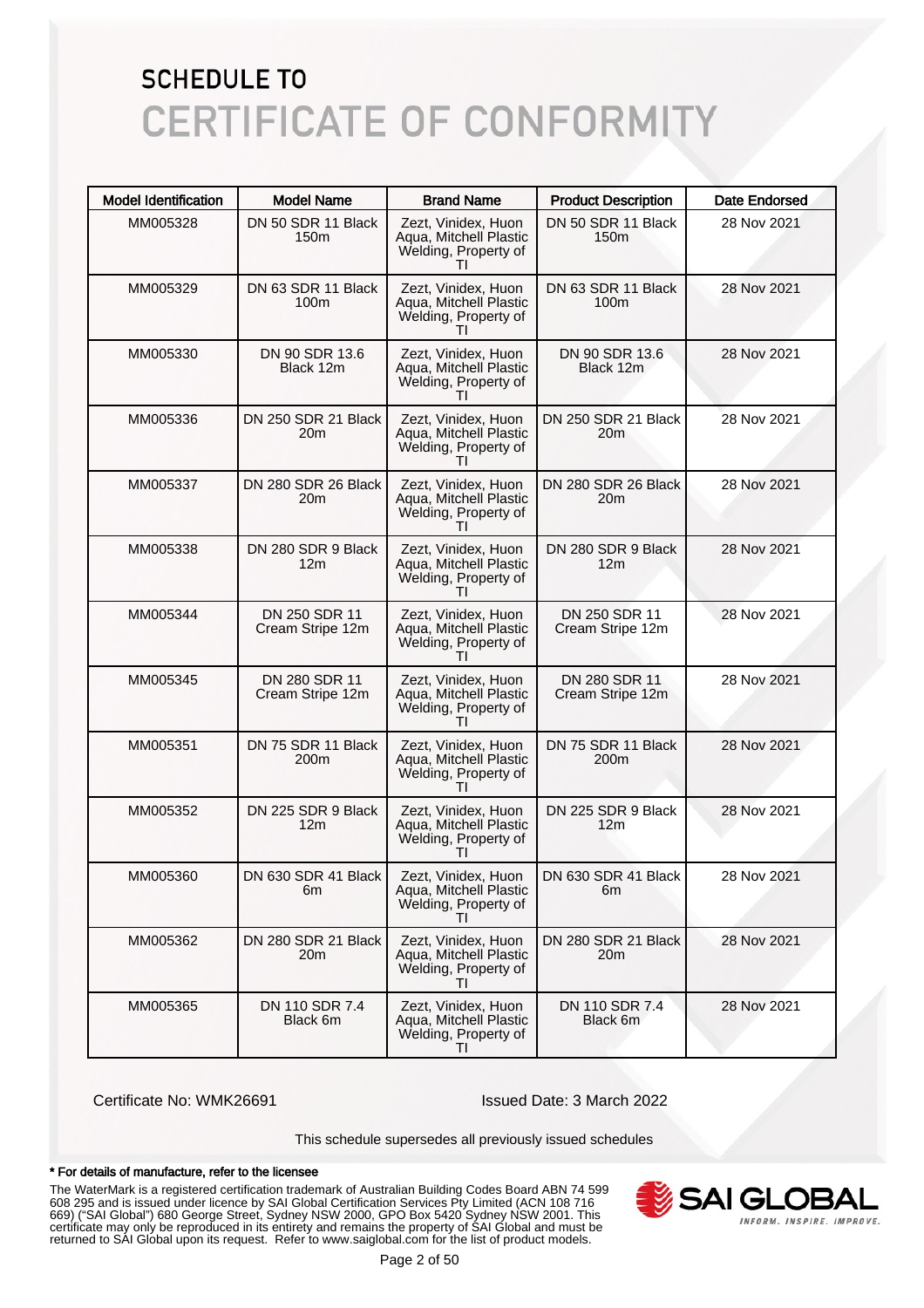| <b>Model Identification</b> | <b>Model Name</b>                   | <b>Brand Name</b>                                                                     | <b>Product Description</b>          | <b>Date Endorsed</b> |
|-----------------------------|-------------------------------------|---------------------------------------------------------------------------------------|-------------------------------------|----------------------|
| MM005369                    | DN 500 SDR 13.6<br>Black 20m        | Zezt, Vinidex, Huon<br>Aqua, Mitchell Plastic<br>Welding, Property of                 | DN 500 SDR 13.6<br>Black 20m        | 28 Nov 2021          |
| MM005373                    | DN 500 SDR 21 Black<br>6m           | Zezt, Vinidex, Huon<br>Aqua, Mitchell Plastic<br>Welding, Property of                 | DN 500 SDR 21 Black<br>6m           | 28 Nov 2021          |
| MM005377                    | DN 110 SDR 11<br>Cream Stripe 12m   | Zezt, Vinidex, Huon<br>Aqua, Mitchell Plastic<br>Welding, Property of                 | DN 110 SDR 11<br>Cream Stripe 12m   | 28 Nov 2021          |
| MM005378                    | DN 110 SDR 11<br>Cream Stripe 100m  | Zezt, Vinidex, Huon<br>Aqua, Mitchell Plastic<br>Welding, Property of<br>Τl           | DN 110 SDR 11<br>Cream Stripe 100m  | 28 Nov 2021          |
| MM005385                    | DN 125 SDR 11<br>Cream Stripe 100m  | Zezt, Vinidex, Huon<br>Aqua, Mitchell Plastic<br>Welding, Property of                 | DN 125 SDR 11<br>Cream Stripe 100m  | 28 Nov 2021          |
| MM005386                    | DN 125 SDR 11<br>Cream Stripe 12m   | Zezt, Vinidex, Huon<br>Aqua, Mitchell Plastic<br>Welding, Property of<br>Τl           | DN 125 SDR 11<br>Cream Stripe 12m   | 28 Nov 2021          |
| MM005389                    | DN 500 SDR 21 Black<br>20m          | Zezt, Vinidex, Huon<br>Aqua, Mitchell Plastic<br>Welding, Property of                 | DN 500 SDR 21 Black<br>20m          | 28 Nov 2021          |
| MM005390                    | DN 110 SDR 17<br>Purple Stripe 100m | Zezt, Vinidex, Huon<br>Aqua, Mitchell Plastic<br>Welding, Property of<br>Τl           | DN 110 SDR 17<br>Purple Stripe 100m | 28 Nov 2021          |
| MM005393                    | DN 630 SDR 21 Black<br>20m          | Zezt, Vinidex, Huon<br>Aqua, Mitchell Plastic<br>Welding, Property of                 | DN 630 SDR 21 Black<br>20m          | 28 Nov 2021          |
| MM005394                    | DN 63 SDR 41 Black<br>6m            | Zezt, Vinidex, Huon<br>Aqua, Mitchell Plastic<br>Welding, Property of                 | DN 63 SDR 41 Black<br>6m            | 28 Nov 2021          |
| MM005432                    | DN 180 SDR 13.6<br>Black 20m        | Zezt, Vinidex, Huon<br>Aqua, Mitchell Plastic<br>Welding, Property of<br>ΤI           | DN 180 SDR 13.6<br>Black 20m        | 28 Nov 2021          |
| MM005433                    | DN 75 SDR 11 Cream<br>Stripe 100m   | Zezt, Vinidex, Huon<br>Aqua, Mitchell Plastic<br>Welding, Property of                 | DN 75 SDR 11 Cream<br>Stripe 100m   | 28 Nov 2021          |
| MM005434                    | DN 75 SDR 11 Cream<br>Stripe 110m   | Zezt, Vinidex, Huon<br>Aqua, Mitchell Plastic<br>Welding, Property of<br>$\mathbf{H}$ | DN 75 SDR 11 Cream<br>Stripe 110m   | 28 Nov 2021          |

Certificate No: WMK26691 Issued Date: 3 March 2022

This schedule supersedes all previously issued schedules

#### \* For details of manufacture, refer to the licensee

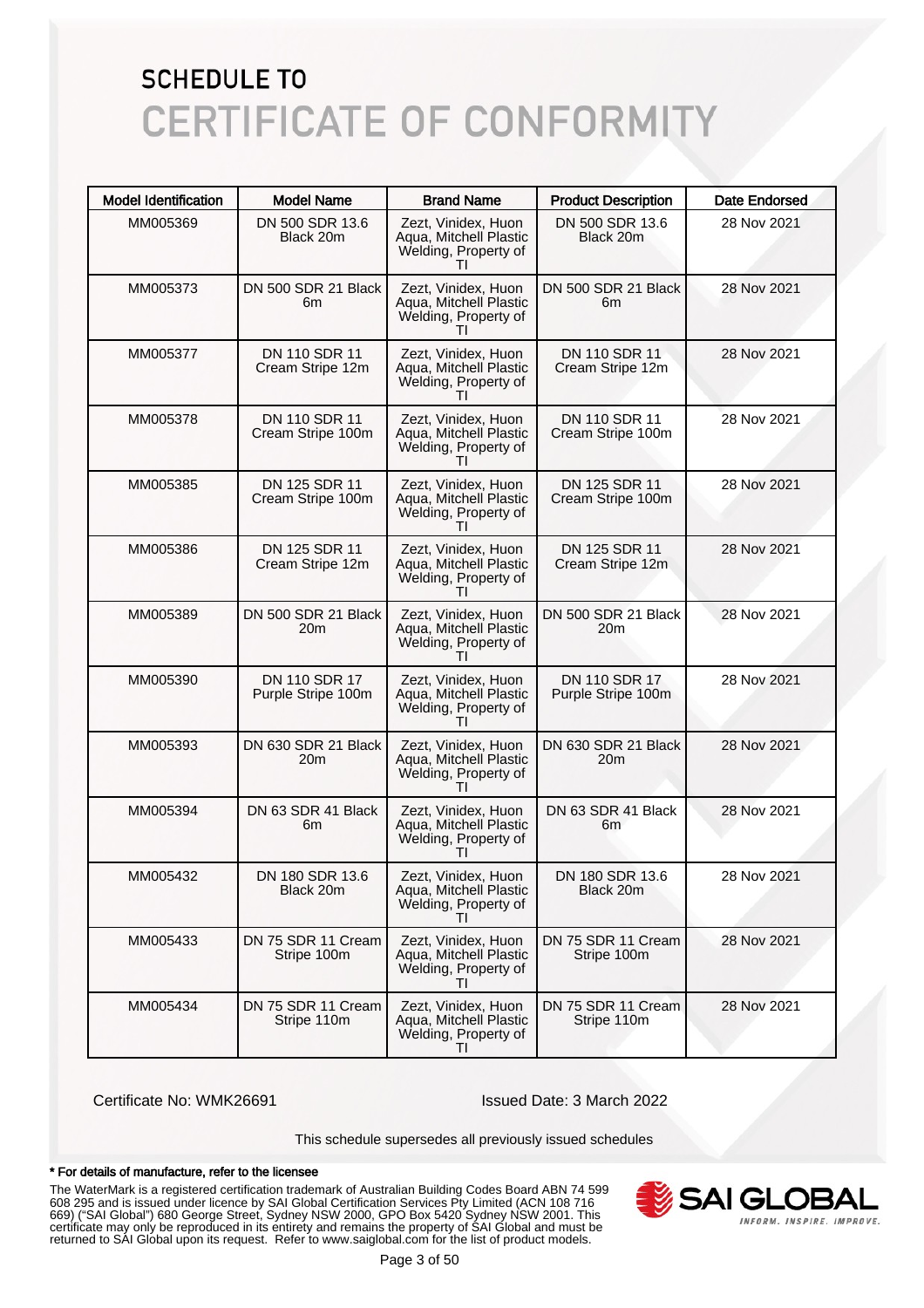| <b>Model Identification</b> | <b>Model Name</b>                  | <b>Brand Name</b>                                                                     | <b>Product Description</b>         | <b>Date Endorsed</b> |
|-----------------------------|------------------------------------|---------------------------------------------------------------------------------------|------------------------------------|----------------------|
| MM005435                    | DN 40 SDR 11 Cream<br>Stripe 100m  | Zezt, Vinidex, Huon<br>Aqua, Mitchell Plastic<br>Welding, Property of                 | DN 40 SDR 11 Cream<br>Stripe 100m  | 28 Nov 2021          |
| MM005440                    | DN 63 SDR 11 Blue<br>Stripe 50m    | Zezt, Vinidex, Huon<br>Aqua, Mitchell Plastic<br>Welding, Property of                 | DN 63 SDR 11 Blue<br>Stripe 50m    | 28 Nov 2021          |
| MM005441                    | DN 315 SDR 21 Black<br>20m         | Zezt, Vinidex, Huon<br>Aqua, Mitchell Plastic<br>Welding, Property of                 | DN 315 SDR 21 Black<br>20m         | 28 Nov 2021          |
| MM005456                    | DN 280 SDR 11 Blue<br>Stripe 20m   | Zezt, Vinidex, Huon<br>Aqua, Mitchell Plastic<br>Welding, Property of<br>Τl           | DN 280 SDR 11 Blue<br>Stripe 20m   | 28 Nov 2021          |
| MM005457                    | DN 280 SDR 11<br>Purple Stripe 20m | Zezt, Vinidex, Huon<br>Aqua, Mitchell Plastic<br>Welding, Property of                 | DN 280 SDR 11<br>Purple Stripe 20m | 28 Nov 2021          |
| MM005458                    | DN 50 SDR 11 Cream<br>Stripe 100m  | Zezt, Vinidex, Huon<br>Aqua, Mitchell Plastic<br>Welding, Property of<br>Τl           | DN 50 SDR 11 Cream<br>Stripe 100m  | 28 Nov 2021          |
| MM005459                    | DN 63 SDR 11 Cream<br>Stripe 50m   | Zezt, Vinidex, Huon<br>Aqua, Mitchell Plastic<br>Welding, Property of                 | DN 63 SDR 11 Cream<br>Stripe 50m   | 28 Nov 2021          |
| MM005460                    | DN 315 SDR 13.6<br>Black 20m       | Zezt, Vinidex, Huon<br>Aqua, Mitchell Plastic<br>Welding, Property of<br>Τl           | DN 315 SDR 13.6<br>Black 20m       | 28 Nov 2021          |
| MM005461                    | DN 160 SDR 11 Black<br>20m         | Zezt, Vinidex, Huon<br>Aqua, Mitchell Plastic<br>Welding, Property of                 | DN 160 SDR 11 Black<br>20m         | 28 Nov 2021          |
| MM005463                    | DN 280 SDR 17 Black<br>20m         | Zezt, Vinidex, Huon<br>Aqua, Mitchell Plastic<br>Welding, Property of                 | DN 280 SDR 17 Black<br>20m         | 28 Nov 2021          |
| MM005474                    | DN 25 SDR 11 Blue<br>Stripe 50m    | Zezt, Vinidex, Huon<br>Aqua, Mitchell Plastic<br>Welding, Property of<br>Τl           | DN 25 SDR 11 Blue<br>Stripe 50m    | 28 Nov 2021          |
| MM005475                    | DN 50 SDR 11 Blue<br>Stripe 50m    | Zezt, Vinidex, Huon<br>Aqua, Mitchell Plastic<br>Welding, Property of                 | DN 50 SDR 11 Blue<br>Stripe 50m    | 28 Nov 2021          |
| MM005479                    | DN 50 SDR 11 Blue<br>Stripe 100m   | Zezt, Vinidex, Huon<br>Aqua, Mitchell Plastic<br>Welding, Property of<br>$\mathbf{H}$ | DN 50 SDR 11 Blue<br>Stripe 100m   | 28 Nov 2021          |

Certificate No: WMK26691 Issued Date: 3 March 2022

This schedule supersedes all previously issued schedules

#### \* For details of manufacture, refer to the licensee

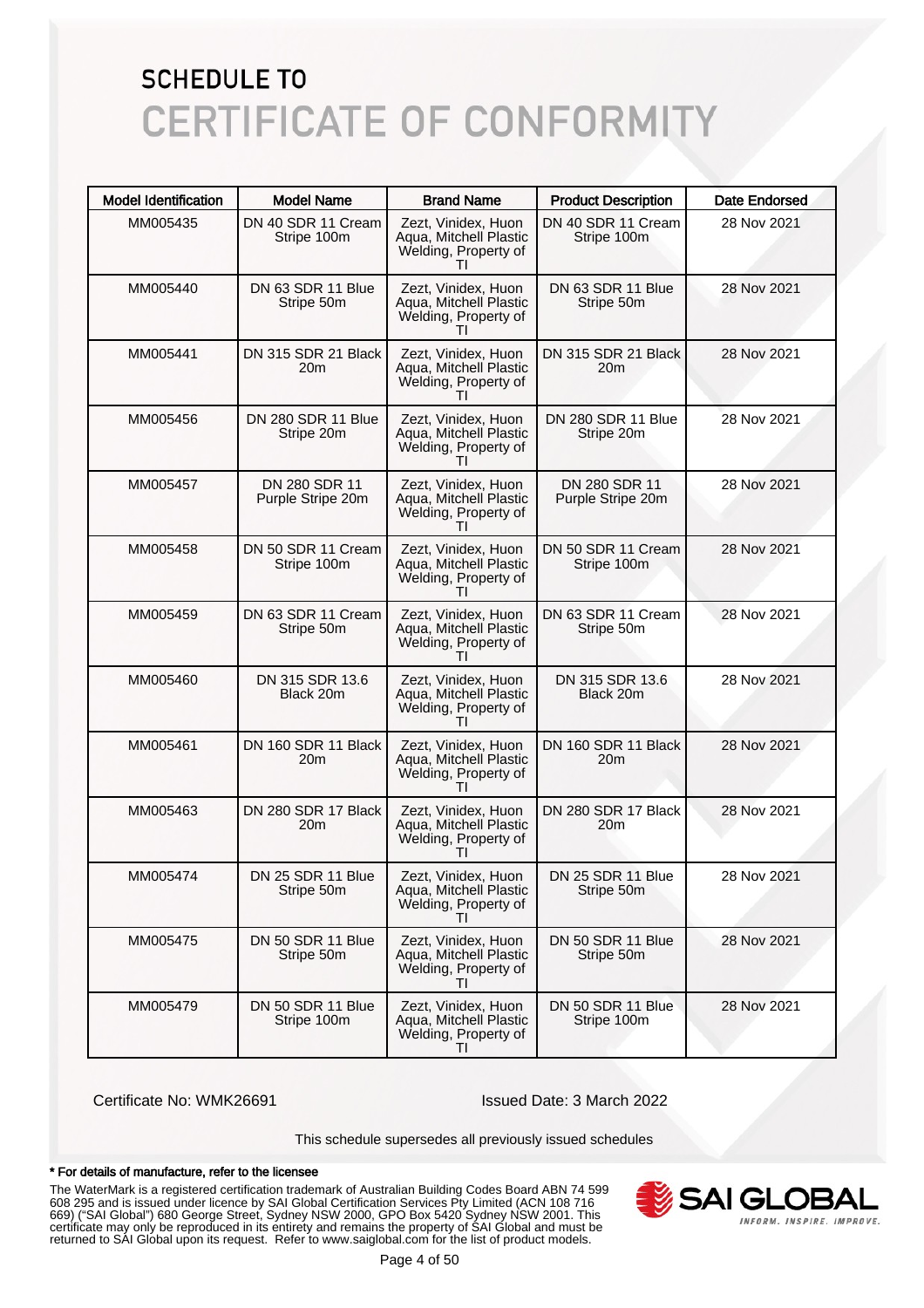| <b>Model Identification</b> | <b>Model Name</b>                  | <b>Brand Name</b>                                                                     | <b>Product Description</b>         | <b>Date Endorsed</b> |
|-----------------------------|------------------------------------|---------------------------------------------------------------------------------------|------------------------------------|----------------------|
| MM005496                    | DN 400 SDR 11<br>Purple Stripe 20m | Zezt, Vinidex, Huon<br>Aqua, Mitchell Plastic<br>Welding, Property of                 | DN 400 SDR 11<br>Purple Stripe 20m | 28 Nov 2021          |
| MM005497                    | DN 400 SDR 11<br>Purple Stripe 12m | Zezt, Vinidex, Huon<br>Aqua, Mitchell Plastic<br>Welding, Property of                 | DN 400 SDR 11<br>Purple Stripe 12m | 28 Nov 2021          |
| MM005499                    | DN 400 SDR 11 Blue<br>Stripe 12m   | Zezt, Vinidex, Huon<br>Aqua, Mitchell Plastic<br>Welding, Property of                 | DN 400 SDR 11 Blue<br>Stripe 12m   | 28 Nov 2021          |
| MM005505                    | DN 1000 SDR 17<br>Black 12m        | Zezt, Vinidex, Huon<br>Aqua, Mitchell Plastic<br>Welding, Property of<br>$\mathbf{H}$ | DN 1000 SDR 17<br>Black 12m        | 28 Nov 2021          |
| MM005516                    | DN 63 SDR 11 Purple<br>Stripe 100m | Zezt, Vinidex, Huon<br>Aqua, Mitchell Plastic<br>Welding, Property of                 | DN 63 SDR 11 Purple<br>Stripe 100m | 28 Nov 2021          |
| MM005519                    | DN 40 SDR 11 Purple<br>Stripe 50m  | Zezt, Vinidex, Huon<br>Aqua, Mitchell Plastic<br>Welding, Property of                 | DN 40 SDR 11 Purple<br>Stripe 50m  | 28 Nov 2021          |
| MM005520                    | DN 40 SDR 11 Blue<br>Stripe 50m    | Zezt, Vinidex, Huon<br>Aqua, Mitchell Plastic<br>Welding, Property of                 | DN 40 SDR 11 Blue<br>Stripe 50m    | 28 Nov 2021          |
| MM005521                    | DN 355 SDR 7.4<br>Black 20m        | Zezt, Vinidex, Huon<br>Aqua, Mitchell Plastic<br>Welding, Property of<br>$\mathbf{H}$ | DN 355 SDR 7.4<br>Black 20m        | 28 Nov 2021          |
| MM005525                    | DN 355 SDR 26 Black<br>20m         | Zezt, Vinidex, Huon<br>Aqua, Mitchell Plastic<br>Welding, Property of                 | DN 355 SDR 26 Black<br>20m         | 28 Nov 2021          |
| MM005529                    | DN 355 SDR 11 Blue<br>Stripe 12m   | Zezt, Vinidex, Huon<br>Aqua, Mitchell Plastic<br>Welding, Property of                 | DN 355 SDR 11 Blue<br>Stripe 12m   | 28 Nov 2021          |
| MM005543                    | DN 40 SDR 13.6<br>Black 6m         | Zezt. Vinidex. Huon<br>Aqua, Mitchell Plastic<br>Welding, Property of<br>ΤI           | DN 40 SDR 13.6<br>Black 6m         | 28 Nov 2021          |
| MM005553                    | DN 50 SDR 13.6<br>Black 150m       | Zezt, Vinidex, Huon<br>Aqua, Mitchell Plastic<br>Welding, Property of                 | DN 50 SDR 13.6<br>Black 150m       | 28 Nov 2021          |
| MM005556                    | DN 63 SDR 11 Black<br>6m           | Zezt, Vinidex, Huon<br>Agua, Mitchell Plastic<br>Welding, Property of<br>ΤI           | DN 63 SDR 11 Black<br>6m           | 28 Nov 2021          |

Certificate No: WMK26691 Issued Date: 3 March 2022

This schedule supersedes all previously issued schedules

#### \* For details of manufacture, refer to the licensee

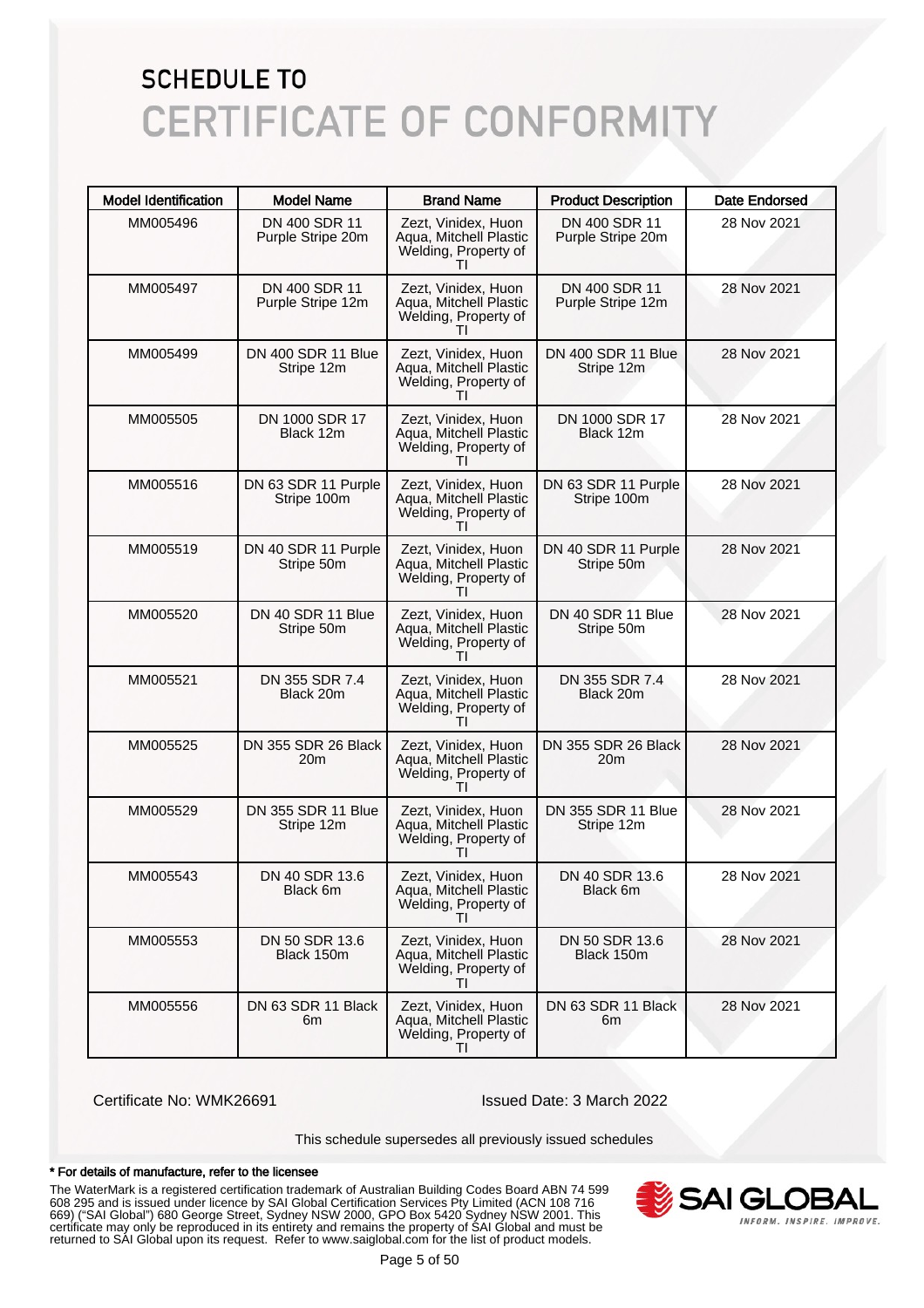| <b>Model Identification</b> | <b>Model Name</b>                      | <b>Brand Name</b>                                                                     | <b>Product Description</b>             | <b>Date Endorsed</b> |
|-----------------------------|----------------------------------------|---------------------------------------------------------------------------------------|----------------------------------------|----------------------|
| MM005557                    | DN 63 SDR 13.6<br>Black 12m            | Zezt, Vinidex, Huon<br>Aqua, Mitchell Plastic<br>Welding, Property of                 | DN 63 SDR 13.6<br>Black 12m            | 28 Nov 2021          |
| MM005559                    | DN 63 SDR 13.6<br>Black 100m           | Zezt, Vinidex, Huon<br>Aqua, Mitchell Plastic<br>Welding, Property of                 | DN 63 SDR 13.6<br>Black 100m           | 28 Nov 2021          |
| MM005564                    | DN 75 SDR 13.6<br>Black 100m           | Zezt, Vinidex, Huon<br>Aqua, Mitchell Plastic<br>Welding, Property of                 | DN 75 SDR 13.6<br>Black 100m           | 28 Nov 2021          |
| MM005566                    | DN 90 SDR 13.6<br>Black 6m             | Zezt, Vinidex, Huon<br>Aqua, Mitchell Plastic<br>Welding, Property of<br>Τl           | DN 90 SDR 13.6<br>Black 6m             | 28 Nov 2021          |
| MM005567                    | DN 90 SDR 11 Black<br>6m               | Zezt, Vinidex, Huon<br>Aqua, Mitchell Plastic<br>Welding, Property of                 | DN 90 SDR 11 Black<br>6m               | 28 Nov 2021          |
| MM005569                    | DN 90 SDR 11 Black<br>12 <sub>m</sub>  | Zezt, Vinidex, Huon<br>Aqua, Mitchell Plastic<br>Welding, Property of<br>Τl           | DN 90 SDR 11 Black<br>12 <sub>m</sub>  | 28 Nov 2021          |
| MM005570                    | DN 90 SDR 17 Black<br>100 <sub>m</sub> | Zezt, Vinidex, Huon<br>Aqua, Mitchell Plastic<br>Welding, Property of                 | DN 90 SDR 17 Black<br>100m             | 28 Nov 2021          |
| MM005571                    | DN 90 SDR 11 Black<br>100m             | Zezt, Vinidex, Huon<br>Aqua, Mitchell Plastic<br>Welding, Property of<br>Τl           | DN 90 SDR 11 Black<br>100m             | 28 Nov 2021          |
| MM005572                    | DN 110 SDR 13.6<br>Black 6m            | Zezt, Vinidex, Huon<br>Aqua, Mitchell Plastic<br>Welding, Property of<br>$\mathbf{H}$ | DN 110 SDR 13.6<br>Black 6m            | 28 Nov 2021          |
| MM005573                    | DN 110 SDR 11 Black<br>6m              | Zezt, Vinidex, Huon<br>Aqua, Mitchell Plastic<br>Welding, Property of                 | DN 110 SDR 11 Black<br>6m              | 28 Nov 2021          |
| MM005574                    | DN 110 SDR 13.6<br>Black 12m           | Zezt, Vinidex, Huon<br>Aqua, Mitchell Plastic<br>Welding, Property of<br>ΤI           | DN 110 SDR 13.6<br>Black 12m           | 28 Nov 2021          |
| MM005575                    | DN 110 SDR 11 Black<br>12m             | Zezt, Vinidex, Huon<br>Aqua, Mitchell Plastic<br>Welding, Property of<br>Τl           | DN 110 SDR 11 Black<br>12 <sub>m</sub> | 28 Nov 2021          |
| MM005576                    | DN 110 SDR 13.6<br>Black 100m          | Zezt, Vinidex, Huon<br>Aqua, Mitchell Plastic<br>Welding, Property of<br>ΤI           | DN 110 SDR 13.6<br>Black 100m          | 28 Nov 2021          |

Certificate No: WMK26691 Issued Date: 3 March 2022

This schedule supersedes all previously issued schedules

#### \* For details of manufacture, refer to the licensee

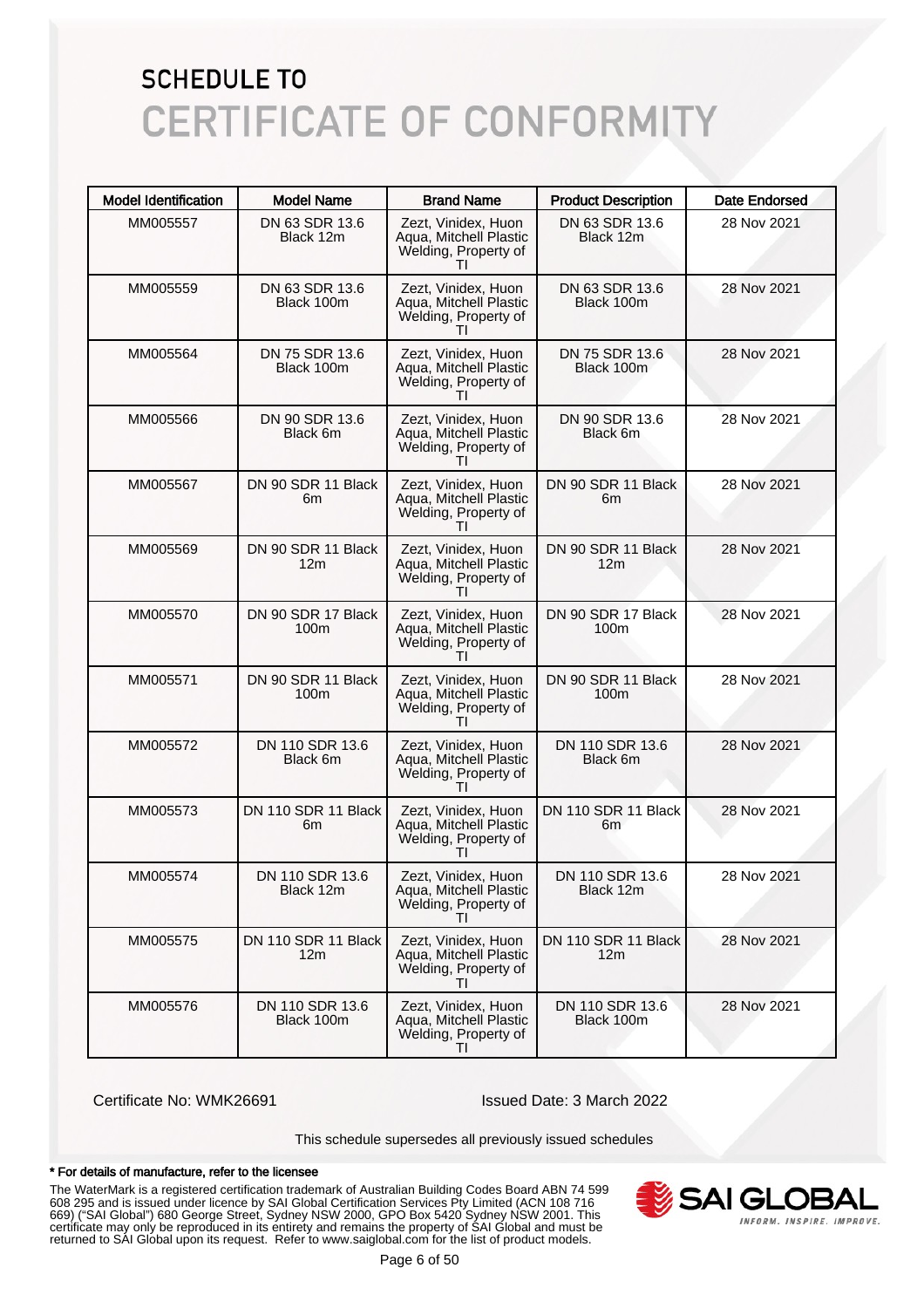| <b>Model Identification</b> | <b>Model Name</b>                       | <b>Brand Name</b>                                                                     | <b>Product Description</b>              | <b>Date Endorsed</b> |
|-----------------------------|-----------------------------------------|---------------------------------------------------------------------------------------|-----------------------------------------|----------------------|
| MM005577                    | DN 110 SDR 11 Black<br>100 <sub>m</sub> | Zezt, Vinidex, Huon<br>Aqua, Mitchell Plastic<br>Welding, Property of                 | DN 110 SDR 11 Black<br>100 <sub>m</sub> | 28 Nov 2021          |
| MM005578                    | DN 125 SDR 13.6<br>Black 6m             | Zezt, Vinidex, Huon<br>Aqua, Mitchell Plastic<br>Welding, Property of<br>$\mathbf{L}$ | DN 125 SDR 13.6<br>Black 6m             | 28 Nov 2021          |
| MM005579                    | DN 125 SDR 11 Black<br>6m               | Zezt, Vinidex, Huon<br>Aqua, Mitchell Plastic<br>Welding, Property of                 | DN 125 SDR 11 Black<br>6m               | 28 Nov 2021          |
| MM005580                    | DN 125 SDR 13.6<br>Black 12m            | Zezt, Vinidex, Huon<br>Aqua, Mitchell Plastic<br>Welding, Property of<br>ΤI           | DN 125 SDR 13.6<br>Black 12m            | 28 Nov 2021          |
| MM005582                    | DN 125 SDR 13.6<br>Black 100m           | Zezt, Vinidex, Huon<br>Aqua, Mitchell Plastic<br>Welding, Property of                 | DN 125 SDR 13.6<br>Black 100m           | 28 Nov 2021          |
| MM005583                    | DN 125 SDR 11 Black<br>100 <sub>m</sub> | Zezt, Vinidex, Huon<br>Aqua, Mitchell Plastic<br>Welding, Property of<br>Τl           | DN 125 SDR 11 Black<br>100 <sub>m</sub> | 28 Nov 2021          |
| MM005591                    | DN 90 SDR 17 Black<br>12m               | Zezt, Vinidex, Huon<br>Aqua, Mitchell Plastic<br>Welding, Property of                 | DN 90 SDR 17 Black<br>12 <sub>m</sub>   | 28 Nov 2021          |
| MM005592                    | DN 125 SDR 17 Black<br>12 <sub>m</sub>  | Zezt, Vinidex, Huon<br>Aqua, Mitchell Plastic<br>Welding, Property of<br>Τl           | DN 125 SDR 17 Black<br>12 <sub>m</sub>  | 28 Nov 2021          |
| MM005593                    | DN 180 SDR 11 Blue<br>Stripe 12m        | Zezt, Vinidex, Huon<br>Aqua, Mitchell Plastic<br>Welding, Property of<br>$\mathbf{H}$ | DN 180 SDR 11 Blue<br>Stripe 12m        | 28 Nov 2021          |
| MM005607                    | DN 110 SDR 17 Black<br>80 <sub>m</sub>  | Zezt, Vinidex, Huon<br>Aqua, Mitchell Plastic<br>Welding, Property of                 | DN 110 SDR 17 Black<br>80 <sub>m</sub>  | 28 Nov 2021          |
| MM005614                    | DN 90 SDR 21 Black<br>12m               | Zezt, Vinidex, Huon<br>Aqua, Mitchell Plastic<br>Welding, Property of<br>ΤI           | DN 90 SDR 21 Black<br>12m               | 28 Nov 2021          |
| MM005615                    | DN 125 SDR 21 Black<br>12m              | Zezt, Vinidex, Huon<br>Aqua, Mitchell Plastic<br>Welding, Property of                 | DN 125 SDR 21 Black<br>12 <sub>m</sub>  | 28 Nov 2021          |
| MM005616                    | DN 180 SDR 11 Blue<br>Stripe 6m         | Zezt, Vinidex, Huon<br>Aqua, Mitchell Plastic<br>Welding, Property of<br>ΤI           | DN 180 SDR 11 Blue<br>Stripe 6m         | 28 Nov 2021          |

Certificate No: WMK26691 Issued Date: 3 March 2022

This schedule supersedes all previously issued schedules

#### \* For details of manufacture, refer to the licensee

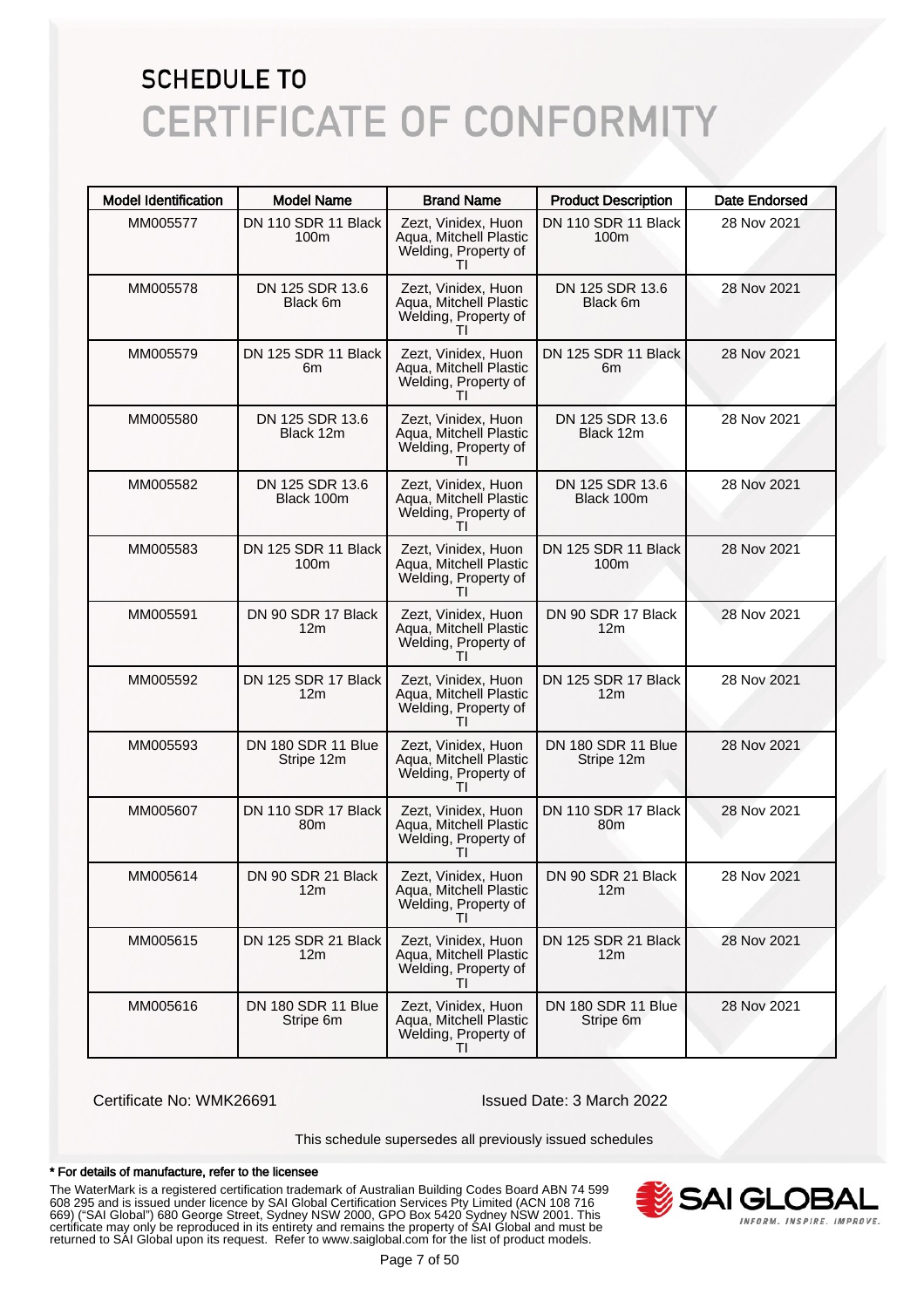| <b>Model Identification</b> | <b>Model Name</b>                       | <b>Brand Name</b>                                                           | <b>Product Description</b>             | <b>Date Endorsed</b> |
|-----------------------------|-----------------------------------------|-----------------------------------------------------------------------------|----------------------------------------|----------------------|
| MM005628                    | DN 63 SDR 21 Black<br>12m               | Zezt, Vinidex, Huon<br>Aqua, Mitchell Plastic<br>Welding, Property of       | DN 63 SDR 21 Black<br>12 <sub>m</sub>  | 28 Nov 2021          |
| MM005629                    | DN 200 SDR 9 Black<br>20m               | Zezt, Vinidex, Huon<br>Aqua, Mitchell Plastic<br>Welding, Property of       | DN 200 SDR 9 Black<br>20m              | 28 Nov 2021          |
| MM005641                    | DN 125 SDR 17 Black<br>100 <sub>m</sub> | Zezt, Vinidex, Huon<br>Aqua, Mitchell Plastic<br>Welding, Property of       | DN 125 SDR 17 Black<br>100m            | 28 Nov 2021          |
| MM005660                    | DN 225 SDR 17 Black<br>20m              | Zezt, Vinidex, Huon<br>Aqua, Mitchell Plastic<br>Welding, Property of<br>Τl | DN 225 SDR 17 Black<br>20 <sub>m</sub> | 28 Nov 2021          |
| MM005661                    | DN 125 SDR 11<br>Purple Stripe 6m       | Zezt, Vinidex, Huon<br>Aqua, Mitchell Plastic<br>Welding, Property of       | DN 125 SDR 11<br>Purple Stripe 6m      | 28 Nov 2021          |
| MM005662                    | DN 180 SDR 11<br>Purple Stripe 6m       | Zezt, Vinidex, Huon<br>Aqua, Mitchell Plastic<br>Welding, Property of<br>Τl | DN 180 SDR 11<br>Purple Stripe 6m      | 28 Nov 2021          |
| MM005670                    | DN 280 SDR 13.6<br>Blue Stripe 12m      | Zezt, Vinidex, Huon<br>Aqua, Mitchell Plastic<br>Welding, Property of       | DN 280 SDR 13.6<br>Blue Stripe 12m     | 28 Nov 2021          |
| MM005674                    | DN 110 SDR 17 Black<br>6m               | Zezt, Vinidex, Huon<br>Aqua, Mitchell Plastic<br>Welding, Property of<br>Τl | DN 110 SDR 17 Black<br>6m              | 28 Nov 2021          |
| MM005675                    | DN 90 SDR 17 Black<br>200m              | Zezt, Vinidex, Huon<br>Aqua, Mitchell Plastic<br>Welding, Property of       | DN 90 SDR 17 Black<br>200m             | 28 Nov 2021          |
| MM005676                    | DN 110 SDR 17 Black<br>12m              | Zezt, Vinidex, Huon<br>Aqua, Mitchell Plastic<br>Welding, Property of       | DN 110 SDR 17 Black<br>12 <sub>m</sub> | 28 Nov 2021          |
| MM005677                    | DN 63 SDR 21 Black<br>100m              | Zezt, Vinidex, Huon<br>Aqua, Mitchell Plastic<br>Welding, Property of<br>ΤI | DN 63 SDR 21 Black<br>100m             | 28 Nov 2021          |
| MM005682                    | DN 710 SDR 21 Black<br>20m              | Zezt, Vinidex, Huon<br>Aqua, Mitchell Plastic<br>Welding, Property of       | DN 710 SDR 21 Black<br>20 <sub>m</sub> | 28 Nov 2021          |
| MM005683                    | DN 560 SDR 41 Black<br>20m              | Zezt, Vinidex, Huon<br>Aqua, Mitchell Plastic<br>Welding, Property of<br>ΤI | DN 560 SDR 41 Black<br>20 <sub>m</sub> | 28 Nov 2021          |

Certificate No: WMK26691 Issued Date: 3 March 2022

This schedule supersedes all previously issued schedules

#### \* For details of manufacture, refer to the licensee

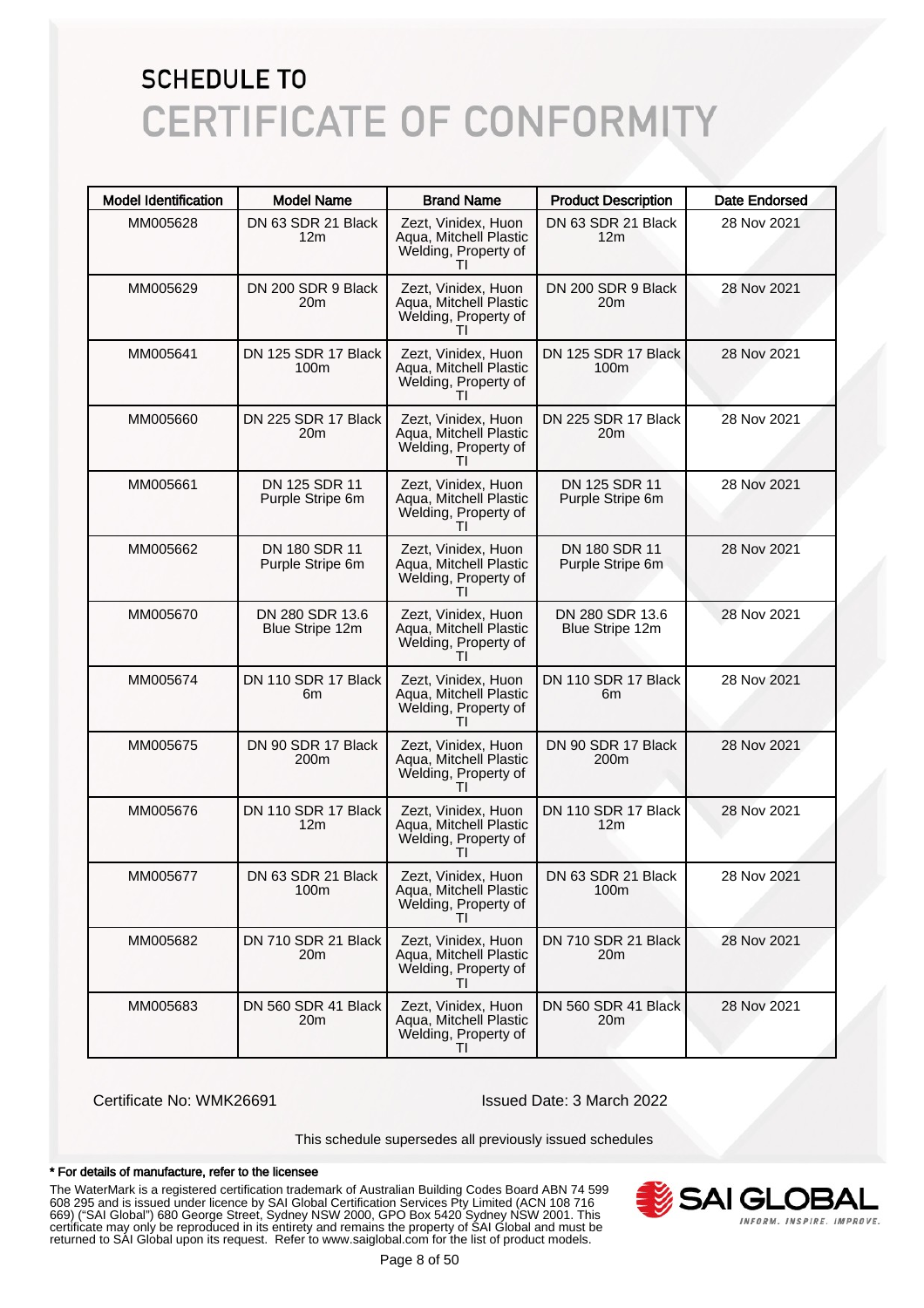| <b>Model Identification</b> | <b>Model Name</b>                      | <b>Brand Name</b>                                                                     | <b>Product Description</b>             | <b>Date Endorsed</b> |
|-----------------------------|----------------------------------------|---------------------------------------------------------------------------------------|----------------------------------------|----------------------|
| MM005712                    | DN 500 SDR 13.6<br>Black 12m           | Zezt, Vinidex, Huon<br>Aqua, Mitchell Plastic<br>Welding, Property of                 | DN 500 SDR 13.6<br>Black 12m           | 28 Nov 2021          |
| MM005714                    | DN 225 SDR 9 Black<br>20m              | Zezt, Vinidex, Huon<br>Aqua, Mitchell Plastic<br>Welding, Property of                 | DN 225 SDR 9 Black<br>20 <sub>m</sub>  | 28 Nov 2021          |
| MM005715                    | DN 355 SDR 9 Black<br>20m              | Zezt, Vinidex, Huon<br>Aqua, Mitchell Plastic<br>Welding, Property of                 | DN 355 SDR 9 Black<br>20 <sub>m</sub>  | 28 Nov 2021          |
| MM005716                    | DN 90 SDR 13.6<br>Black 100m           | Zezt, Vinidex, Huon<br>Aqua, Mitchell Plastic<br>Welding, Property of<br>Τl           | DN 90 SDR 13.6<br>Black 100m           | 28 Nov 2021          |
| MM005729                    | DN 90 SDR 21 Black<br>100m             | Zezt, Vinidex, Huon<br>Aqua, Mitchell Plastic<br>Welding, Property of                 | DN 90 SDR 21 Black<br>100m             | 28 Nov 2021          |
| MM005730                    | DN 500 SDR 11 Black<br>12 <sub>m</sub> | Zezt, Vinidex, Huon<br>Aqua, Mitchell Plastic<br>Welding, Property of<br>$\mathbf{H}$ | DN 500 SDR 11 Black<br>12 <sub>m</sub> | 28 Nov 2021          |
| MM005731                    | DN 90 SDR 17 Black<br>6m               | Zezt, Vinidex, Huon<br>Aqua, Mitchell Plastic<br>Welding, Property of                 | DN 90 SDR 17 Black<br>6m               | 28 Nov 2021          |
| MM005738                    | DN 180 SDR 13.6<br>Blue Stripe 12m     | Zezt, Vinidex, Huon<br>Aqua, Mitchell Plastic<br>Welding, Property of<br>$\mathbf{H}$ | DN 180 SDR 13.6<br>Blue Stripe 12m     | 28 Nov 2021          |
| MM005746                    | DN 160 SDR 13.6<br>Blue Stripe 12m     | Zezt, Vinidex, Huon<br>Aqua, Mitchell Plastic<br>Welding, Property of<br>$\mathbf{H}$ | DN 160 SDR 13.6<br>Blue Stripe 12m     | 28 Nov 2021          |
| MM005749                    | DN 160 SDR 11 Blue<br>Stripe 12m       | Zezt, Vinidex, Huon<br>Aqua, Mitchell Plastic<br>Welding, Property of                 | DN 160 SDR 11 Blue<br>Stripe 12m       | 28 Nov 2021          |
| MM005751                    | DN 1200 SDR 26<br>Black 20m            | Zezt. Vinidex. Huon<br>Aqua, Mitchell Plastic<br>Welding, Property of<br>Τl           | DN 1200 SDR 26<br>Black 20m            | 28 Nov 2021          |
| MM005752                    | DN 1200 SDR 21<br>Black 20m            | Zezt, Vinidex, Huon<br>Aqua, Mitchell Plastic<br>Welding, Property of                 | DN 1200 SDR 21<br>Black 20m            | 28 Nov 2021          |
| MM005753                    | DN 140 SDR 17 Black<br>20m             | Zezt, Vinidex, Huon<br>Agua, Mitchell Plastic<br>Welding, Property of<br>ΤI           | DN 140 SDR 17 Black<br>20 <sub>m</sub> | 28 Nov 2021          |

Certificate No: WMK26691 Issued Date: 3 March 2022

This schedule supersedes all previously issued schedules

#### \* For details of manufacture, refer to the licensee

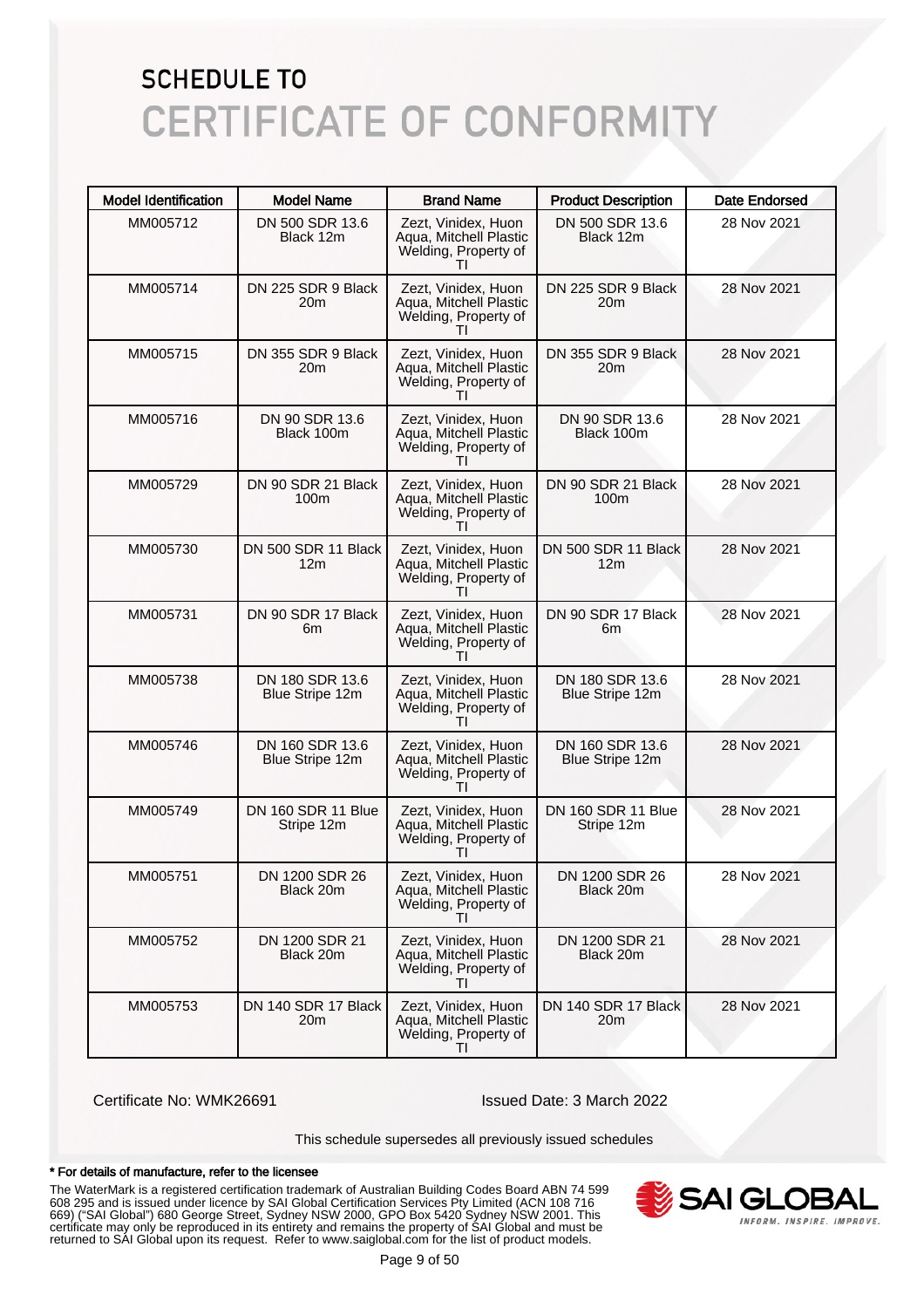| <b>Model Identification</b> | <b>Model Name</b>                  | <b>Brand Name</b>                                                                     | <b>Product Description</b>                | <b>Date Endorsed</b> |
|-----------------------------|------------------------------------|---------------------------------------------------------------------------------------|-------------------------------------------|----------------------|
| MM005758                    | DN 110 SDR 9 Black<br>6m           | Zezt, Vinidex, Huon<br>Aqua, Mitchell Plastic<br>Welding, Property of                 | DN 110 SDR 9 Black<br>6m                  | 28 Nov 2021          |
| MM005761                    | DN 1200 SDR 21<br>Black 12m        | Zezt, Vinidex, Huon<br>Aqua, Mitchell Plastic<br>Welding, Property of<br>$\mathbf{H}$ | DN 1200 SDR 21<br>Black 12m               | 28 Nov 2021          |
| MM005777                    | DN 280 SDR 11 Blue<br>Stripe 12m   | Zezt, Vinidex, Huon<br>Aqua, Mitchell Plastic<br>Welding, Property of                 | DN 280 SDR 11 Blue<br>Stripe 12m          | 28 Nov 2021          |
| MM005778                    | DN 180 SDR 13.6<br>Blue Stripe 20m | Zezt, Vinidex, Huon<br>Aqua, Mitchell Plastic<br>Welding, Property of<br>ΤI           | DN 180 SDR 13.6<br><b>Blue Stripe 20m</b> | 28 Nov 2021          |
| MM005780                    | DN 250 SDR 26 Black<br>20m         | Zezt, Vinidex, Huon<br>Aqua, Mitchell Plastic<br>Welding, Property of                 | DN 250 SDR 26 Black<br>20m                | 28 Nov 2021          |
| MM005781                    | DN 280 SDR 9 Black<br>20m          | Zezt, Vinidex, Huon<br>Aqua, Mitchell Plastic<br>Welding, Property of<br>ΤI           | DN 280 SDR 9 Black<br>20m                 | 28 Nov 2021          |
| MM005783                    | DN 710 SDR 13.6<br>Black 12m       | Zezt, Vinidex, Huon<br>Aqua, Mitchell Plastic<br>Welding, Property of<br>$\mathbf{H}$ | DN 710 SDR 13.6<br>Black 12m              | 28 Nov 2021          |
| MM005786                    | DN 280 SDR 41 Black<br>20m         | Zezt, Vinidex, Huon<br>Aqua, Mitchell Plastic<br>Welding, Property of<br>ΤI           | DN 280 SDR 41 Black<br>20m                | 28 Nov 2021          |
| MM005787                    | DN 225 SDR 26 Black<br>20m         | Zezt, Vinidex, Huon<br>Aqua, Mitchell Plastic<br>Welding, Property of<br>ΤI           | DN 225 SDR 26 Black<br>20m                | 28 Nov 2021          |
| MM005790                    | DN 1000 SDR 41<br>Black 6m         | Zezt, Vinidex, Huon<br>Aqua, Mitchell Plastic<br>Welding, Property of<br>$\mathbf{H}$ | DN 1000 SDR 41<br>Black 6m                | 28 Nov 2021          |
| MM005794                    | DN 1000 SDR 21<br>Black 20m        | Zezt, Vinidex, Huon<br>Aqua, Mitchell Plastic<br>Welding, Property of<br>TI           | DN 1000 SDR 21<br>Black 20m               | 28 Nov 2021          |
| MM005796                    | DN 1000 SDR 26<br>Black 12m        | Zezt, Vinidex, Huon<br>Aqua, Mitchell Plastic<br>Welding, Property of<br>$\mathbf{H}$ | DN 1000 SDR 26<br>Black 12m               | 28 Nov 2021          |
| MM005819                    | DN 800 SDR 26 Black<br>20m         | Zezt, Vinidex, Huon<br>Aqua, Mitchell Plastic<br>Welding, Property of<br>ΤI           | DN 800 SDR 26 Black<br>20 <sub>m</sub>    | 28 Nov 2021          |

Certificate No: WMK26691 Issued Date: 3 March 2022

This schedule supersedes all previously issued schedules

#### \* For details of manufacture, refer to the licensee

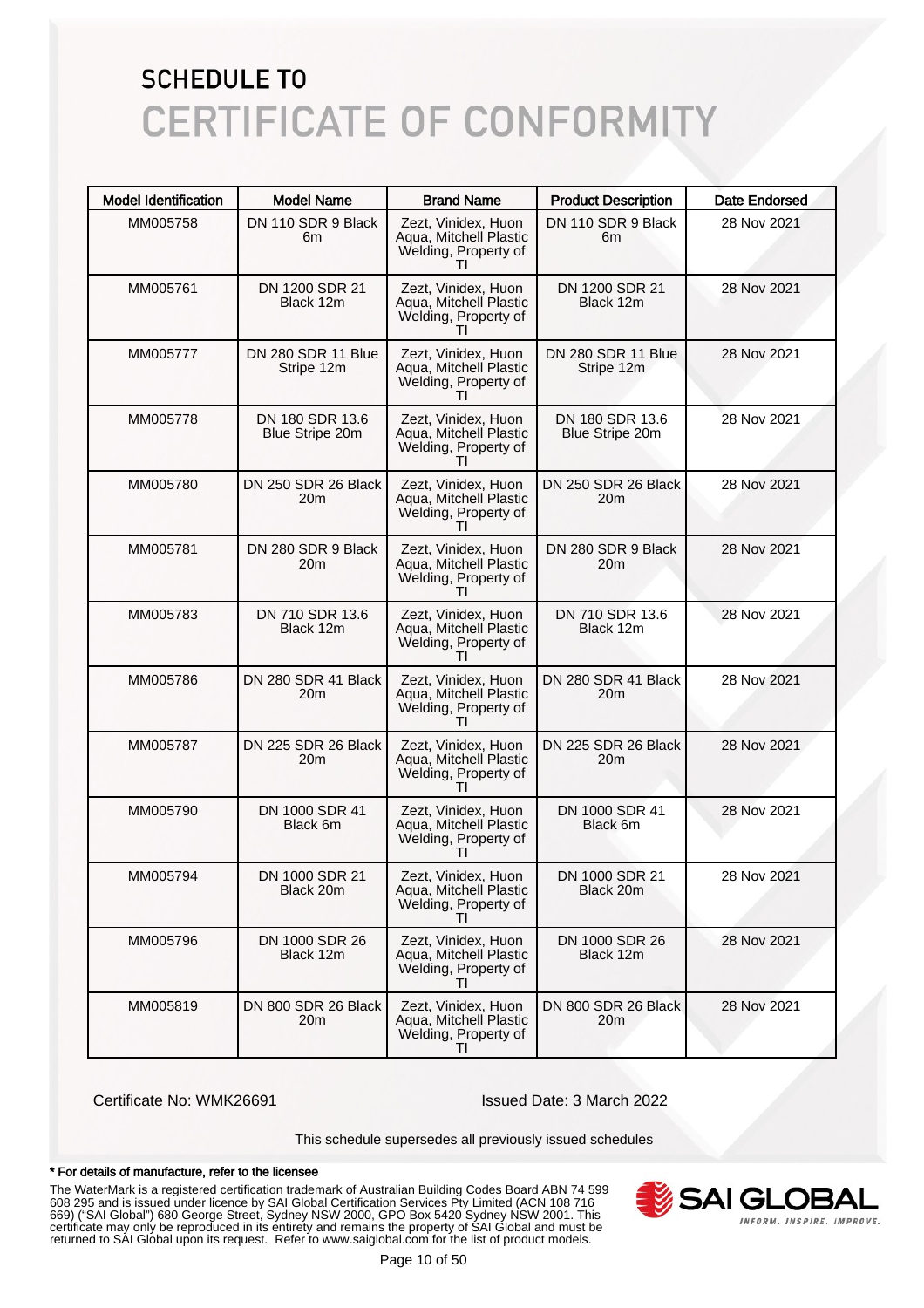| <b>Model Identification</b> | <b>Model Name</b>                      | <b>Brand Name</b>                                                                     | <b>Product Description</b>               | <b>Date Endorsed</b> |
|-----------------------------|----------------------------------------|---------------------------------------------------------------------------------------|------------------------------------------|----------------------|
| MM005820                    | DN 800 SDR 21 Black<br>20m             | Zezt, Vinidex, Huon<br>Aqua, Mitchell Plastic<br>Welding, Property of                 | DN 800 SDR 21 Black<br>20 <sub>m</sub>   | 28 Nov 2021          |
| MM005829                    | DN 800 SDR 26 Black<br>12m             | Zezt, Vinidex, Huon<br>Aqua, Mitchell Plastic<br>Welding, Property of<br>Ш            | DN 800 SDR 26 Black<br>12 <sub>m</sub>   | 28 Nov 2021          |
| MM005835                    | DN 800 SDR 21 Black<br>12 <sub>m</sub> | Zezt, Vinidex, Huon<br>Aqua, Mitchell Plastic<br>Welding, Property of                 | DN 800 SDR 21 Black<br>12 <sub>m</sub>   | 28 Nov 2021          |
| MM005857                    | DN 800 SDR 17 Black<br>20m             | Zezt, Vinidex, Huon<br>Agua, Mitchell Plastic<br>Welding, Property of<br>TΙ           | DN 800 SDR 17 Black<br>20 <sub>m</sub>   | 28 Nov 2021          |
| MM005858                    | DN 800 SDR 13.6<br>Black 20m           | Zezt, Vinidex, Huon<br>Aqua, Mitchell Plastic<br>Welding, Property of                 | DN 800 SDR 13.6<br>Black 20m             | 28 Nov 2021          |
| MM005862                    | DN 710 SDR 13.6<br>Black 20m           | Zezt, Vinidex, Huon<br>Agua, Mitchell Plastic<br>Welding, Property of<br>ΤI           | DN 710 SDR 13.6<br>Black 20m             | 28 Nov 2021          |
| MM005864                    | DN 800 SDR 13.6<br>Black 12m           | Zezt, Vinidex, Huon<br>Aqua, Mitchell Plastic<br>Welding, Property of<br>$\mathbf{H}$ | DN 800 SDR 13.6<br>Black 12m             | 28 Nov 2021          |
| MM005865                    | DN 800 SDR 41 Black<br>20m             | Zezt, Vinidex, Huon<br>Aqua, Mitchell Plastic<br>Welding, Property of<br>ΤI           | DN 800 SDR 41 Black<br>20 <sub>m</sub>   | 28 Nov 2021          |
| MM005867                    | DN 160 SDR 9 Black<br>6m               | Zezt, Vinidex, Huon<br>Aqua, Mitchell Plastic<br>Welding, Property of<br>ΤI           | DN 160 SDR 9 Black<br>6m                 | 28 Nov 2021          |
| MM005868                    | DN 710 SDR 17 Black<br>20m             | Zezt, Vinidex, Huon<br>Aqua, Mitchell Plastic<br>Welding, Property of<br>$\mathbf{H}$ | DN 710 SDR 17 Black<br>20 <sub>m</sub>   | 28 Nov 2021          |
| MM005880                    | DN 710 SDR 21 Black<br>6m              | Zezt, Vinidex, Huon<br>Aqua, Mitchell Plastic<br>Welding, Property of<br>TI           | DN 710 SDR 21 Black<br>6m                | 28 Nov 2021          |
| MM005883                    | DN 500 SDR 41 Black<br>6m              | Zezt, Vinidex, Huon<br>Aqua, Mitchell Plastic<br>Welding, Property of<br>$\mathbf{H}$ | DN 500 SDR 41 Black<br>6m                | 28 Nov 2021          |
| MM005892                    | DN 125 SDR 11 Blue<br>Stripe 130m      | Zezt, Vinidex, Huon<br>Aqua, Mitchell Plastic<br>Welding, Property of<br>ΤI           | <b>DN 125 SDR 11 Blue</b><br>Stripe 130m | 28 Nov 2021          |

Certificate No: WMK26691 Issued Date: 3 March 2022

This schedule supersedes all previously issued schedules

#### \* For details of manufacture, refer to the licensee

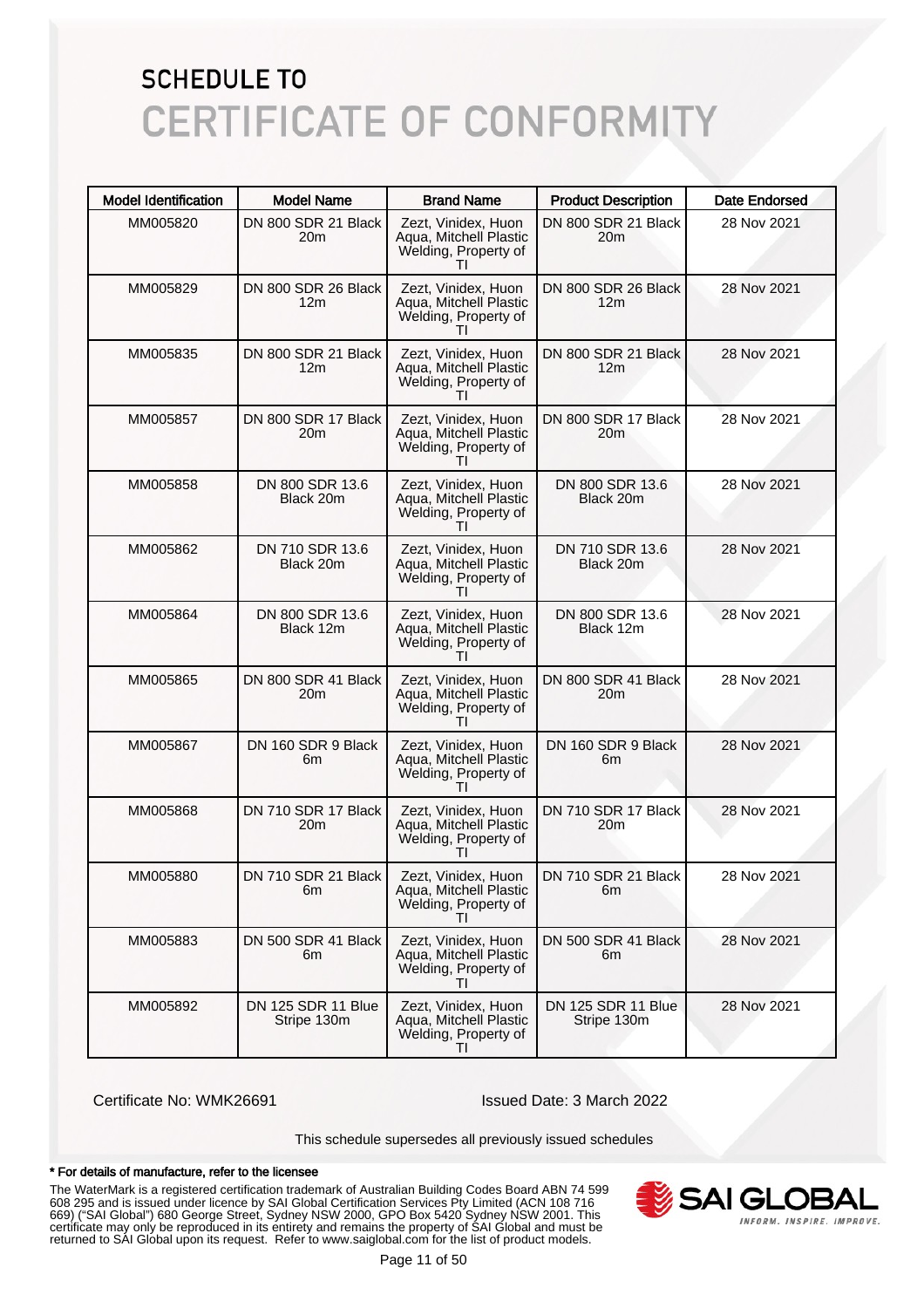| <b>Model Identification</b> | <b>Model Name</b>                      | <b>Brand Name</b>                                                                     | <b>Product Description</b>             | <b>Date Endorsed</b> |
|-----------------------------|----------------------------------------|---------------------------------------------------------------------------------------|----------------------------------------|----------------------|
| MM005901                    | DN 500 SDR 11 Black<br>20m             | Zezt, Vinidex, Huon<br>Aqua, Mitchell Plastic<br>Welding, Property of                 | DN 500 SDR 11 Black<br>20 <sub>m</sub> | 28 Nov 2021          |
| MM005902                    | DN 280 SDR 11 Black<br>20m             | Zezt, Vinidex, Huon<br>Aqua, Mitchell Plastic<br>Welding, Property of                 | DN 280 SDR 11 Black<br>20m             | 28 Nov 2021          |
| MM005903                    | DN 280 SDR 13.6<br>Black 20m           | Zezt, Vinidex, Huon<br>Aqua, Mitchell Plastic<br>Welding, Property of                 | DN 280 SDR 13.6<br>Black 20m           | 28 Nov 2021          |
| MM005904                    | DN 225 SDR 21 Black<br>20m             | Zezt, Vinidex, Huon<br>Aqua, Mitchell Plastic<br>Welding, Property of<br>Τl           | DN 225 SDR 21 Black<br>20 <sub>m</sub> | 28 Nov 2021          |
| MM005905                    | DN 200 SDR 21 Black<br>20m             | Zezt, Vinidex, Huon<br>Aqua, Mitchell Plastic<br>Welding, Property of                 | DN 200 SDR 21 Black<br>20m             | 28 Nov 2021          |
| MM005906                    | DN 1000 SDR 41<br>Black 20m            | Zezt, Vinidex, Huon<br>Aqua, Mitchell Plastic<br>Welding, Property of<br>Τl           | DN 1000 SDR 41<br>Black 20m            | 28 Nov 2021          |
| MM005907                    | DN 225 SDR 13.6<br>Black 20m           | Zezt, Vinidex, Huon<br>Aqua, Mitchell Plastic<br>Welding, Property of                 | DN 225 SDR 13.6<br>Black 20m           | 28 Nov 2021          |
| MM005910                    | DN 800 SDR 17 Black<br>12 <sub>m</sub> | Zezt, Vinidex, Huon<br>Aqua, Mitchell Plastic<br>Welding, Property of<br>Τl           | DN 800 SDR 17 Black<br>12 <sub>m</sub> | 28 Nov 2021          |
| MM005916                    | DN 355 SDR 11 Black<br>20m             | Zezt, Vinidex, Huon<br>Aqua, Mitchell Plastic<br>Welding, Property of<br>Τl           | DN 355 SDR 11 Black<br>20m             | 28 Nov 2021          |
| MM005927                    | DN 140 SDR 11 Blue<br>Stripe 100m      | Zezt, Vinidex, Huon<br>Aqua, Mitchell Plastic<br>Welding, Property of                 | DN 140 SDR 11 Blue<br>Stripe 100m      | 28 Nov 2021          |
| MM005937                    | DN 450 SDR 11 Blue<br>Stripe 20m       | Zezt, Vinidex, Huon<br>Aqua, Mitchell Plastic<br>Welding, Property of<br>Τl           | DN 450 SDR 11 Blue<br>Stripe 20m       | 28 Nov 2021          |
| MM005939                    | DN 50 SDR 21 Blue<br>Stripe 150m       | Zezt, Vinidex, Huon<br>Aqua, Mitchell Plastic<br>Welding, Property of                 | DN 50 SDR 21 Blue<br>Stripe 150m       | 28 Nov 2021          |
| MM005950                    | DN 50 SDR 21 Blue<br>Stripe 200m       | Zezt, Vinidex, Huon<br>Aqua, Mitchell Plastic<br>Welding, Property of<br>$\mathbf{H}$ | DN 50 SDR 21 Blue<br>Stripe 200m       | 28 Nov 2021          |

Certificate No: WMK26691 Issued Date: 3 March 2022

This schedule supersedes all previously issued schedules

#### \* For details of manufacture, refer to the licensee

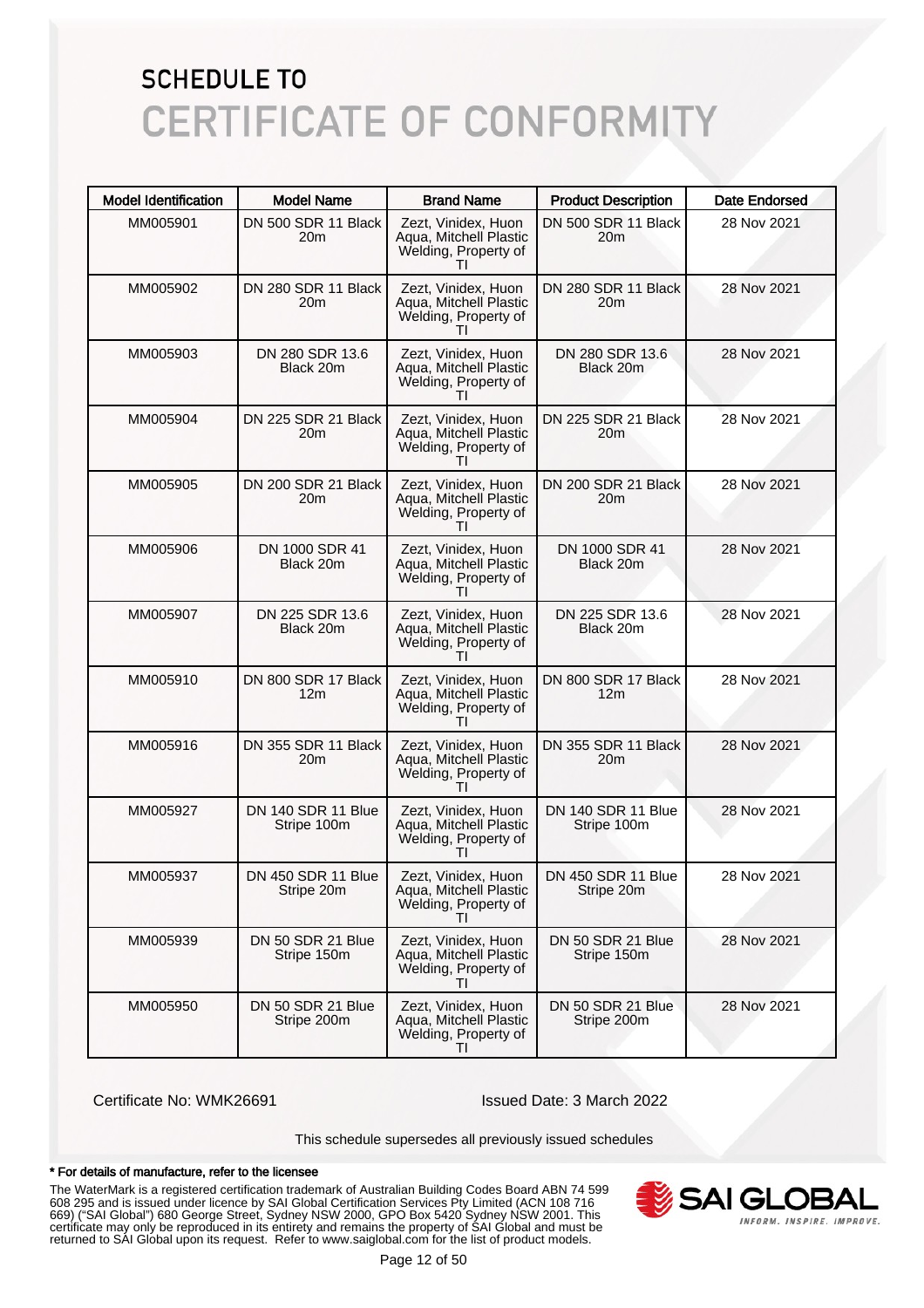| <b>Model Identification</b> | <b>Model Name</b>                      | <b>Brand Name</b>                                                                     | <b>Product Description</b>              | <b>Date Endorsed</b> |
|-----------------------------|----------------------------------------|---------------------------------------------------------------------------------------|-----------------------------------------|----------------------|
| MM005951                    | DN 560 SDR 26 Black<br>20m             | Zezt, Vinidex, Huon<br>Aqua, Mitchell Plastic<br>Welding, Property of                 | DN 560 SDR 26 Black<br>20 <sub>m</sub>  | 28 Nov 2021          |
| MM005952                    | DN 110 SDR 21 Blue<br>Stripe 100m      | Zezt, Vinidex, Huon<br>Aqua, Mitchell Plastic<br>Welding, Property of<br>$\mathbf{H}$ | DN 110 SDR 21 Blue<br>Stripe 100m       | 28 Nov 2021          |
| MM005955                    | DN 75 SDR 21 Black<br>100 <sub>m</sub> | Zezt, Vinidex, Huon<br>Aqua, Mitchell Plastic<br>Welding, Property of                 | DN 75 SDR 21 Black<br>100 <sub>m</sub>  | 28 Nov 2021          |
| MM005964                    | DN 110 SDR 11<br>Purple Stripe 100m    | Zezt, Vinidex, Huon<br>Aqua, Mitchell Plastic<br>Welding, Property of<br>$\mathbf{H}$ | DN 110 SDR 11<br>Purple Stripe 100m     | 28 Nov 2021          |
| MM005972                    | DN 560 SDR 13.6<br>Black 20m           | Zezt, Vinidex, Huon<br>Aqua, Mitchell Plastic<br>Welding, Property of                 | DN 560 SDR 13.6<br>Black 20m            | 28 Nov 2021          |
| MM005973                    | DN 630 SDR 17 Black<br>20m             | Zezt, Vinidex, Huon<br>Aqua, Mitchell Plastic<br>Welding, Property of<br>ΤI           | DN 630 SDR 17 Black<br>20 <sub>m</sub>  | 28 Nov 2021          |
| MM005974                    | DN 630 SDR 13.6<br>Black 20m           | Zezt, Vinidex, Huon<br>Aqua, Mitchell Plastic<br>Welding, Property of<br>$\mathbf{H}$ | DN 630 SDR 13.6<br>Black 20m            | 28 Nov 2021          |
| MM005981                    | DN 110 SDR 21 Black<br>100m            | Zezt, Vinidex, Huon<br>Aqua, Mitchell Plastic<br>Welding, Property of<br>ΤI           | DN 110 SDR 21 Black<br>100 <sub>m</sub> | 28 Nov 2021          |
| MM005982                    | DN 110 SDR 21 Black<br>12m             | Zezt, Vinidex, Huon<br>Aqua, Mitchell Plastic<br>Welding, Property of<br>Τl           | DN 110 SDR 21 Black<br>12 <sub>m</sub>  | 28 Nov 2021          |
| MM005985                    | DN 560 SDR 13.6<br>Black 12m           | Zezt, Vinidex, Huon<br>Aqua, Mitchell Plastic<br>Welding, Property of<br>$\mathbf{H}$ | DN 560 SDR 13.6<br>Black 12m            | 28 Nov 2021          |
| MM005986                    | DN 1200 SDR 41<br>Black 20m            | Zezt, Vinidex, Huon<br>Aqua, Mitchell Plastic<br>Welding, Property of<br>ΤI           | DN 1200 SDR 41<br>Black 20m             | 28 Nov 2021          |
| MM005987                    | DN 125 SDR 21 Black<br>100m            | Zezt, Vinidex, Huon<br>Aqua, Mitchell Plastic<br>Welding, Property of<br>$\mathbf{H}$ | DN 125 SDR 21 Black<br>100m             | 28 Nov 2021          |
| MM005988                    | DN 50 SDR 21 Blue<br>Stripe 100m       | Zezt, Vinidex, Huon<br>Aqua, Mitchell Plastic<br>Welding, Property of<br>ΤI           | DN 50 SDR 21 Blue<br>Stripe 100m        | 28 Nov 2021          |

Certificate No: WMK26691 Issued Date: 3 March 2022

This schedule supersedes all previously issued schedules

#### \* For details of manufacture, refer to the licensee

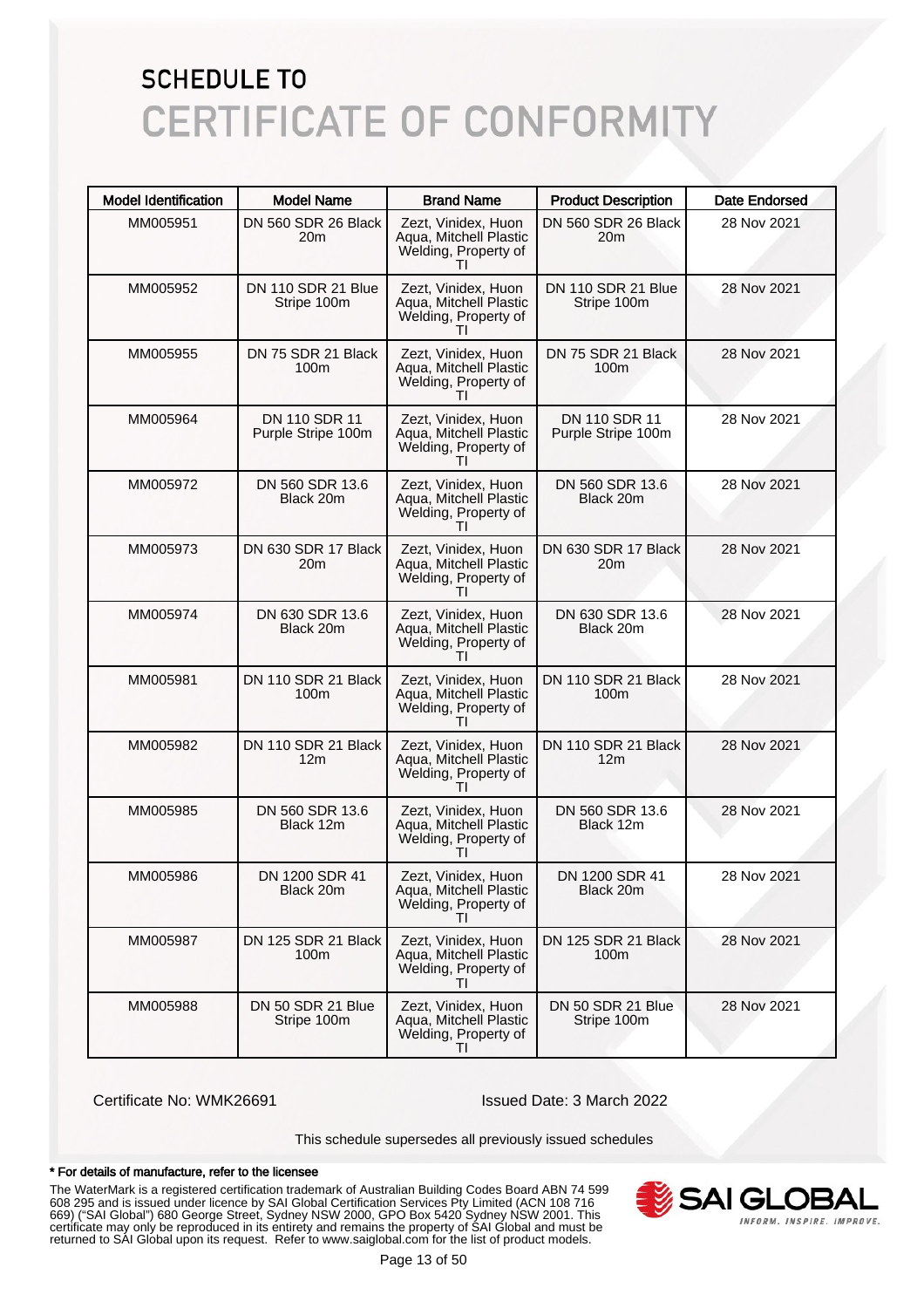| <b>Model Identification</b> | <b>Model Name</b>                  | <b>Brand Name</b>                                                           | <b>Product Description</b>             | <b>Date Endorsed</b> |
|-----------------------------|------------------------------------|-----------------------------------------------------------------------------|----------------------------------------|----------------------|
| MM005989                    | DN 355 SDR 26<br>Purple Stripe 20m | Zezt, Vinidex, Huon<br>Aqua, Mitchell Plastic<br>Welding, Property of       | DN 355 SDR 26<br>Purple Stripe 20m     | 28 Nov 2021          |
| MM005993                    | DN 75 SDR 21 Blue<br>Stripe 300m   | Zezt, Vinidex, Huon<br>Aqua, Mitchell Plastic<br>Welding, Property of       | DN 75 SDR 21 Blue<br>Stripe 300m       | 28 Nov 2021          |
| MM005994                    | DN 90 SDR 21 Blue<br>Stripe 100m   | Zezt, Vinidex, Huon<br>Aqua, Mitchell Plastic<br>Welding, Property of       | DN 90 SDR 21 Blue<br>Stripe 100m       | 28 Nov 2021          |
| MM006009                    | DN 50 SDR 11 Black<br>100m         | Zezt, Vinidex, Huon<br>Aqua, Mitchell Plastic<br>Welding, Property of<br>Τl | DN 50 SDR 11 Black<br>100 <sub>m</sub> | 28 Nov 2021          |
| MM006013                    | DN 140 SDR 11<br>Cream Stripe 60m  | Zezt, Vinidex, Huon<br>Aqua, Mitchell Plastic<br>Welding, Property of       | DN 140 SDR 11<br>Cream Stripe 60m      | 28 Nov 2021          |
| MM006018                    | DN 125 SDR 17 Blue<br>Stripe 120m  | Zezt, Vinidex, Huon<br>Aqua, Mitchell Plastic<br>Welding, Property of<br>Τl | DN 125 SDR 17 Blue<br>Stripe 120m      | 28 Nov 2021          |
| MM006020                    | DN 40 SDR 11 Cream<br>Stripe 6m    | Zezt, Vinidex, Huon<br>Aqua, Mitchell Plastic<br>Welding, Property of       | DN 40 SDR 11 Cream<br>Stripe 6m        | 28 Nov 2021          |
| MM006034                    | DN 90 SDR 11 Cream<br>Stripe 100m  | Zezt, Vinidex, Huon<br>Aqua, Mitchell Plastic<br>Welding, Property of<br>Τl | DN 90 SDR 11 Cream<br>Stripe 100m      | 28 Nov 2021          |
| MM006036                    | DN 75 SDR 21 Blue<br>Stripe 200m   | Zezt, Vinidex, Huon<br>Aqua, Mitchell Plastic<br>Welding, Property of       | DN 75 SDR 21 Blue<br>Stripe 200m       | 28 Nov 2021          |
| MM006038                    | DN 63 SDR 11 Cream<br>Stripe 150m  | Zezt, Vinidex, Huon<br>Aqua, Mitchell Plastic<br>Welding, Property of       | DN 63 SDR 11 Cream<br>Stripe 150m      | 28 Nov 2021          |
| MM006041                    | DN 315 SDR 11<br>Cream Stripe 12m  | Zezt, Vinidex, Huon<br>Aqua, Mitchell Plastic<br>Welding, Property of<br>ΤI | DN 315 SDR 11<br>Cream Stripe 12m      | 28 Nov 2021          |
| MM006043                    | DN 50 SDR 17 Black<br>12m          | Zezt. Vinidex. Huon<br>Aqua, Mitchell Plastic<br>Welding, Property of       | DN 50 SDR 17 Black<br>12 <sub>m</sub>  | 28 Nov 2021          |
| MM006044                    | DN 710 SDR 26 Black<br>20m         | Zezt, Vinidex, Huon<br>Aqua, Mitchell Plastic<br>Welding, Property of<br>ΤI | DN 710 SDR 26 Black<br>20 <sub>m</sub> | 28 Nov 2021          |

Certificate No: WMK26691 Issued Date: 3 March 2022

This schedule supersedes all previously issued schedules

#### \* For details of manufacture, refer to the licensee

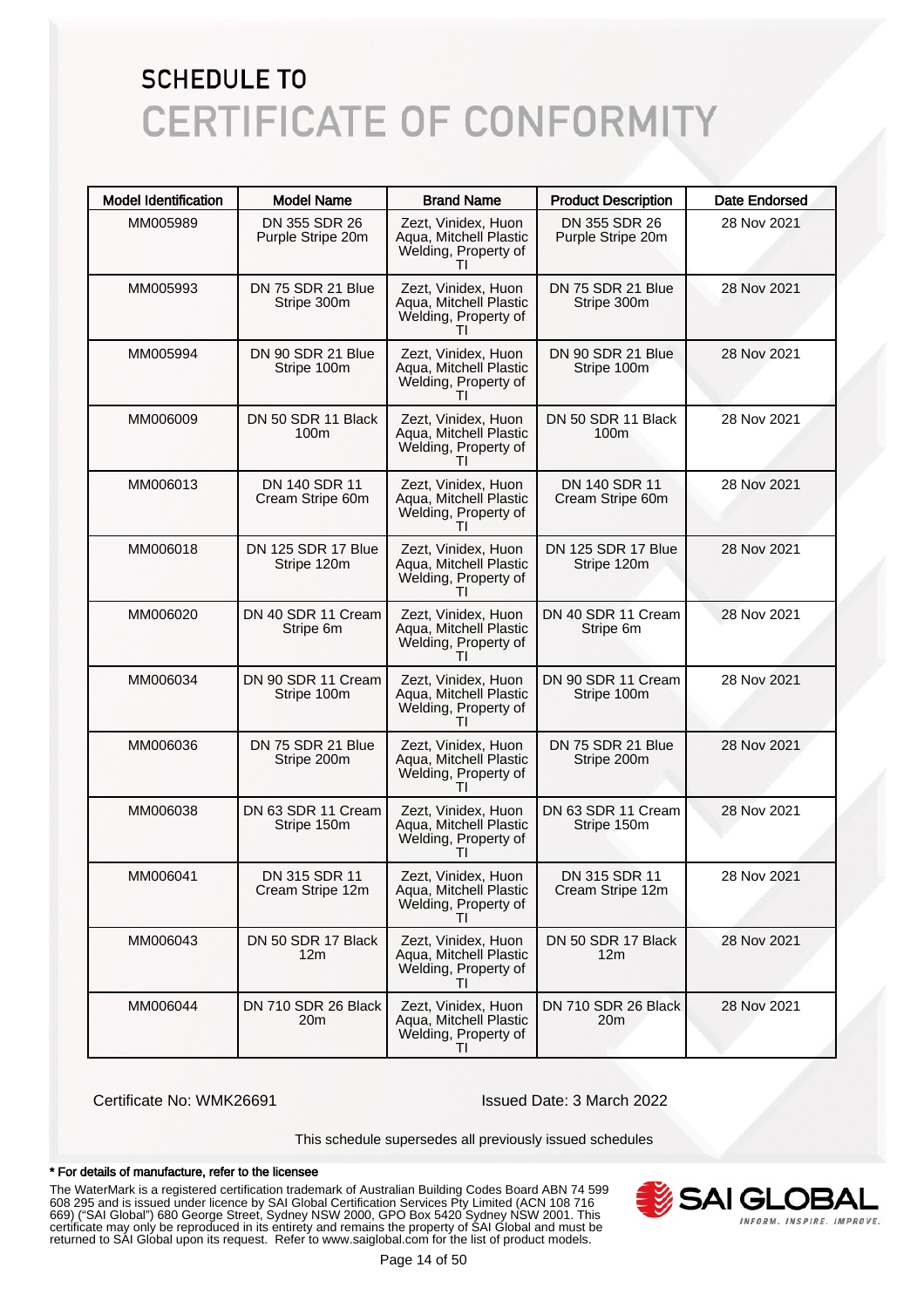| <b>Model Identification</b> | <b>Model Name</b>                       | <b>Brand Name</b>                                                           | <b>Product Description</b>             | <b>Date Endorsed</b> |
|-----------------------------|-----------------------------------------|-----------------------------------------------------------------------------|----------------------------------------|----------------------|
| MM006049                    | DN 63 SDR 9 Blue<br>Stripe 100m         | Zezt, Vinidex, Huon<br>Aqua, Mitchell Plastic<br>Welding, Property of       | DN 63 SDR 9 Blue<br>Stripe 100m        | 28 Nov 2021          |
| MM006052                    | DN 560 SDR 17 Black<br>20m              | Zezt, Vinidex, Huon<br>Aqua, Mitchell Plastic<br>Welding, Property of       | DN 560 SDR 17 Black<br>20 <sub>m</sub> | 28 Nov 2021          |
| MM006059                    | DN 110 SDR 17 Black<br>100 <sub>m</sub> | Zezt, Vinidex, Huon<br>Aqua, Mitchell Plastic<br>Welding, Property of       | DN 110 SDR 17 Black<br>100m            | 28 Nov 2021          |
| MM006065                    | DN 32 SDR 11 Blue<br>Stripe 50m         | Zezt, Vinidex, Huon<br>Aqua, Mitchell Plastic<br>Welding, Property of<br>Τl | DN 32 SDR 11 Blue<br>Stripe 50m        | 28 Nov 2021          |
| MM006068                    | DN 180 SDR 26 Black<br>20m              | Zezt, Vinidex, Huon<br>Aqua, Mitchell Plastic<br>Welding, Property of       | DN 180 SDR 26 Black<br>20 <sub>m</sub> | 28 Nov 2021          |
| MM006069                    | DN 180 SDR 21 Black<br>20m              | Zezt, Vinidex, Huon<br>Aqua, Mitchell Plastic<br>Welding, Property of<br>Τl | DN 180 SDR 21 Black<br>20 <sub>m</sub> | 28 Nov 2021          |
| MM006070                    | DN 25 SDR 13.6 Blue<br>Stripe 240m      | Zezt, Vinidex, Huon<br>Aqua, Mitchell Plastic<br>Welding, Property of       | DN 25 SDR 13.6 Blue<br>Stripe 240m     | 28 Nov 2021          |
| MM006071                    | DN 40 SDR 21 Blue<br>Stripe 6m          | Zezt, Vinidex, Huon<br>Aqua, Mitchell Plastic<br>Welding, Property of<br>Τl | DN 40 SDR 21 Blue<br>Stripe 6m         | 28 Nov 2021          |
| MM006072                    | DN 40 SDR 11 Blue<br>Stripe 100m        | Zezt, Vinidex, Huon<br>Aqua, Mitchell Plastic<br>Welding, Property of<br>Τl | DN 40 SDR 11 Blue<br>Stripe 100m       | 28 Nov 2021          |
| MM006073                    | DN 25 SDR 11 Blue<br>Stripe 100m        | Zezt, Vinidex, Huon<br>Aqua, Mitchell Plastic<br>Welding, Property of       | DN 25 SDR 11 Blue<br>Stripe 100m       | 28 Nov 2021          |
| MM006080                    | DN 25 SDR 13.6 Blue<br>Stripe 300m      | Zezt, Vinidex, Huon<br>Aqua, Mitchell Plastic<br>Welding, Property of<br>ΤI | DN 25 SDR 13.6 Blue<br>Stripe 300m     | 28 Nov 2021          |
| MM006081                    | DN 140 SDR 41 Black<br>12m              | Zezt. Vinidex. Huon<br>Aqua, Mitchell Plastic<br>Welding, Property of       | DN 140 SDR 41 Black<br>12 <sub>m</sub> | 28 Nov 2021          |
| MM006089                    | DN 250 SDR 41 Black<br>20m              | Zezt, Vinidex, Huon<br>Aqua, Mitchell Plastic<br>Welding, Property of<br>ΤI | DN 250 SDR 41 Black<br>20 <sub>m</sub> | 28 Nov 2021          |

Certificate No: WMK26691 Issued Date: 3 March 2022

This schedule supersedes all previously issued schedules

#### \* For details of manufacture, refer to the licensee

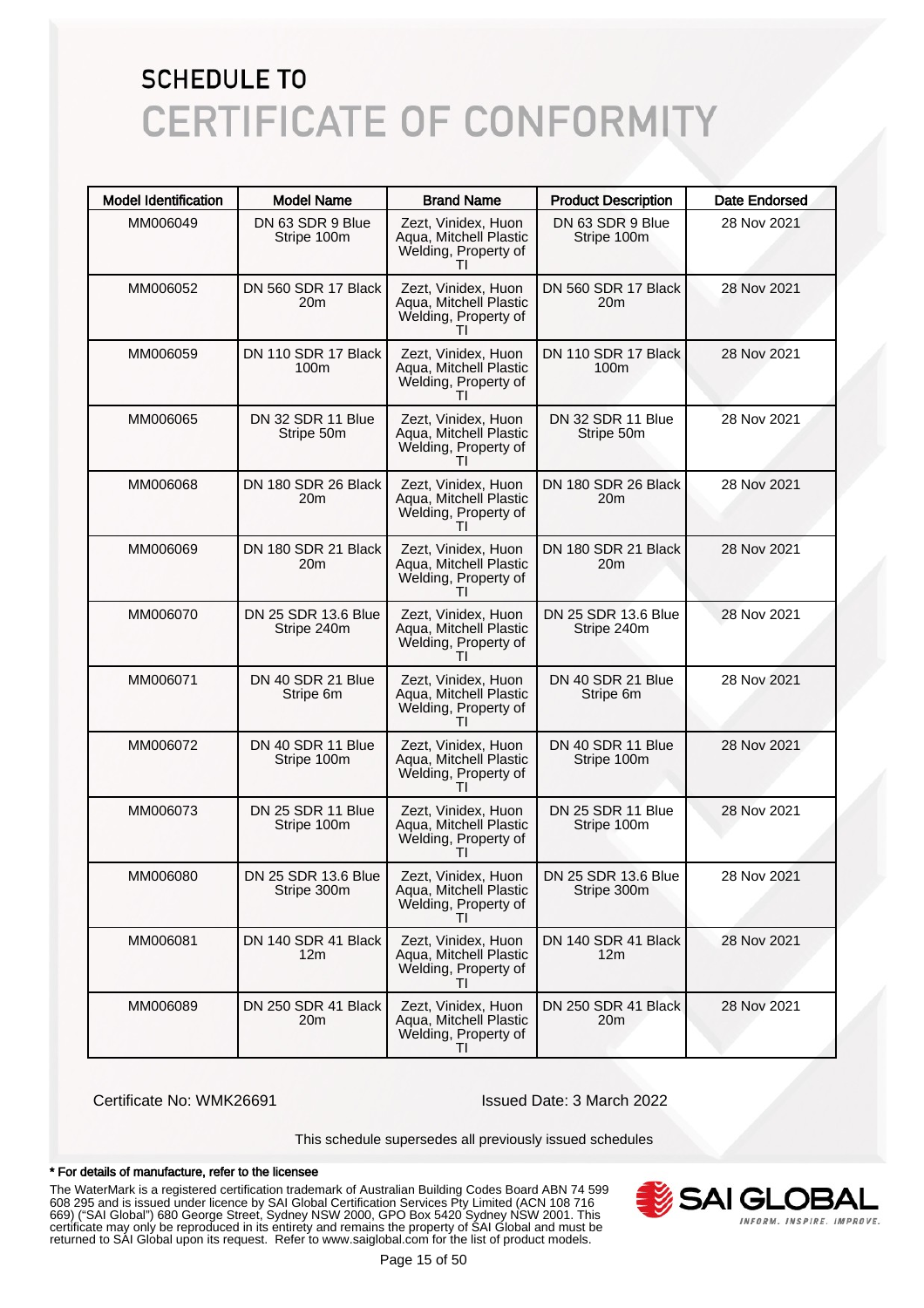| <b>Model Identification</b> | <b>Model Name</b>                     | <b>Brand Name</b>                                                                     | <b>Product Description</b>             | <b>Date Endorsed</b> |
|-----------------------------|---------------------------------------|---------------------------------------------------------------------------------------|----------------------------------------|----------------------|
| MM006102                    | DN 63 SDR 17 Black<br>100m            | Zezt, Vinidex, Huon<br>Aqua, Mitchell Plastic<br>Welding, Property of                 | DN 63 SDR 17 Black<br>100 <sub>m</sub> | 28 Nov 2021          |
| MM006103                    | DN 63 SDR 11 Cream<br>Stripe 12m      | Zezt, Vinidex, Huon<br>Aqua, Mitchell Plastic<br>Welding, Property of<br>$\mathbf{H}$ | DN 63 SDR 11 Cream<br>Stripe 12m       | 28 Nov 2021          |
| MM006105                    | DN 90 SDR 11 Cream<br>Stripe 12m      | Zezt, Vinidex, Huon<br>Aqua, Mitchell Plastic<br>Welding, Property of                 | DN 90 SDR 11 Cream<br>Stripe 12m       | 28 Nov 2021          |
| MM006106                    | DN 20 SDR 13.6<br>Black 20m           | Zezt, Vinidex, Huon<br>Aqua, Mitchell Plastic<br>Welding, Property of<br>$\mathbf{H}$ | DN 20 SDR 13.6<br>Black 20m            | 28 Nov 2021          |
| MM006108                    | DN 180 SDR 7.4<br>Black 12m           | Zezt, Vinidex, Huon<br>Aqua, Mitchell Plastic<br>Welding, Property of                 | DN 180 SDR 7.4<br>Black 12m            | 28 Nov 2021          |
| MM006111                    | DN 160 SDR 13.6<br>Black 20m          | Zezt, Vinidex, Huon<br>Aqua, Mitchell Plastic<br>Welding, Property of<br>ΤI           | DN 160 SDR 13.6<br>Black 20m           | 28 Nov 2021          |
| MM006114                    | DN 25 SDR 11 Blue<br>Stripe 1000m     | Zezt, Vinidex, Huon<br>Aqua, Mitchell Plastic<br>Welding, Property of<br>$\mathbf{H}$ | DN 25 SDR 11 Blue<br>Stripe 1000m      | 28 Nov 2021          |
| MM006115                    | DN 32 SDR 11 Blue<br>Stripe 1000m     | Zezt, Vinidex, Huon<br>Aqua, Mitchell Plastic<br>Welding, Property of<br>ΤI           | DN 32 SDR 11 Blue<br>Stripe 1000m      | 28 Nov 2021          |
| MM006121                    | DN 20 SDR 13.6 Blue<br>Stripe 260m    | Zezt, Vinidex, Huon<br>Aqua, Mitchell Plastic<br>Welding, Property of<br>$\mathbf{H}$ | DN 20 SDR 13.6 Blue<br>Stripe 260m     | 28 Nov 2021          |
| MM006122                    | DN 63 SDR 21 Blue<br>Stripe 200m      | Zezt, Vinidex, Huon<br>Aqua, Mitchell Plastic<br>Welding, Property of<br>$\mathbf{H}$ | DN 63 SDR 21 Blue<br>Stripe 200m       | 28 Nov 2021          |
| MM006125                    | DN 40 SDR 11 Black<br>50 <sub>m</sub> | Zezt, Vinidex, Huon<br>Aqua, Mitchell Plastic<br>Welding, Property of<br>TI           | DN 40 SDR 11 Black<br>50 <sub>m</sub>  | 28 Nov 2021          |
| MM006126                    | DN 160 SDR 17 Black<br>6m             | Zezt, Vinidex, Huon<br>Aqua, Mitchell Plastic<br>Welding, Property of<br>$\mathbf{H}$ | DN 160 SDR 17 Black<br>6m              | 28 Nov 2021          |
| MM006130                    | DN 50 SDR 13.6<br>Black 6m            | Zezt, Vinidex, Huon<br>Aqua, Mitchell Plastic<br>Welding, Property of<br>ΤI           | DN 50 SDR 13.6<br>Black 6m             | 28 Nov 2021          |

Certificate No: WMK26691 Issued Date: 3 March 2022

This schedule supersedes all previously issued schedules

#### \* For details of manufacture, refer to the licensee

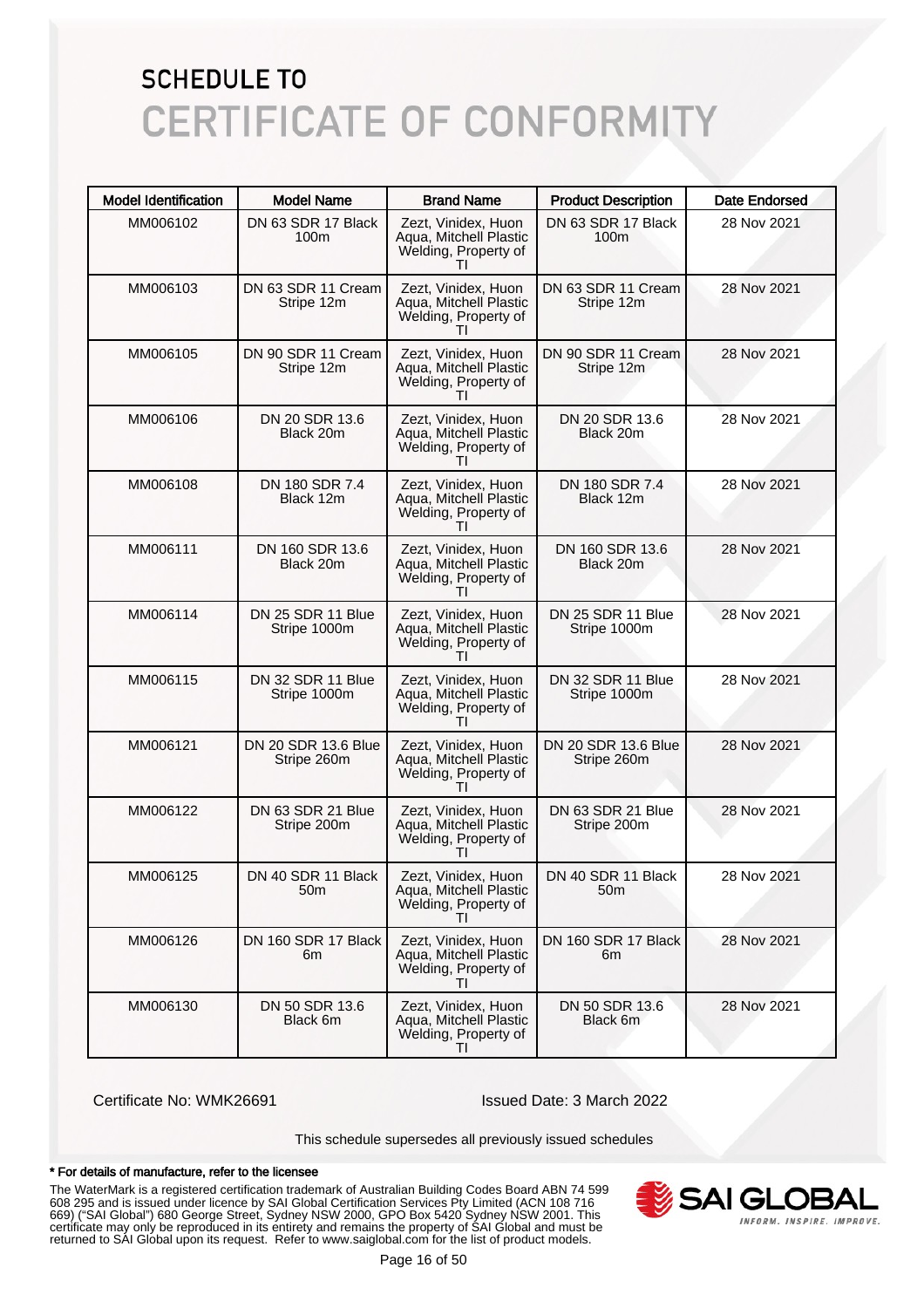| <b>Model Identification</b> | <b>Model Name</b>                      | <b>Brand Name</b>                                                                     | <b>Product Description</b>             | <b>Date Endorsed</b> |
|-----------------------------|----------------------------------------|---------------------------------------------------------------------------------------|----------------------------------------|----------------------|
| MM006133                    | DN 63 SDR 9 Black<br>6m                | Zezt, Vinidex, Huon<br>Aqua, Mitchell Plastic<br>Welding, Property of                 | DN 63 SDR 9 Black<br>6m                | 28 Nov 2021          |
| MM006135                    | DN 160 SDR 9 Black<br>20m              | Zezt, Vinidex, Huon<br>Aqua, Mitchell Plastic<br>Welding, Property of                 | DN 160 SDR 9 Black<br>20 <sub>m</sub>  | 28 Nov 2021          |
| MM006149                    | DN 110 SDR 26 Black<br>12 <sub>m</sub> | Zezt, Vinidex, Huon<br>Aqua, Mitchell Plastic<br>Welding, Property of                 | DN 110 SDR 26 Black<br>12 <sub>m</sub> | 28 Nov 2021          |
| MM006152                    | DN 63 SDR 21 Blue<br>Stripe 130m       | Zezt, Vinidex, Huon<br>Aqua, Mitchell Plastic<br>Welding, Property of<br>Τl           | DN 63 SDR 21 Blue<br>Stripe 130m       | 28 Nov 2021          |
| MM006153                    | DN 90 SDR 11 Purple<br>Stripe 12m      | Zezt, Vinidex, Huon<br>Aqua, Mitchell Plastic<br>Welding, Property of                 | DN 90 SDR 11 Purple<br>Stripe 12m      | 28 Nov 2021          |
| MM006155                    | DN 225 SDR 11 Black<br>20m             | Zezt, Vinidex, Huon<br>Aqua, Mitchell Plastic<br>Welding, Property of<br>Τl           | DN 225 SDR 11 Black<br>20 <sub>m</sub> | 28 Nov 2021          |
| MM006157                    | DN 125 SDR 11<br>Purple Stripe 100m    | Zezt, Vinidex, Huon<br>Aqua, Mitchell Plastic<br>Welding, Property of                 | DN 125 SDR 11<br>Purple Stripe 100m    | 28 Nov 2021          |
| MM006158                    | DN 50 SDR 11 Purple<br>Stripe 100m     | Zezt, Vinidex, Huon<br>Aqua, Mitchell Plastic<br>Welding, Property of<br>Τl           | DN 50 SDR 11 Purple<br>Stripe 100m     | 28 Nov 2021          |
| MM006162                    | DN 110 SDR 17 Black<br>20m             | Zezt, Vinidex, Huon<br>Aqua, Mitchell Plastic<br>Welding, Property of                 | DN 110 SDR 17 Black<br>20m             | 28 Nov 2021          |
| MM006168                    | DN 560 SDR 11 Black<br>20m             | Zezt, Vinidex, Huon<br>Aqua, Mitchell Plastic<br>Welding, Property of                 | DN 560 SDR 11 Black<br>20m             | 28 Nov 2021          |
| MM006169                    | DN 315 SDR 11 Blue<br>Stripe 20m       | Zezt, Vinidex, Huon<br>Aqua, Mitchell Plastic<br>Welding, Property of<br>Τl           | DN 315 SDR 11 Blue<br>Stripe 20m       | 28 Nov 2021          |
| MM006171                    | DN 160 SDR 17 Blue<br>Stripe 12m       | Zezt, Vinidex, Huon<br>Aqua, Mitchell Plastic<br>Welding, Property of                 | DN 160 SDR 17 Blue<br>Stripe 12m       | 28 Nov 2021          |
| MM006172                    | DN 280 SDR 26 Black<br>6m              | Zezt, Vinidex, Huon<br>Aqua, Mitchell Plastic<br>Welding, Property of<br>$\mathbf{H}$ | DN 280 SDR 26 Black<br>6m              | 28 Nov 2021          |

Certificate No: WMK26691 Issued Date: 3 March 2022

This schedule supersedes all previously issued schedules

#### \* For details of manufacture, refer to the licensee

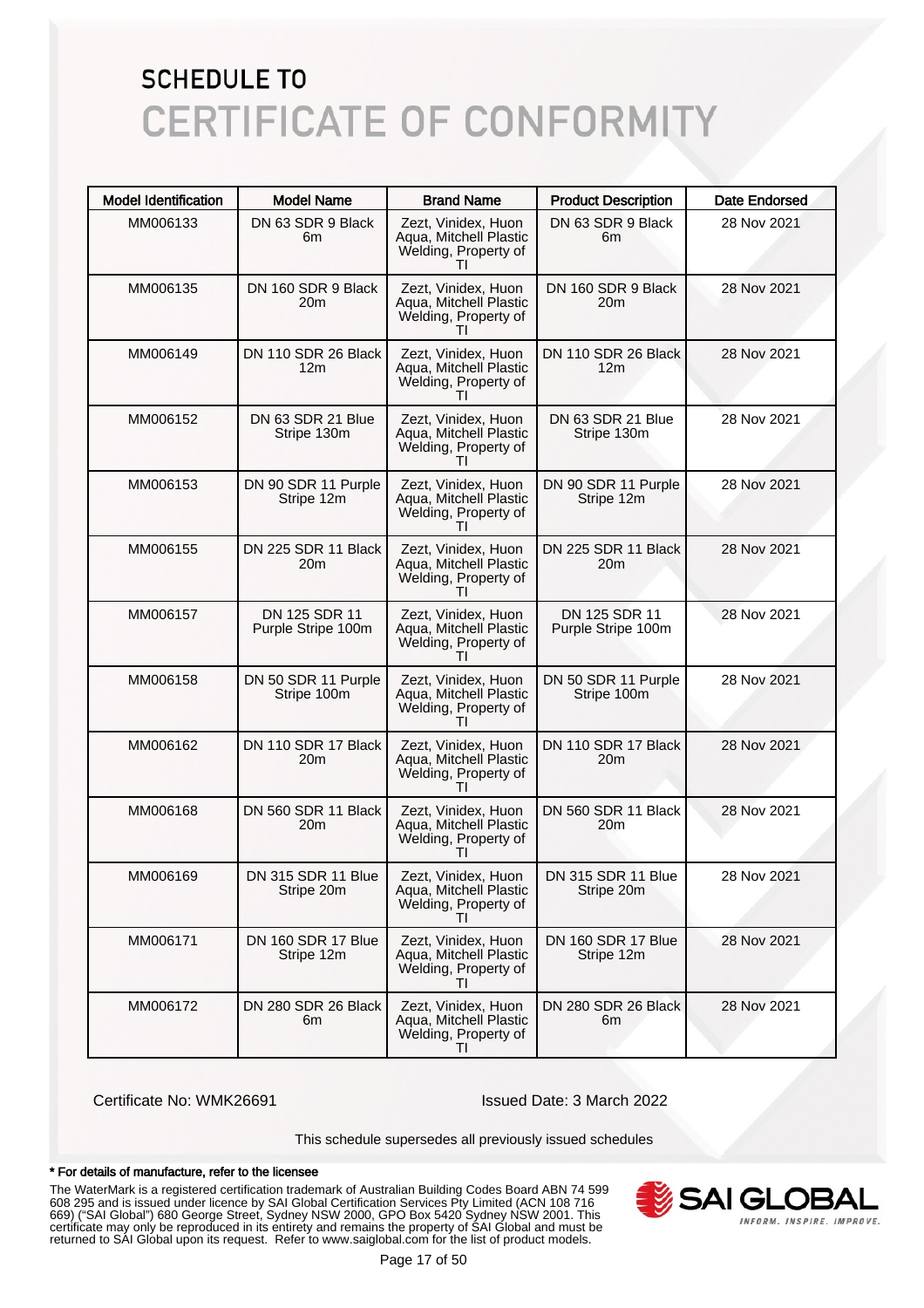| <b>Model Identification</b> | <b>Model Name</b>                   | <b>Brand Name</b>                                                                     | <b>Product Description</b>          | Date Endorsed |
|-----------------------------|-------------------------------------|---------------------------------------------------------------------------------------|-------------------------------------|---------------|
| MM006180                    | DN 250 SDR 41 Black<br>6m           | Zezt, Vinidex, Huon<br>Aqua, Mitchell Plastic<br>Welding, Property of                 | DN 250 SDR 41 Black<br>6m           | 28 Nov 2021   |
| MM006181                    | DN 140 SDR 13.6<br>Blue Stripe 100m | Zezt, Vinidex, Huon<br>Aqua, Mitchell Plastic<br>Welding, Property of                 | DN 140 SDR 13.6<br>Blue Stripe 100m | 28 Nov 2021   |
| MM006193                    | DN 75 SDR 13.6<br>Cream Stripe 100m | Zezt, Vinidex, Huon<br>Aqua, Mitchell Plastic<br>Welding, Property of                 | DN 75 SDR 13.6<br>Cream Stripe 100m | 28 Nov 2021   |
| MM006194                    | DN 355 SDR 11<br>Cream Stripe 12m   | Zezt, Vinidex, Huon<br>Aqua, Mitchell Plastic<br>Welding, Property of<br>$\mathbf{H}$ | DN 355 SDR 11<br>Cream Stripe 12m   | 28 Nov 2021   |
| MM006195                    | DN 32 SDR 11 Black<br>200m          | Zezt, Vinidex, Huon<br>Aqua, Mitchell Plastic<br>Welding, Property of                 | DN 32 SDR 11 Black<br>200m          | 28 Nov 2021   |
| MM006197                    | DN 355 SDR 11<br>Purple Stripe 12m  | Zezt, Vinidex, Huon<br>Aqua, Mitchell Plastic<br>Welding, Property of<br>Τl           | DN 355 SDR 11<br>Purple Stripe 12m  | 28 Nov 2021   |
| MM006199                    | DN 180 SDR 13.6<br>Cream Stripe 12m | Zezt, Vinidex, Huon<br>Aqua, Mitchell Plastic<br>Welding, Property of                 | DN 180 SDR 13.6<br>Cream Stripe 12m | 28 Nov 2021   |
| MM006200                    | DN 225 SDR 11<br>Cream Stripe 12m   | Zezt, Vinidex, Huon<br>Aqua, Mitchell Plastic<br>Welding, Property of<br>Τl           | DN 225 SDR 11<br>Cream Stripe 12m   | 28 Nov 2021   |
| MM006201                    | DN 225 SDR 17<br>Cream Stripe 12m   | Zezt, Vinidex, Huon<br>Aqua, Mitchell Plastic<br>Welding, Property of<br>$\mathbf{H}$ | DN 225 SDR 17<br>Cream Stripe 12m   | 28 Nov 2021   |
| MM006203                    | DN 90 SDR 9 Black<br>100m           | Zezt, Vinidex, Huon<br>Aqua, Mitchell Plastic<br>Welding, Property of<br>$\mathbf{H}$ | DN 90 SDR 9 Black<br>100m           | 28 Nov 2021   |
| MM006206                    | DN 90 SDR 21 Black<br>6m            | Zezt, Vinidex, Huon<br>Aqua, Mitchell Plastic<br>Welding, Property of<br>TI           | DN 90 SDR 21 Black<br>6m            | 28 Nov 2021   |
| MM006212                    | DN 63 SDR 17 Black<br>300m          | Zezt, Vinidex, Huon<br>Aqua, Mitchell Plastic<br>Welding, Property of<br>$\mathbf{H}$ | DN 63 SDR 17 Black<br>300m          | 28 Nov 2021   |
| MM006215                    | DN 110 SDR 17 Black<br>380m         | Zezt, Vinidex, Huon<br>Aqua, Mitchell Plastic<br>Welding, Property of<br>ΤI           | DN 110 SDR 17 Black<br>380m         | 28 Nov 2021   |

Certificate No: WMK26691 Issued Date: 3 March 2022

This schedule supersedes all previously issued schedules

#### \* For details of manufacture, refer to the licensee

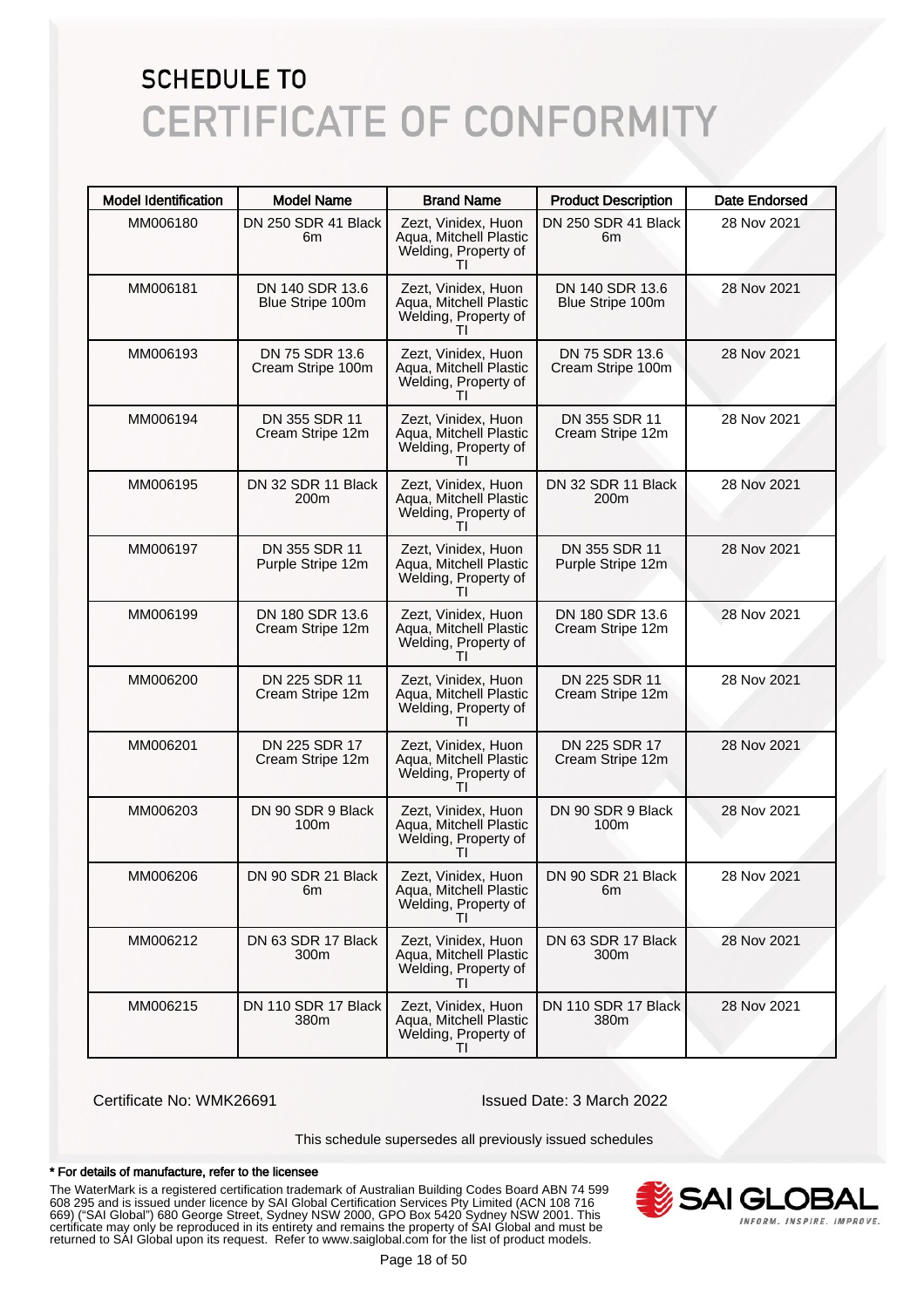| <b>Model Identification</b> | <b>Model Name</b>                      | <b>Brand Name</b>                                                                     | <b>Product Description</b>             | <b>Date Endorsed</b> |
|-----------------------------|----------------------------------------|---------------------------------------------------------------------------------------|----------------------------------------|----------------------|
| MM006216                    | DN 160 SDR 11<br>Cream Stripe 12m      | Zezt, Vinidex, Huon<br>Aqua, Mitchell Plastic<br>Welding, Property of                 | DN 160 SDR 11<br>Cream Stripe 12m      | 28 Nov 2021          |
| MM006217                    | DN 160 SDR 11<br>Cream Stripe 20m      | Zezt, Vinidex, Huon<br>Aqua, Mitchell Plastic<br>Welding, Property of                 | DN 160 SDR 11<br>Cream Stripe 20m      | 28 Nov 2021          |
| MM006219                    | DN 50 SDR 11 Black<br>250 <sub>m</sub> | Zezt, Vinidex, Huon<br>Aqua, Mitchell Plastic<br>Welding, Property of                 | DN 50 SDR 11 Black<br>250m             | 28 Nov 2021          |
| MM006220                    | DN 140 SDR 11<br>Cream Stripe 20m      | Zezt, Vinidex, Huon<br>Aqua, Mitchell Plastic<br>Welding, Property of<br>$\mathbf{H}$ | DN 140 SDR 11<br>Cream Stripe 20m      | 28 Nov 2021          |
| MM006221                    | DN 250 SDR 13.6<br>Cream Stripe 12m    | Zezt, Vinidex, Huon<br>Aqua, Mitchell Plastic<br>Welding, Property of                 | DN 250 SDR 13.6<br>Cream Stripe 12m    | 28 Nov 2021          |
| MM006232                    | DN 63 SDR 7.4 Blue<br>Stripe 100m      | Zezt, Vinidex, Huon<br>Aqua, Mitchell Plastic<br>Welding, Property of                 | DN 63 SDR 7.4 Blue<br>Stripe 100m      | 28 Nov 2021          |
| MM006233                    | DN 75 SDR 26 Black<br>6m               | Zezt, Vinidex, Huon<br>Aqua, Mitchell Plastic<br>Welding, Property of                 | DN 75 SDR 26 Black<br>6m               | 28 Nov 2021          |
| MM006237                    | DN 225 SDR 11 Blue<br>Stripe 12m       | Zezt, Vinidex, Huon<br>Aqua, Mitchell Plastic<br>Welding, Property of<br>$\mathbf{H}$ | DN 225 SDR 11 Blue<br>Stripe 12m       | 28 Nov 2021          |
| MM006242                    | DN 225 SDR 11 Black<br>12m             | Zezt, Vinidex, Huon<br>Aqua, Mitchell Plastic<br>Welding, Property of                 | DN 225 SDR 11 Black<br>12m             | 28 Nov 2021          |
| MM006246                    | DN 180 SDR 17 Blue<br>Stripe 12m       | Zezt, Vinidex, Huon<br>Aqua, Mitchell Plastic<br>Welding, Property of                 | DN 180 SDR 17 Blue<br>Stripe 12m       | 28 Nov 2021          |
| MM006247                    | DN 90 SDR 7.4 Black<br>12m             | Zezt. Vinidex. Huon<br>Aqua, Mitchell Plastic<br>Welding, Property of<br>Τl           | DN 90 SDR 7.4 Black<br>12 <sub>m</sub> | 28 Nov 2021          |
| MM006248                    | DN 315 SDR 11 Black<br>20m             | Zezt, Vinidex, Huon<br>Agua, Mitchell Plastic<br>Welding, Property of                 | DN 315 SDR 11 Black<br>20 <sub>m</sub> | 28 Nov 2021          |
| MM006254                    | DN 140 SDR 11 Black<br>20m             | Zezt, Vinidex, Huon<br>Agua, Mitchell Plastic<br>Welding, Property of<br>ΤI           | DN 140 SDR 11 Black<br>20 <sub>m</sub> | 28 Nov 2021          |

Certificate No: WMK26691 Issued Date: 3 March 2022

This schedule supersedes all previously issued schedules

#### \* For details of manufacture, refer to the licensee

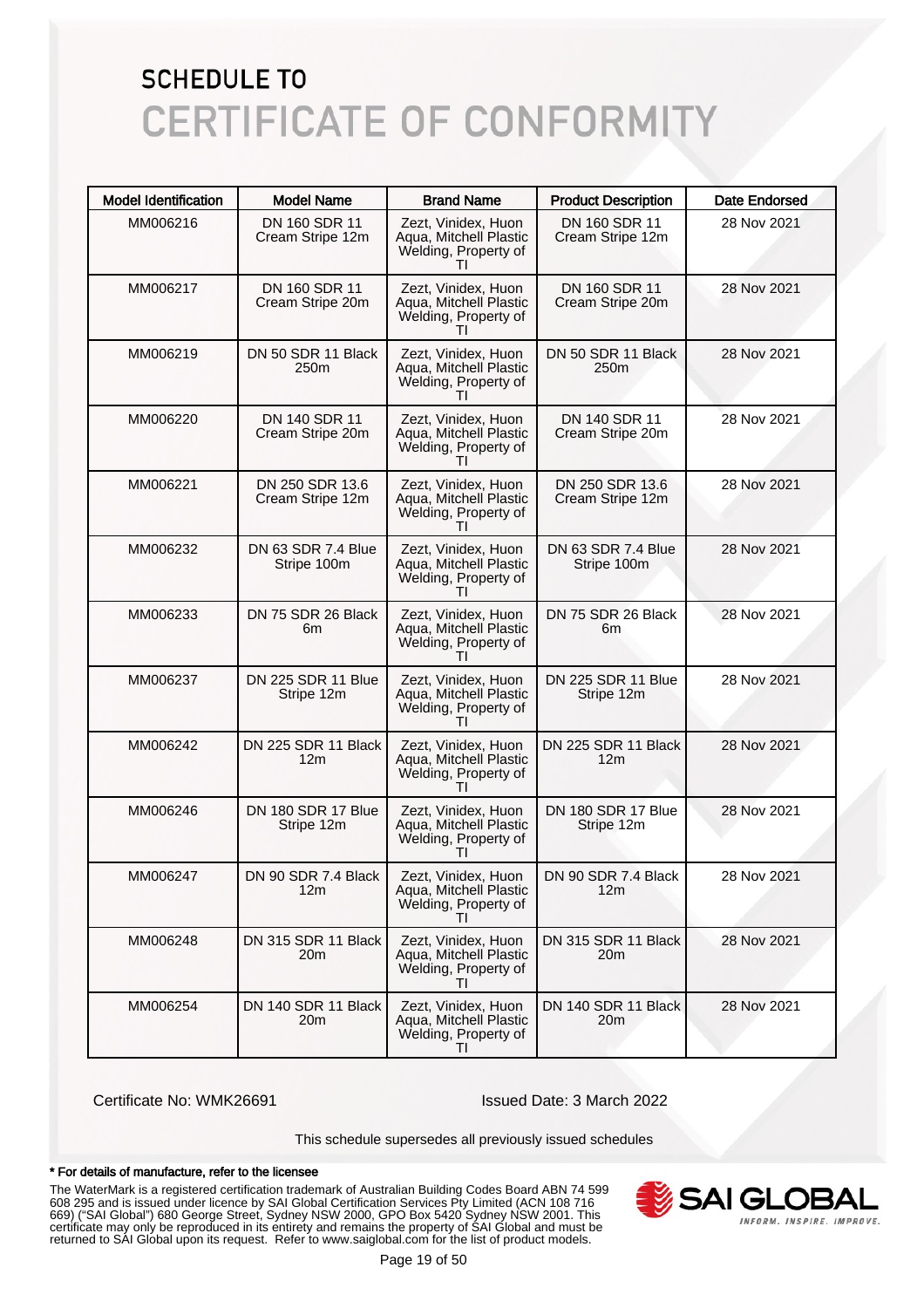| <b>Model Identification</b> | <b>Model Name</b>                     | <b>Brand Name</b>                                                                     | <b>Product Description</b>             | <b>Date Endorsed</b> |
|-----------------------------|---------------------------------------|---------------------------------------------------------------------------------------|----------------------------------------|----------------------|
| MM006255                    | DN 125 SDR 11 Black<br>12m            | Zezt, Vinidex, Huon<br>Aqua, Mitchell Plastic<br>Welding, Property of                 | DN 125 SDR 11 Black<br>12 <sub>m</sub> | 28 Nov 2021          |
| MM006257                    | DN 90 SDR 21 Blue<br>Stripe 6m        | Zezt, Vinidex, Huon<br>Aqua, Mitchell Plastic<br>Welding, Property of<br>$\mathbf{H}$ | DN 90 SDR 21 Blue<br>Stripe 6m         | 28 Nov 2021          |
| MM006261                    | DN 250 SDR 26<br>Purple Stripe 20m    | Zezt, Vinidex, Huon<br>Aqua, Mitchell Plastic<br>Welding, Property of                 | DN 250 SDR 26<br>Purple Stripe 20m     | 28 Nov 2021          |
| MM006262                    | DN 900 SDR 41 Black<br>20m            | Zezt, Vinidex, Huon<br>Aqua, Mitchell Plastic<br>Welding, Property of<br>ΤI           | DN 900 SDR 41 Black<br>20 <sub>m</sub> | 28 Nov 2021          |
| MM006263                    | DN 225 SDR 41 Black<br>20m            | Zezt, Vinidex, Huon<br>Aqua, Mitchell Plastic<br>Welding, Property of                 | DN 225 SDR 41 Black<br>20m             | 28 Nov 2021          |
| MM006264                    | DN 140 SDR 9 Black<br>12 <sub>m</sub> | Zezt, Vinidex, Huon<br>Aqua, Mitchell Plastic<br>Welding, Property of<br>ΤI           | DN 140 SDR 9 Black<br>12 <sub>m</sub>  | 28 Nov 2021          |
| MM006265                    | DN 900 SDR 26 Black<br>20m            | Zezt, Vinidex, Huon<br>Aqua, Mitchell Plastic<br>Welding, Property of<br>$\mathbf{H}$ | DN 900 SDR 26 Black<br>20 <sub>m</sub> | 28 Nov 2021          |
| MM006266                    | DN 900 SDR 21 Black<br>20m            | Zezt, Vinidex, Huon<br>Aqua, Mitchell Plastic<br>Welding, Property of<br>ΤI           | DN 900 SDR 21 Black<br>20m             | 28 Nov 2021          |
| MM006267                    | DN 200 SDR 41 Black<br>20m            | Zezt, Vinidex, Huon<br>Aqua, Mitchell Plastic<br>Welding, Property of<br>ΤI           | DN 200 SDR 41 Black<br>20m             | 28 Nov 2021          |
| MM006268                    | DN 900 SDR 26 Black<br>12m            | Zezt, Vinidex, Huon<br>Aqua, Mitchell Plastic<br>Welding, Property of<br>$\mathbf{H}$ | DN 900 SDR 26 Black<br>12 <sub>m</sub> | 28 Nov 2021          |
| MM006272                    | DN 200 SDR 11 Blue<br>Stripe 12m      | Zezt, Vinidex, Huon<br>Aqua, Mitchell Plastic<br>Welding, Property of<br>ΤI           | DN 200 SDR 11 Blue<br>Stripe 12m       | 28 Nov 2021          |
| MM006273                    | DN 110 SDR 13.6<br>Blue Stripe 20m    | Zezt, Vinidex, Huon<br>Aqua, Mitchell Plastic<br>Welding, Property of<br>$\mathbf{H}$ | DN 110 SDR 13.6<br>Blue Stripe 20m     | 28 Nov 2021          |
| MM006285                    | DN 50 SDR 11 Black<br>210m            | Zezt, Vinidex, Huon<br>Aqua, Mitchell Plastic<br>Welding, Property of<br>ΤI           | DN 50 SDR 11 Black<br>210m             | 28 Nov 2021          |

Certificate No: WMK26691 Issued Date: 3 March 2022

This schedule supersedes all previously issued schedules

#### \* For details of manufacture, refer to the licensee

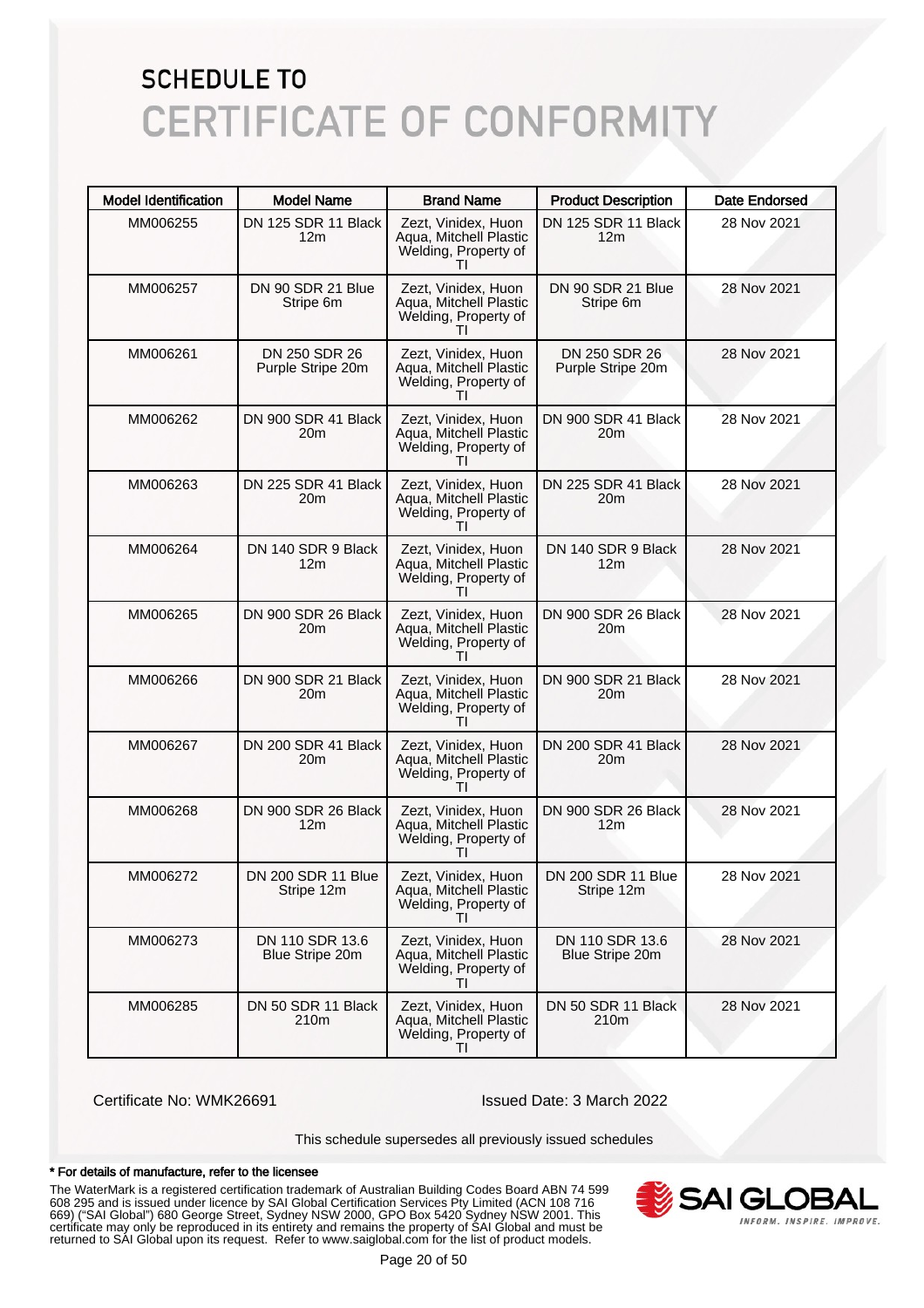| <b>Model Identification</b> | <b>Model Name</b>                       | <b>Brand Name</b>                                                                     | <b>Product Description</b>              | <b>Date Endorsed</b> |
|-----------------------------|-----------------------------------------|---------------------------------------------------------------------------------------|-----------------------------------------|----------------------|
| MM006286                    | DN 125 SDR 26 Black<br>12m              | Zezt, Vinidex, Huon<br>Aqua, Mitchell Plastic<br>Welding, Property of                 | DN 125 SDR 26 Black<br>12 <sub>m</sub>  | 28 Nov 2021          |
| MM006288                    | DN 90 SDR 13.6<br>Cream Stripe 12m      | Zezt, Vinidex, Huon<br>Aqua, Mitchell Plastic<br>Welding, Property of                 | DN 90 SDR 13.6<br>Cream Stripe 12m      | 28 Nov 2021          |
| MM006289                    | DN 110 SDR 13.6<br>Cream Stripe 12m     | Zezt, Vinidex, Huon<br>Aqua, Mitchell Plastic<br>Welding, Property of                 | DN 110 SDR 13.6<br>Cream Stripe 12m     | 28 Nov 2021          |
| MM006291                    | DN 110 SDR 21 Black<br>200 <sub>m</sub> | Zezt, Vinidex, Huon<br>Aqua, Mitchell Plastic<br>Welding, Property of<br>Τl           | DN 110 SDR 21 Black<br>200 <sub>m</sub> | 28 Nov 2021          |
| MM006293                    | DN 355 SDR 9 Black<br>12m               | Zezt, Vinidex, Huon<br>Aqua, Mitchell Plastic<br>Welding, Property of                 | DN 355 SDR 9 Black<br>12 <sub>m</sub>   | 28 Nov 2021          |
| MM006300                    | DN 50 SDR 11 Black<br>130 <sub>m</sub>  | Zezt, Vinidex, Huon<br>Aqua, Mitchell Plastic<br>Welding, Property of<br>ΤI           | DN 50 SDR 11 Black<br>130 <sub>m</sub>  | 28 Nov 2021          |
| MM006301                    | DN 63 SDR 11 Cream<br>Stripe 120m       | Zezt, Vinidex, Huon<br>Aqua, Mitchell Plastic<br>Welding, Property of<br>$\mathbf{H}$ | DN 63 SDR 11 Cream<br>Stripe 120m       | 28 Nov 2021          |
| MM006302                    | DN 90 SDR 13.6<br>Black 200m            | Zezt, Vinidex, Huon<br>Aqua, Mitchell Plastic<br>Welding, Property of<br>Τl           | DN 90 SDR 13.6<br>Black 200m            | 28 Nov 2021          |
| MM006303                    | DN 225 SDR 11<br>Cream Stripe 20m       | Zezt, Vinidex, Huon<br>Aqua, Mitchell Plastic<br>Welding, Property of<br>$\mathbf{H}$ | DN 225 SDR 11<br>Cream Stripe 20m       | 28 Nov 2021          |
| MM006310                    | DN 125 SDR 9 Black<br>12m               | Zezt, Vinidex, Huon<br>Aqua, Mitchell Plastic<br>Welding, Property of<br>$\mathbf{H}$ | DN 125 SDR 9 Black<br>12 <sub>m</sub>   | 28 Nov 2021          |
| MM006311                    | DN 90 SDR 17 Black<br>150m              | Zezt, Vinidex, Huon<br>Aqua, Mitchell Plastic<br>Welding, Property of<br>TI           | DN 90 SDR 17 Black<br>150m              | 28 Nov 2021          |
| MM006315                    | DN 560 SDR 11 Black<br>12m              | Zezt, Vinidex, Huon<br>Aqua, Mitchell Plastic<br>Welding, Property of<br>$\mathbf{H}$ | DN 560 SDR 11 Black<br>12 <sub>m</sub>  | 28 Nov 2021          |
| MM006316                    | DN 110 SDR 13.6<br>Black 150m           | Zezt, Vinidex, Huon<br>Aqua, Mitchell Plastic<br>Welding, Property of<br>ΤI           | DN 110 SDR 13.6<br>Black 150m           | 28 Nov 2021          |

Certificate No: WMK26691 Issued Date: 3 March 2022

This schedule supersedes all previously issued schedules

#### \* For details of manufacture, refer to the licensee

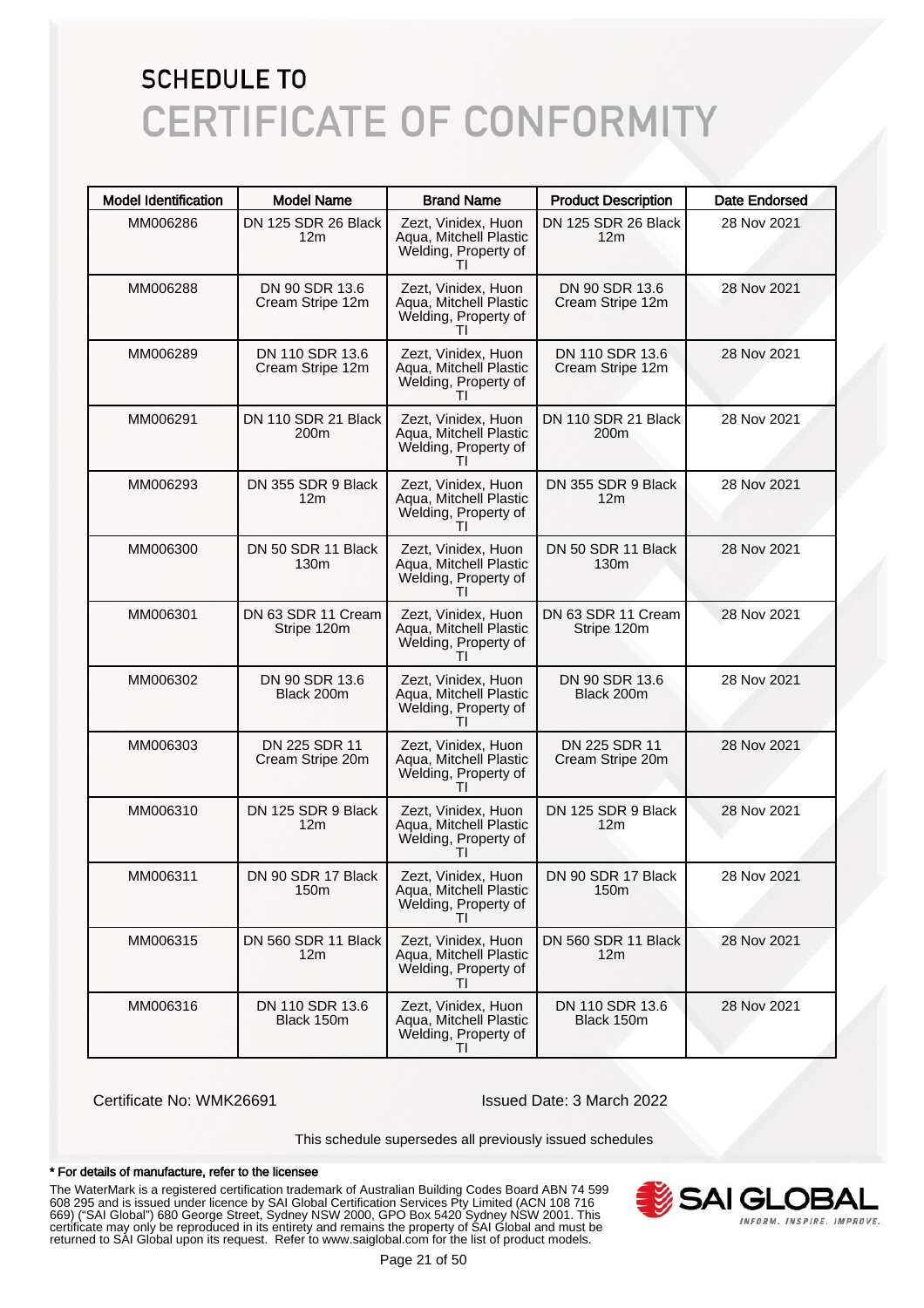| <b>Model Identification</b> | <b>Model Name</b>                    | <b>Brand Name</b>                                                                     | <b>Product Description</b>           | <b>Date Endorsed</b> |
|-----------------------------|--------------------------------------|---------------------------------------------------------------------------------------|--------------------------------------|----------------------|
| MM006319                    | DN 315 SDR 13.6<br>Blue Stripe 12m   | Zezt, Vinidex, Huon<br>Aqua, Mitchell Plastic<br>Welding, Property of                 | DN 315 SDR 13.6<br>Blue Stripe 12m   | 28 Nov 2021          |
| MM006329                    | DN 355 SDR 11<br>Cream Stripe 20m    | Zezt, Vinidex, Huon<br>Aqua, Mitchell Plastic<br>Welding, Property of                 | DN 355 SDR 11<br>Cream Stripe 20m    | 28 Nov 2021          |
| MM006348                    | DN 180 SDR 9 Blue<br>Stripe 12m      | Zezt, Vinidex, Huon<br>Aqua, Mitchell Plastic<br>Welding, Property of                 | DN 180 SDR 9 Blue<br>Stripe 12m      | 28 Nov 2021          |
| MM006356                    | DN 315 SDR 13.6<br>Purple Stripe 12m | Zezt, Vinidex, Huon<br>Aqua, Mitchell Plastic<br>Welding, Property of                 | DN 315 SDR 13.6<br>Purple Stripe 12m | 28 Nov 2021          |
| MM006358                    | DN 315 SDR 17<br>Cream Stripe 20m    | Zezt, Vinidex, Huon<br>Aqua, Mitchell Plastic<br>Welding, Property of                 | DN 315 SDR 17<br>Cream Stripe 20m    | 28 Nov 2021          |
| MM006360                    | DN 200 SDR 17<br>Cream Stripe 12m    | Zezt, Vinidex, Huon<br>Aqua, Mitchell Plastic<br>Welding, Property of                 | DN 200 SDR 17<br>Cream Stripe 12m    | 28 Nov 2021          |
| MM006361                    | DN 160 SDR 17<br>Cream Stripe 12m    | Zezt, Vinidex, Huon<br>Aqua, Mitchell Plastic<br>Welding, Property of                 | DN 160 SDR 17<br>Cream Stripe 12m    | 28 Nov 2021          |
| MM006362                    | DN 63 SDR 13.6<br>Cream Stripe 100m  | Zezt, Vinidex, Huon<br>Aqua, Mitchell Plastic<br>Welding, Property of<br>$\mathbf{H}$ | DN 63 SDR 13.6<br>Cream Stripe 100m  | 28 Nov 2021          |
| MM006363                    | DN 50 SDR 21 Cream<br>Stripe 250m    | Zezt, Vinidex, Huon<br>Aqua, Mitchell Plastic<br>Welding, Property of                 | DN 50 SDR 21 Cream<br>Stripe 250m    | 28 Nov 2021          |
| MM006364                    | DN 225 SDR 17 Black<br>6m            | Zezt, Vinidex, Huon<br>Aqua, Mitchell Plastic<br>Welding, Property of                 | DN 225 SDR 17 Black<br>6m            | 28 Nov 2021          |
| MM006365                    | DN 125 SDR 13.6<br>Blue Stripe 110m  | Zezt, Vinidex, Huon<br>Aqua, Mitchell Plastic<br>Welding, Property of<br>ΤI           | DN 125 SDR 13.6<br>Blue Stripe 110m  | 28 Nov 2021          |
| MM006367                    | DN 125 SDR 17 Black<br>6m            | Zezt, Vinidex, Huon<br>Aqua, Mitchell Plastic<br>Welding, Property of                 | DN 125 SDR 17 Black<br>6m            | 28 Nov 2021          |
| MM006369                    | DN 75 SDR 11 Purple<br>Stripe 100m   | Zezt, Vinidex, Huon<br>Aqua, Mitchell Plastic<br>Welding, Property of<br>$\mathbf{H}$ | DN 75 SDR 11 Purple<br>Stripe 100m   | 28 Nov 2021          |

Certificate No: WMK26691 Issued Date: 3 March 2022

This schedule supersedes all previously issued schedules

#### \* For details of manufacture, refer to the licensee

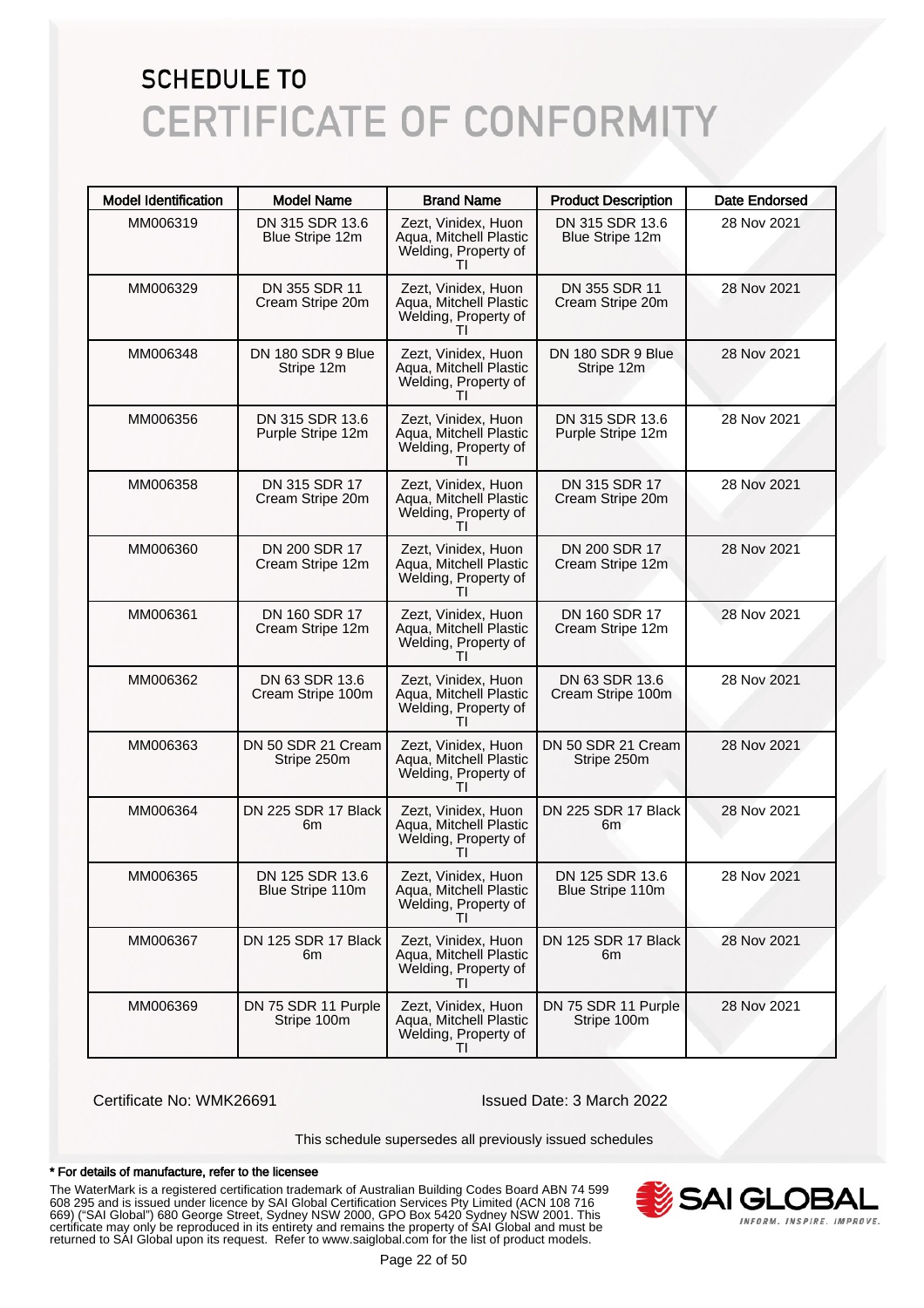| <b>Model Identification</b> | <b>Model Name</b>                       | <b>Brand Name</b>                                                           | <b>Product Description</b>              | <b>Date Endorsed</b> |
|-----------------------------|-----------------------------------------|-----------------------------------------------------------------------------|-----------------------------------------|----------------------|
| MM006370                    | DN 75 SDR 11 Purple<br>Stripe 50m       | Zezt, Vinidex, Huon<br>Aqua, Mitchell Plastic<br>Welding, Property of       | DN 75 SDR 11 Purple<br>Stripe 50m       | 28 Nov 2021          |
| MM006371                    | DN 75 SDR 11 Blue<br>Stripe 50m         | Zezt, Vinidex, Huon<br>Aqua, Mitchell Plastic<br>Welding, Property of       | DN 75 SDR 11 Blue<br>Stripe 50m         | 28 Nov 2021          |
| MM006374                    | DN 110 SDR 17<br>Cream Stripe 12m       | Zezt, Vinidex, Huon<br>Aqua, Mitchell Plastic<br>Welding, Property of       | DN 110 SDR 17<br>Cream Stripe 12m       | 28 Nov 2021          |
| MM006382                    | DN 110 SDR 17 Black<br>150 <sub>m</sub> | Zezt, Vinidex, Huon<br>Aqua, Mitchell Plastic<br>Welding, Property of<br>Τl | DN 110 SDR 17 Black<br>150 <sub>m</sub> | 28 Nov 2021          |
| MM006383                    | DN 63 SDR 11 Black<br>12 <sub>m</sub>   | Zezt, Vinidex, Huon<br>Aqua, Mitchell Plastic<br>Welding, Property of       | DN 63 SDR 11 Black<br>12 <sub>m</sub>   | 28 Nov 2021          |
| MM006384                    | DN 32 SDR 7.4 Black<br>120 <sub>m</sub> | Zezt, Vinidex, Huon<br>Aqua, Mitchell Plastic<br>Welding, Property of<br>Τl | DN 32 SDR 7.4 Black<br>120 <sub>m</sub> | 28 Nov 2021          |
| MM006392                    | DN 50 SDR 21 Blue<br>Stripe 6m          | Zezt, Vinidex, Huon<br>Aqua, Mitchell Plastic<br>Welding, Property of       | DN 50 SDR 21 Blue<br>Stripe 6m          | 28 Nov 2021          |
| MM006394                    | DN 110 SDR 11 Blue<br>Stripe 20m        | Zezt, Vinidex, Huon<br>Aqua, Mitchell Plastic<br>Welding, Property of<br>Τl | DN 110 SDR 11 Blue<br>Stripe 20m        | 28 Nov 2021          |
| MM006396                    | DN 110 SDR 11 Black<br>20m              | Zezt, Vinidex, Huon<br>Aqua, Mitchell Plastic<br>Welding, Property of<br>Τl | DN 110 SDR 11 Black<br>20m              | 28 Nov 2021          |
| MM006404                    | DN 110 SDR 11<br>Cream Stripe 20m       | Zezt, Vinidex, Huon<br>Aqua, Mitchell Plastic<br>Welding, Property of       | DN 110 SDR 11<br>Cream Stripe 20m       | 28 Nov 2021          |
| MM006408                    | DN 250 SDR 11 Black<br>12m              | Zezt, Vinidex, Huon<br>Aqua, Mitchell Plastic<br>Welding, Property of<br>ΤI | DN 250 SDR 11 Black<br>12m              | 28 Nov 2021          |
| MM006409                    | DN 355 SDR 11<br>Cream Stripe 6m        | Zezt. Vinidex. Huon<br>Aqua, Mitchell Plastic<br>Welding, Property of       | DN 355 SDR 11<br>Cream Stripe 6m        | 28 Nov 2021          |
| MM006411                    | DN 900 SDR 11 Black<br>12m              | Zezt, Vinidex, Huon<br>Aqua, Mitchell Plastic<br>Welding, Property of<br>ΤI | DN 900 SDR 11 Black<br>12 <sub>m</sub>  | 28 Nov 2021          |

Certificate No: WMK26691 Issued Date: 3 March 2022

This schedule supersedes all previously issued schedules

#### \* For details of manufacture, refer to the licensee

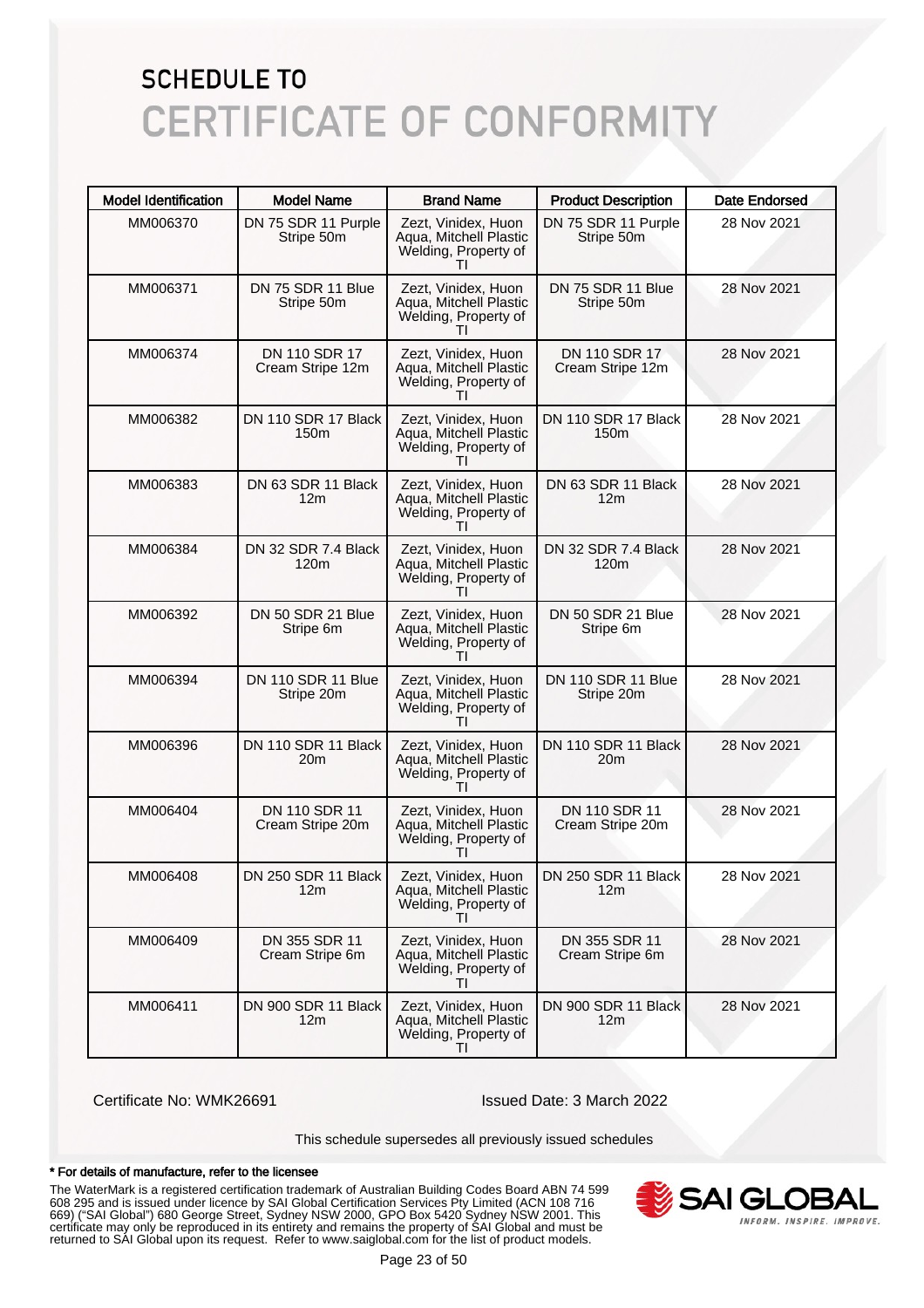| <b>Model Identification</b> | <b>Model Name</b>                       | <b>Brand Name</b>                                                           | <b>Product Description</b>              | Date Endorsed |
|-----------------------------|-----------------------------------------|-----------------------------------------------------------------------------|-----------------------------------------|---------------|
| MM006412                    | DN 710 SDR 9 Black<br>12m               | Zezt, Vinidex, Huon<br>Aqua, Mitchell Plastic<br>Welding, Property of       | DN 710 SDR 9 Black<br>12 <sub>m</sub>   | 28 Nov 2021   |
| MM006414                    | DN 900 SDR 41 Black<br>12m              | Zezt, Vinidex, Huon<br>Aqua, Mitchell Plastic<br>Welding, Property of<br>Τl | DN 900 SDR 41 Black<br>12 <sub>m</sub>  | 28 Nov 2021   |
| MM006415                    | DN 125 SDR 21 Black<br>20m              | Zezt, Vinidex, Huon<br>Aqua, Mitchell Plastic<br>Welding, Property of       | DN 125 SDR 21 Black<br>20 <sub>m</sub>  | 28 Nov 2021   |
| MM006416                    | DN 125 SDR 17 Black<br>20 <sub>m</sub>  | Zezt, Vinidex, Huon<br>Aqua, Mitchell Plastic<br>Welding, Property of<br>ΤI | DN 125 SDR 17 Black<br>20 <sub>m</sub>  | 28 Nov 2021   |
| MM006419                    | DN 63 SDR 9 Black<br>12m                | Zezt, Vinidex, Huon<br>Aqua, Mitchell Plastic<br>Welding, Property of       | DN 63 SDR 9 Black<br>12m                | 28 Nov 2021   |
| MM006433                    | DN 32 SDR 11 Cream<br>Stripe 100m       | Zezt, Vinidex, Huon<br>Aqua, Mitchell Plastic<br>Welding, Property of<br>ΤI | DN 32 SDR 11 Cream<br>Stripe 100m       | 28 Nov 2021   |
| MM006437                    | DN 90 SDR 21 Blue<br>Stripe 160m        | Zezt, Vinidex, Huon<br>Aqua, Mitchell Plastic<br>Welding, Property of       | DN 90 SDR 21 Blue<br>Stripe 160m        | 28 Nov 2021   |
| MM006438                    | DN 125 SDR 7.4<br>Black 12m             | Zezt, Vinidex, Huon<br>Aqua, Mitchell Plastic<br>Welding, Property of<br>Τl | DN 125 SDR 7.4<br>Black 12m             | 28 Nov 2021   |
| MM006439                    | DN 110 SDR 11 Black<br>140 <sub>m</sub> | Zezt, Vinidex, Huon<br>Aqua, Mitchell Plastic<br>Welding, Property of<br>Τl | DN 110 SDR 11 Black<br>140 <sub>m</sub> | 28 Nov 2021   |
| MM006441                    | DN 315 SDR 11 Blue<br>Stripe 12m        | Zezt, Vinidex, Huon<br>Aqua, Mitchell Plastic<br>Welding, Property of       | DN 315 SDR 11 Blue<br>Stripe 12m        | 28 Nov 2021   |
| MM006442                    | DN 710 SDR 11 Black I<br>12m            | Zezt, Vinidex, Huon<br>Aqua, Mitchell Plastic<br>Welding, Property of<br>Τl | DN 710 SDR 11 Black<br>12m              | 28 Nov 2021   |
| MM006451                    | DN 110 SDR 17 Black<br>350m             | Zezt, Vinidex, Huon<br>Aqua, Mitchell Plastic<br>Welding, Property of       | DN 110 SDR 17 Black<br>350m             | 28 Nov 2021   |
| MM006452                    | DN 32 SDR 11 Blue<br>Stripe 100m        | Zezt, Vinidex, Huon<br>Aqua, Mitchell Plastic<br>Welding, Property of<br>ΤI | DN 32 SDR 11 Blue<br>Stripe 100m        | 28 Nov 2021   |

Certificate No: WMK26691 Issued Date: 3 March 2022

This schedule supersedes all previously issued schedules

#### \* For details of manufacture, refer to the licensee

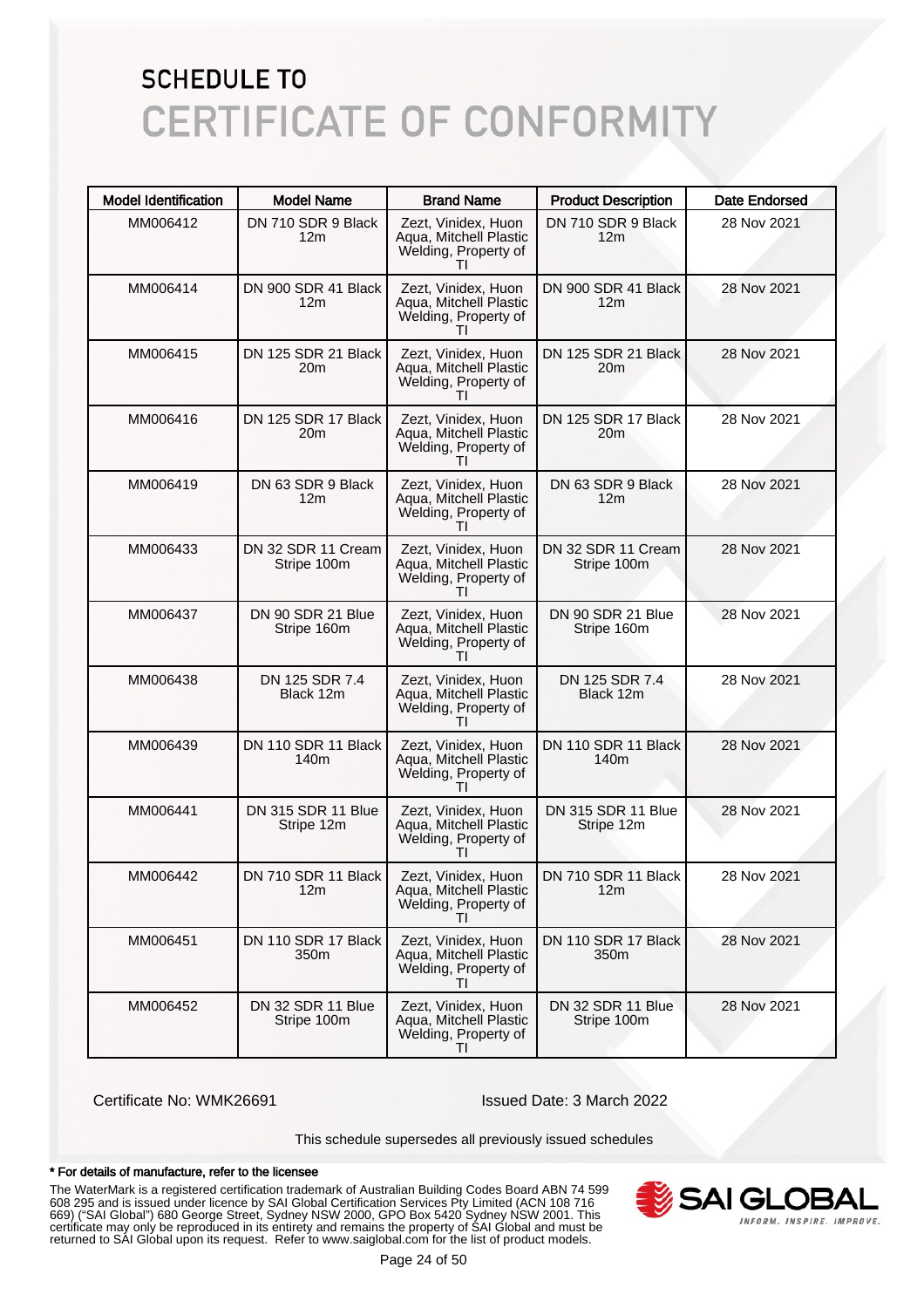| <b>Model Identification</b> | <b>Model Name</b>                      | <b>Brand Name</b>                                                                     | <b>Product Description</b>             | <b>Date Endorsed</b> |
|-----------------------------|----------------------------------------|---------------------------------------------------------------------------------------|----------------------------------------|----------------------|
| MM006453                    | DN 180 SDR 17 Black<br>20m             | Zezt, Vinidex, Huon<br>Aqua, Mitchell Plastic<br>Welding, Property of                 | DN 180 SDR 17 Black<br>20 <sub>m</sub> | 28 Nov 2021          |
| MM006454                    | DN 1000 SDR 17<br>Black 20m            | Zezt, Vinidex, Huon<br>Aqua, Mitchell Plastic<br>Welding, Property of<br>$\mathbf{H}$ | DN 1000 SDR 17<br>Black 20m            | 28 Nov 2021          |
| MM006456                    | DN 125 SDR 26 Black<br>20m             | Zezt, Vinidex, Huon<br>Aqua, Mitchell Plastic<br>Welding, Property of                 | DN 125 SDR 26 Black<br>20 <sub>m</sub> | 28 Nov 2021          |
| MM006457                    | DN 75 SDR 17 Black<br>6m               | Zezt, Vinidex, Huon<br>Aqua, Mitchell Plastic<br>Welding, Property of<br>Τl           | DN 75 SDR 17 Black<br>6m               | 28 Nov 2021          |
| MM006462                    | DN 63 SDR 11 Purple<br>Stripe 6m       | Zezt, Vinidex, Huon<br>Aqua, Mitchell Plastic<br>Welding, Property of                 | DN 63 SDR 11 Purple<br>Stripe 6m       | 28 Nov 2021          |
| MM006464                    | DN 500 SDR 7.4<br>Black 12m            | Zezt, Vinidex, Huon<br>Aqua, Mitchell Plastic<br>Welding, Property of<br>ΤI           | DN 500 SDR 7.4<br>Black 12m            | 28 Nov 2021          |
| MM006469                    | DN 180 SDR 11 Blue<br>Stripe 20m       | Zezt, Vinidex, Huon<br>Aqua, Mitchell Plastic<br>Welding, Property of<br>$\mathbf{H}$ | DN 180 SDR 11 Blue<br>Stripe 20m       | 28 Nov 2021          |
| MM006470                    | DN 180 SDR 9 Blue<br>Stripe 20m        | Zezt, Vinidex, Huon<br>Aqua, Mitchell Plastic<br>Welding, Property of<br>ΤI           | DN 180 SDR 9 Blue<br>Stripe 20m        | 28 Nov 2021          |
| MM006476                    | DN 50 SDR 26 Black<br>150 <sub>m</sub> | Zezt, Vinidex, Huon<br>Aqua, Mitchell Plastic<br>Welding, Property of<br>Τl           | DN 50 SDR 26 Black<br>150 <sub>m</sub> | 28 Nov 2021          |
| MM006484                    | DN 500 SDR 11 Blue<br>Stripe 12m       | Zezt, Vinidex, Huon<br>Aqua, Mitchell Plastic<br>Welding, Property of<br>$\mathbf{H}$ | DN 500 SDR 11 Blue<br>Stripe 12m       | 28 Nov 2021          |
| MM006485                    | DN 500 SDR 11<br>Purple Stripe 12m     | Zezt, Vinidex, Huon<br>Aqua, Mitchell Plastic<br>Welding, Property of<br>ΤI           | DN 500 SDR 11<br>Purple Stripe 12m     | 28 Nov 2021          |
| MM006489                    | DN 125 SDR 11 Black<br>20m             | Zezt, Vinidex, Huon<br>Aqua, Mitchell Plastic<br>Welding, Property of<br>$\mathbf{H}$ | DN 125 SDR 11 Black<br>20m             | 28 Nov 2021          |
| MM006490                    | DN 250 SDR 11<br>Cream Stripe 20m      | Zezt, Vinidex, Huon<br>Aqua, Mitchell Plastic<br>Welding, Property of<br>ΤI           | DN 250 SDR 11<br>Cream Stripe 20m      | 28 Nov 2021          |

Certificate No: WMK26691 Issued Date: 3 March 2022

This schedule supersedes all previously issued schedules

#### \* For details of manufacture, refer to the licensee

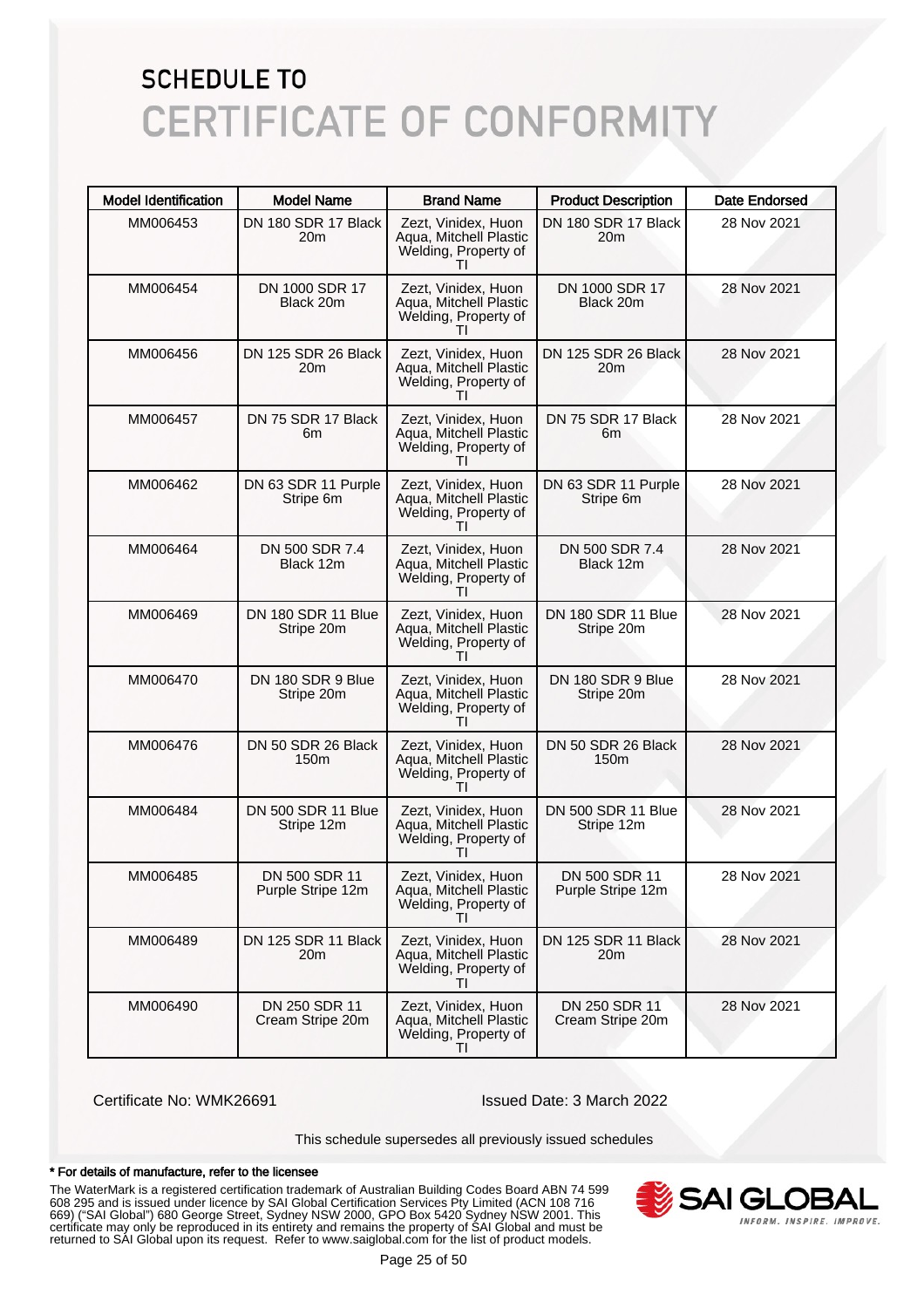| <b>Model Identification</b> | <b>Model Name</b>                      | <b>Brand Name</b>                                                                     | <b>Product Description</b>           | <b>Date Endorsed</b> |
|-----------------------------|----------------------------------------|---------------------------------------------------------------------------------------|--------------------------------------|----------------------|
| MM006492                    | DN 250 SDR 11<br>Purple Stripe 20m     | Zezt, Vinidex, Huon<br>Aqua, Mitchell Plastic<br>Welding, Property of                 | DN 250 SDR 11<br>Purple Stripe 20m   | 28 Nov 2021          |
| MM006493                    | DN 280 SDR 11<br>Cream Stripe 20m      | Zezt, Vinidex, Huon<br>Aqua, Mitchell Plastic<br>Welding, Property of                 | DN 280 SDR 11<br>Cream Stripe 20m    | 28 Nov 2021          |
| MM006496                    | DN 160 SDR 13.6<br>Purple Stripe 12m   | Zezt, Vinidex, Huon<br>Aqua, Mitchell Plastic<br>Welding, Property of                 | DN 160 SDR 13.6<br>Purple Stripe 12m | 28 Nov 2021          |
| MM006497                    | DN 355 SDR 11<br>Purple Stripe 20m     | Zezt, Vinidex, Huon<br>Aqua, Mitchell Plastic<br>Welding, Property of<br>$\mathbf{H}$ | DN 355 SDR 11<br>Purple Stripe 20m   | 28 Nov 2021          |
| MM006498                    | DN 355 SDR 11 Blue<br>Stripe 20m       | Zezt, Vinidex, Huon<br>Aqua, Mitchell Plastic<br>Welding, Property of                 | DN 355 SDR 11 Blue<br>Stripe 20m     | 28 Nov 2021          |
| MM006501                    | DN 90 SDR 13.6 Blue<br>Stripe 300m     | Zezt, Vinidex, Huon<br>Aqua, Mitchell Plastic<br>Welding, Property of                 | DN 90 SDR 13.6 Blue<br>Stripe 300m   | 28 Nov 2021          |
| MM006502                    | DN 63 SDR 11 Black<br>200m             | Zezt, Vinidex, Huon<br>Aqua, Mitchell Plastic<br>Welding, Property of                 | DN 63 SDR 11 Black<br>200m           | 28 Nov 2021          |
| MM006503                    | DN 32 SDR 7.4 Black<br>300m            | Zezt, Vinidex, Huon<br>Aqua, Mitchell Plastic<br>Welding, Property of<br>$\mathbf{H}$ | DN 32 SDR 7.4 Black<br>300m          | 28 Nov 2021          |
| MM006504                    | DN 75 SDR 11 Purple<br>Stripe 6m       | Zezt, Vinidex, Huon<br>Aqua, Mitchell Plastic<br>Welding, Property of                 | DN 75 SDR 11 Purple<br>Stripe 6m     | 28 Nov 2021          |
| MM006505                    | DN 75 SDR 17 Black<br>100m             | Zezt, Vinidex, Huon<br>Aqua, Mitchell Plastic<br>Welding, Property of                 | DN 75 SDR 17 Black<br>100m           | 28 Nov 2021          |
| MM006508                    | DN 25 SDR 11 Blue<br>Stripe 150m       | Zezt. Vinidex. Huon<br>Aqua, Mitchell Plastic<br>Welding, Property of<br>Τl           | DN 25 SDR 11 Blue<br>Stripe 150m     | 28 Nov 2021          |
| MM006510                    | DN 90 SDR 21 Black<br>200m             | Zezt, Vinidex, Huon<br>Aqua, Mitchell Plastic<br>Welding, Property of                 | DN 90 SDR 21 Black<br>200m           | 28 Nov 2021          |
| MM006511                    | DN 63 SDR 21 Black<br>200 <sub>m</sub> | Zezt, Vinidex, Huon<br>Agua, Mitchell Plastic<br>Welding, Property of<br>ΤI           | DN 63 SDR 21 Black<br>200m           | 28 Nov 2021          |

Certificate No: WMK26691 Issued Date: 3 March 2022

This schedule supersedes all previously issued schedules

#### \* For details of manufacture, refer to the licensee

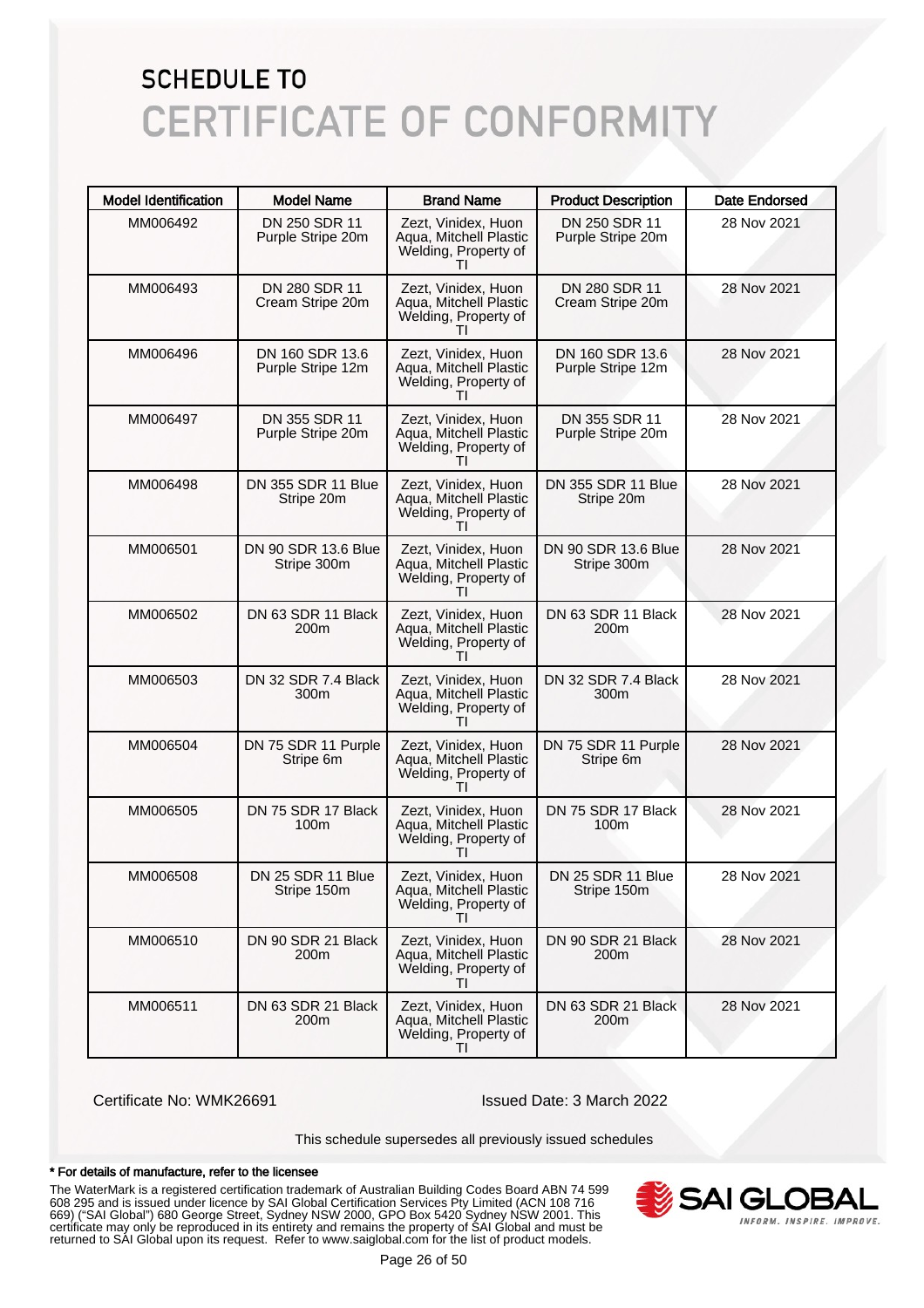| <b>Model Identification</b> | <b>Model Name</b>                   | <b>Brand Name</b>                                                                     | <b>Product Description</b>              | <b>Date Endorsed</b> |
|-----------------------------|-------------------------------------|---------------------------------------------------------------------------------------|-----------------------------------------|----------------------|
| MM006513                    | DN 400 SDR 9 Blue<br>Stripe 12m     | Zezt, Vinidex, Huon<br>Aqua, Mitchell Plastic<br>Welding, Property of                 | DN 400 SDR 9 Blue<br>Stripe 12m         | 28 Nov 2021          |
| MM006521                    | DN 125 SDR 9 Black<br>20m           | Zezt, Vinidex, Huon<br>Aqua, Mitchell Plastic<br>Welding, Property of                 | DN 125 SDR 9 Black<br>20 <sub>m</sub>   | 28 Nov 2021          |
| MM006528                    | DN 50 SDR 11 Black<br>6m            | Zezt, Vinidex, Huon<br>Aqua, Mitchell Plastic<br>Welding, Property of                 | DN 50 SDR 11 Black<br>6m                | 28 Nov 2021          |
| MM006537                    | DN 125 SDR 17<br>Purple Stripe 100m | Zezt, Vinidex, Huon<br>Aqua, Mitchell Plastic<br>Welding, Property of<br>$\mathbf{H}$ | DN 125 SDR 17<br>Purple Stripe 100m     | 28 Nov 2021          |
| MM006538                    | DN 125 SDR 11 Blue<br>Stripe 150m   | Zezt, Vinidex, Huon<br>Aqua, Mitchell Plastic<br>Welding, Property of                 | DN 125 SDR 11 Blue<br>Stripe 150m       | 28 Nov 2021          |
| MM006558                    | DN 63 SDR 17 Blue<br>Stripe 6m      | Zezt, Vinidex, Huon<br>Aqua, Mitchell Plastic<br>Welding, Property of                 | DN 63 SDR 17 Blue<br>Stripe 6m          | 28 Nov 2021          |
| MM006559                    | DN 400 SDR 11 Blue<br>Stripe 20m    | Zezt, Vinidex, Huon<br>Aqua, Mitchell Plastic<br>Welding, Property of                 | DN 400 SDR 11 Blue<br>Stripe 20m        | 28 Nov 2021          |
| MM006560                    | DN 560 SDR 11 Blue<br>Stripe 20m    | Zezt, Vinidex, Huon<br>Aqua, Mitchell Plastic<br>Welding, Property of<br>$\mathbf{H}$ | DN 560 SDR 11 Blue<br>Stripe 20m        | 28 Nov 2021          |
| MM006561                    | DN 560 SDR 11<br>Purple Stripe 20m  | Zezt, Vinidex, Huon<br>Aqua, Mitchell Plastic<br>Welding, Property of                 | DN 560 SDR 11<br>Purple Stripe 20m      | 28 Nov 2021          |
| MM006562                    | DN 50 SDR 13.6<br>Purple Stripe 50m | Zezt, Vinidex, Huon<br>Aqua, Mitchell Plastic<br>Welding, Property of                 | DN 50 SDR 13.6<br>Purple Stripe 50m     | 28 Nov 2021          |
| MM006565                    | DN 315 SDR 9 Black<br>20m           | Zezt. Vinidex. Huon<br>Aqua, Mitchell Plastic<br>Welding, Property of<br>Τl           | DN 315 SDR 9 Black<br>20m               | 28 Nov 2021          |
| MM006567                    | DN 560 SDR 11 Blue<br>Stripe 12m    | Zezt, Vinidex, Huon<br>Aqua, Mitchell Plastic<br>Welding, Property of                 | <b>DN 560 SDR 11 Blue</b><br>Stripe 12m | 28 Nov 2021          |
| MM006568                    | DN 32 SDR 7.4 Black<br>6m           | Zezt, Vinidex, Huon<br>Aqua, Mitchell Plastic<br>Welding, Property of<br>ΤI           | DN 32 SDR 7.4 Black<br>6m               | 28 Nov 2021          |

Certificate No: WMK26691 Issued Date: 3 March 2022

This schedule supersedes all previously issued schedules

#### \* For details of manufacture, refer to the licensee

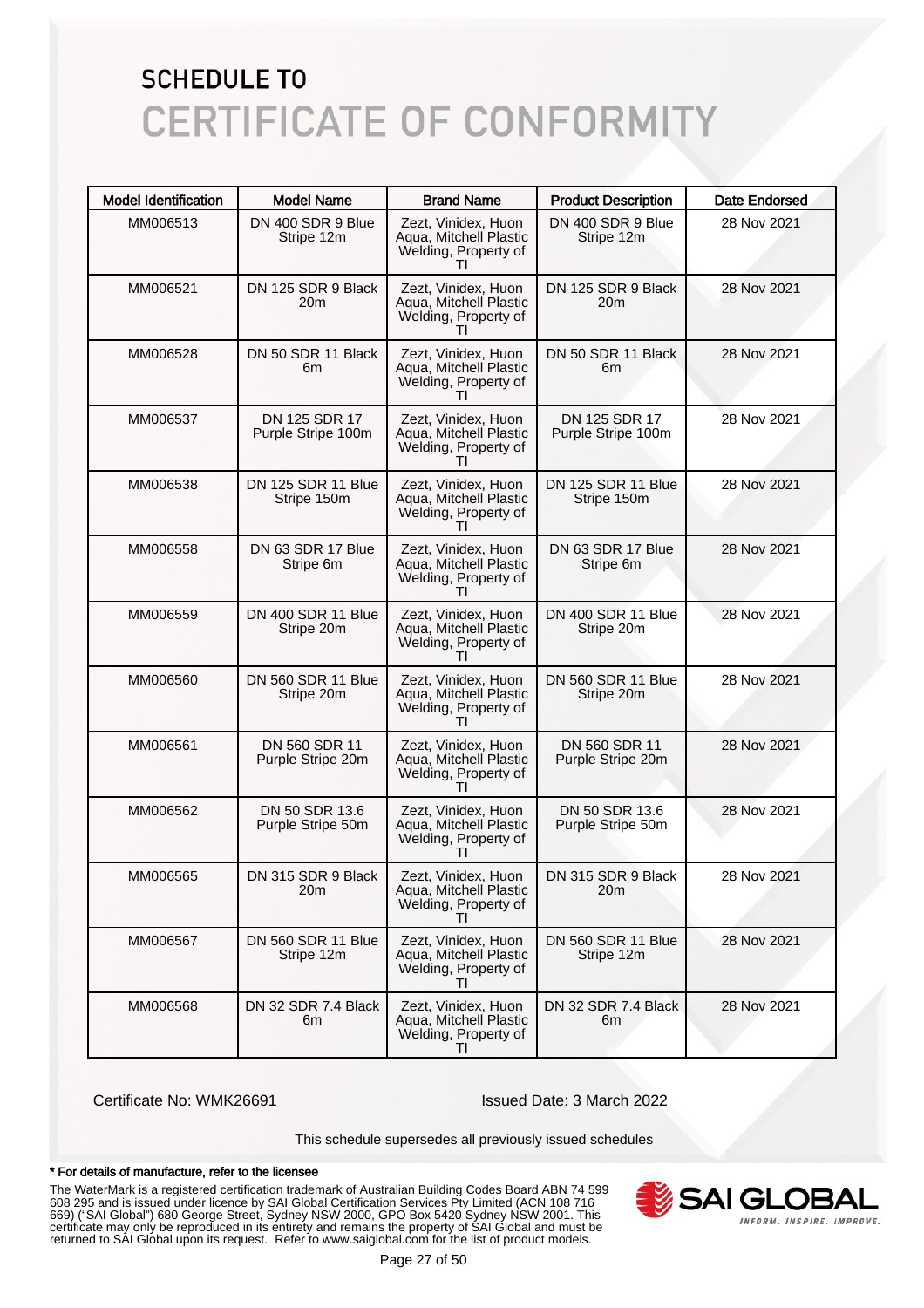| <b>Model Identification</b> | <b>Model Name</b>                     | <b>Brand Name</b>                                                                     | <b>Product Description</b>              | <b>Date Endorsed</b> |
|-----------------------------|---------------------------------------|---------------------------------------------------------------------------------------|-----------------------------------------|----------------------|
| MM006570                    | DN 110 SDR 17 Black<br>200m           | Zezt, Vinidex, Huon<br>Aqua, Mitchell Plastic<br>Welding, Property of                 | DN 110 SDR 17 Black<br>200 <sub>m</sub> | 28 Nov 2021          |
| MM006574                    | DN 180 SDR 11<br>Cream Stripe 12m     | Zezt, Vinidex, Huon<br>Aqua, Mitchell Plastic<br>Welding, Property of                 | DN 180 SDR 11<br>Cream Stripe 12m       | 28 Nov 2021          |
| MM006576                    | DN 110 SDR 9 Black<br>12 <sub>m</sub> | Zezt, Vinidex, Huon<br>Aqua, Mitchell Plastic<br>Welding, Property of                 | DN 110 SDR 9 Black<br>12 <sub>m</sub>   | 28 Nov 2021          |
| MM006583                    | DN 40 SDR 13.6<br>Purple Stripe 50m   | Zezt, Vinidex, Huon<br>Aqua, Mitchell Plastic<br>Welding, Property of                 | DN 40 SDR 13.6<br>Purple Stripe 50m     | 28 Nov 2021          |
| MM006584                    | DN 1200 SDR 17<br>Black 20m           | Zezt, Vinidex, Huon<br>Aqua, Mitchell Plastic<br>Welding, Property of                 | DN 1200 SDR 17<br>Black 20m             | 28 Nov 2021          |
| MM006585                    | DN 1200 SDR 13.6<br>Black 20m         | Zezt, Vinidex, Huon<br>Aqua, Mitchell Plastic<br>Welding, Property of<br>Τl           | DN 1200 SDR 13.6<br>Black 20m           | 28 Nov 2021          |
| MM006586                    | DN 1200 SDR 11<br>Black 20m           | Zezt, Vinidex, Huon<br>Aqua, Mitchell Plastic<br>Welding, Property of                 | DN 1200 SDR 11<br>Black 20m             | 28 Nov 2021          |
| MM006587                    | DN 1000 SDR 13.6<br>Black 20m         | Zezt, Vinidex, Huon<br>Aqua, Mitchell Plastic<br>Welding, Property of<br>$\mathbf{H}$ | DN 1000 SDR 13.6<br>Black 20m           | 28 Nov 2021          |
| MM006588                    | DN 1000 SDR 11<br>Black 20m           | Zezt, Vinidex, Huon<br>Aqua, Mitchell Plastic<br>Welding, Property of                 | DN 1000 SDR 11<br>Black 20m             | 28 Nov 2021          |
| MM006589                    | DN 900 SDR 17 Black<br>20m            | Zezt, Vinidex, Huon<br>Aqua, Mitchell Plastic<br>Welding, Property of                 | DN 900 SDR 17 Black<br>20m              | 28 Nov 2021          |
| MM006590                    | DN 900 SDR 13.6<br>Black 20m          | Zezt, Vinidex, Huon<br>Aqua, Mitchell Plastic<br>Welding, Property of<br>ΤI           | DN 900 SDR 13.6<br>Black 20m            | 28 Nov 2021          |
| MM006591                    | DN 900 SDR 11 Black<br>20m            | Zezt, Vinidex, Huon<br>Aqua, Mitchell Plastic<br>Welding, Property of<br>Τl           | DN 900 SDR 11 Black<br>20m              | 28 Nov 2021          |
| MM006593                    | DN 800 SDR 11 Black<br>20m            | Zezt, Vinidex, Huon<br>Aqua, Mitchell Plastic<br>Welding, Property of<br>ΤI           | DN 800 SDR 11 Black<br>20 <sub>m</sub>  | 28 Nov 2021          |

Certificate No: WMK26691 Issued Date: 3 March 2022

This schedule supersedes all previously issued schedules

#### \* For details of manufacture, refer to the licensee

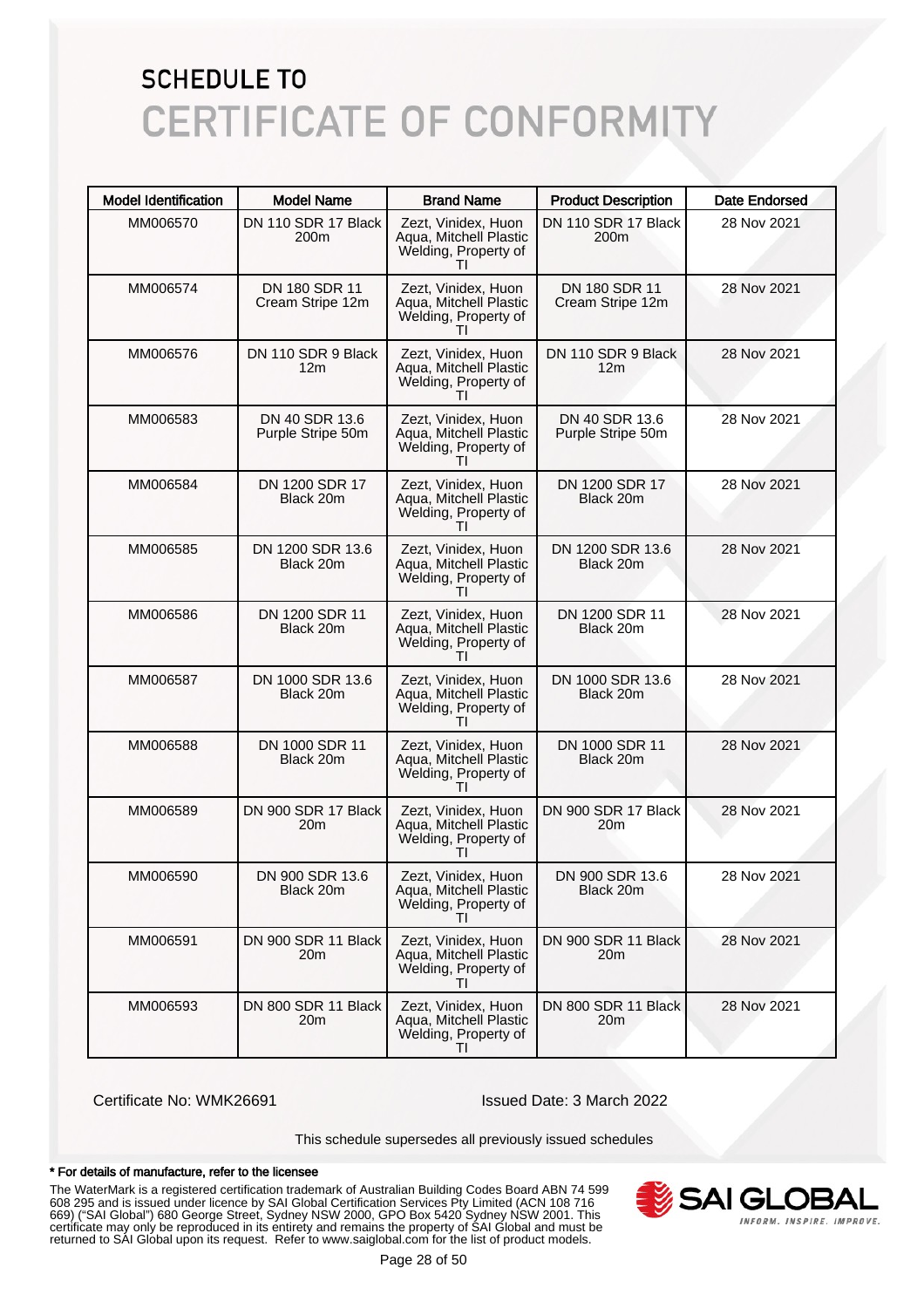| <b>Model Identification</b> | <b>Model Name</b>                      | <b>Brand Name</b>                                                           | <b>Product Description</b>             | <b>Date Endorsed</b> |
|-----------------------------|----------------------------------------|-----------------------------------------------------------------------------|----------------------------------------|----------------------|
| MM006594                    | DN 710 SDR 11 Black<br>20m             | Zezt, Vinidex, Huon<br>Aqua, Mitchell Plastic<br>Welding, Property of       | DN 710 SDR 11 Black<br>20 <sub>m</sub> | 28 Nov 2021          |
| MM006598                    | DN 140 SDR 7.4 Blue<br>Stripe 100m     | Zezt, Vinidex, Huon<br>Aqua, Mitchell Plastic<br>Welding, Property of       | DN 140 SDR 7.4 Blue<br>Stripe 100m     | 28 Nov 2021          |
| MM006600                    | DN 90 SDR 9 Blue<br>Stripe 6m          | Zezt, Vinidex, Huon<br>Aqua, Mitchell Plastic<br>Welding, Property of       | DN 90 SDR 9 Blue<br>Stripe 6m          | 28 Nov 2021          |
| MM006601                    | DN 90 SDR 11 Blue<br>Stripe 130m       | Zezt, Vinidex, Huon<br>Aqua, Mitchell Plastic<br>Welding, Property of<br>Τl | DN 90 SDR 11 Blue<br>Stripe 130m       | 28 Nov 2021          |
| MM006602                    | DN 140 SDR 9 Blue<br>Stripe 100m       | Zezt, Vinidex, Huon<br>Aqua, Mitchell Plastic<br>Welding, Property of       | DN 140 SDR 9 Blue<br>Stripe 100m       | 28 Nov 2021          |
| MM006603                    | DN 140 SDR 9 Blue<br>Stripe 12m        | Zezt, Vinidex, Huon<br>Aqua, Mitchell Plastic<br>Welding, Property of<br>Τl | DN 140 SDR 9 Blue<br>Stripe 12m        | 28 Nov 2021          |
| MM006604                    | DN 200 SDR 11 Blue<br>Stripe 20m       | Zezt, Vinidex, Huon<br>Aqua, Mitchell Plastic<br>Welding, Property of       | DN 200 SDR 11 Blue<br>Stripe 20m       | 28 Nov 2021          |
| MM006606                    | DN 125 SDR 17 Black<br>60 <sub>m</sub> | Zezt, Vinidex, Huon<br>Aqua, Mitchell Plastic<br>Welding, Property of<br>Τl | DN 125 SDR 17 Black<br>60m             | 28 Nov 2021          |
| MM006607                    | DN 355 SDR 13.6<br>Blue Stripe 12m     | Zezt, Vinidex, Huon<br>Aqua, Mitchell Plastic<br>Welding, Property of       | DN 355 SDR 13.6<br>Blue Stripe 12m     | 28 Nov 2021          |
| MM006609                    | DN 900 SDR 21 Black<br>12m             | Zezt, Vinidex, Huon<br>Aqua, Mitchell Plastic<br>Welding, Property of       | DN 900 SDR 21 Black<br>12 <sub>m</sub> | 28 Nov 2021          |
| MM006610                    | DN 90 SDR 11 Blue<br>Stripe 120m       | Zezt, Vinidex, Huon<br>Aqua, Mitchell Plastic<br>Welding, Property of<br>ΤI | DN 90 SDR 11 Blue<br>Stripe 120m       | 28 Nov 2021          |
| MM006614                    | DN 75 SDR 21 Black<br>12m              | Zezt. Vinidex. Huon<br>Aqua, Mitchell Plastic<br>Welding, Property of       | DN 75 SDR 21 Black<br>12 <sub>m</sub>  | 28 Nov 2021          |
| MM006619                    | DN 75 SDR 21 Black<br>200 <sub>m</sub> | Zezt, Vinidex, Huon<br>Aqua, Mitchell Plastic<br>Welding, Property of<br>ΤI | DN 75 SDR 21 Black<br>200m             | 28 Nov 2021          |

Certificate No: WMK26691 Issued Date: 3 March 2022

This schedule supersedes all previously issued schedules

#### \* For details of manufacture, refer to the licensee

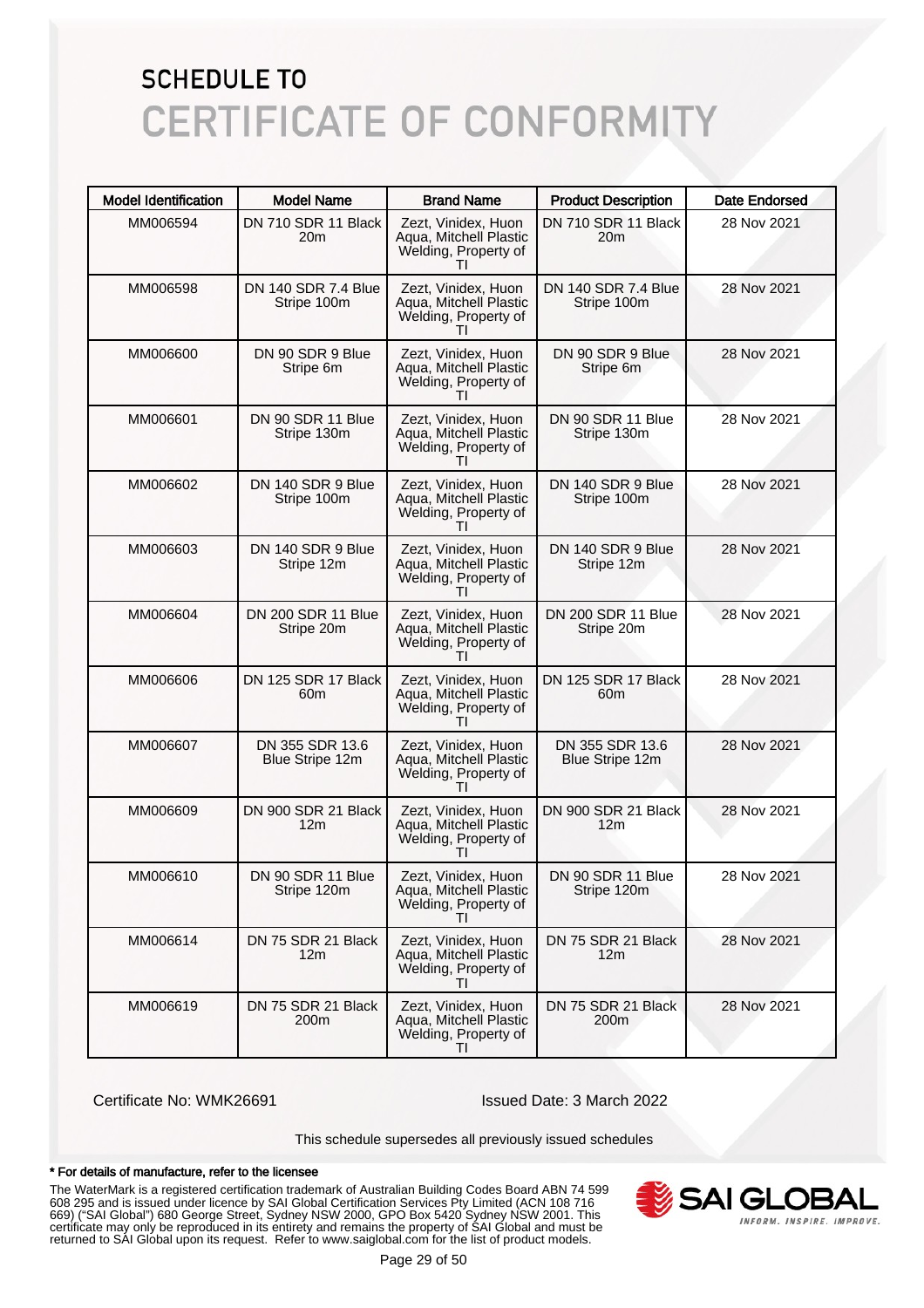| <b>Model Identification</b> | <b>Model Name</b>                        | <b>Brand Name</b>                                                                     | <b>Product Description</b>             | <b>Date Endorsed</b> |
|-----------------------------|------------------------------------------|---------------------------------------------------------------------------------------|----------------------------------------|----------------------|
| MM006620                    | DN 75 SDR 21 Black<br>300m               | Zezt, Vinidex, Huon<br>Aqua, Mitchell Plastic<br>Welding, Property of                 | DN 75 SDR 21 Black<br>300 <sub>m</sub> | 28 Nov 2021          |
| MM006621                    | DN 140 SDR 7.4 Blue<br>Stripe 12m        | Zezt, Vinidex, Huon<br>Aqua, Mitchell Plastic<br>Welding, Property of                 | DN 140 SDR 7.4 Blue<br>Stripe 12m      | 28 Nov 2021          |
| MM006622                    | DN 315 SDR 26 Black<br>6m                | Zezt, Vinidex, Huon<br>Aqua, Mitchell Plastic<br>Welding, Property of                 | DN 315 SDR 26 Black<br>6m              | 28 Nov 2021          |
| MM006632                    | DN 125 SDR 9 Black<br>100 <sub>m</sub>   | Zezt, Vinidex, Huon<br>Aqua, Mitchell Plastic<br>Welding, Property of<br>Τl           | DN 125 SDR 9 Black<br>100 <sub>m</sub> | 28 Nov 2021          |
| MM006637                    | DN 32 SDR 11 Black<br>6m                 | Zezt, Vinidex, Huon<br>Aqua, Mitchell Plastic<br>Welding, Property of                 | DN 32 SDR 11 Black<br>6m               | 28 Nov 2021          |
| MM006644                    | DN 75 SDR 11 Black<br>6m                 | Zezt, Vinidex, Huon<br>Aqua, Mitchell Plastic<br>Welding, Property of<br>Τl           | DN 75 SDR 11 Black<br>6m               | 28 Nov 2021          |
| MM006645                    | DN 280 SDR 11 Blue<br>Stripe 6m          | Zezt, Vinidex, Huon<br>Aqua, Mitchell Plastic<br>Welding, Property of                 | DN 280 SDR 11 Blue<br>Stripe 6m        | 28 Nov 2021          |
| MM006648                    | DN 140 SDR 11 Blue<br>Stripe 12m         | Zezt, Vinidex, Huon<br>Aqua, Mitchell Plastic<br>Welding, Property of<br>Τl           | DN 140 SDR 11 Blue<br>Stripe 12m       | 28 Nov 2021          |
| MM006654                    | DN 355 SDR 7.4<br>Black 12m              | Zezt, Vinidex, Huon<br>Aqua, Mitchell Plastic<br>Welding, Property of<br>$\mathbf{H}$ | DN 355 SDR 7.4<br>Black 12m            | 28 Nov 2021          |
| MM006656                    | DN 180 SDR 9 Black<br>20m                | Zezt, Vinidex, Huon<br>Aqua, Mitchell Plastic<br>Welding, Property of                 | DN 180 SDR 9 Black<br>20m              | 28 Nov 2021          |
| MM006657                    | DN 250 SDR 11 Black I<br>6m              | Zezt, Vinidex, Huon<br>Aqua, Mitchell Plastic<br>Welding, Property of<br>Τl           | DN 250 SDR 11 Black<br>6m              | 28 Nov 2021          |
| MM006667                    | DN 180 SDR 13.6<br><b>Blue Stripe 6m</b> | Zezt. Vinidex. Huon<br>Aqua, Mitchell Plastic<br>Welding, Property of                 | DN 180 SDR 13.6<br>Blue Stripe 6m      | 28 Nov 2021          |
| MM006669                    | DN 90 SDR 26 Black<br>6m                 | Zezt, Vinidex, Huon<br>Aqua, Mitchell Plastic<br>Welding, Property of<br>ΤI           | DN 90 SDR 26 Black<br>6m               | 28 Nov 2021          |

Certificate No: WMK26691 Issued Date: 3 March 2022

This schedule supersedes all previously issued schedules

#### \* For details of manufacture, refer to the licensee

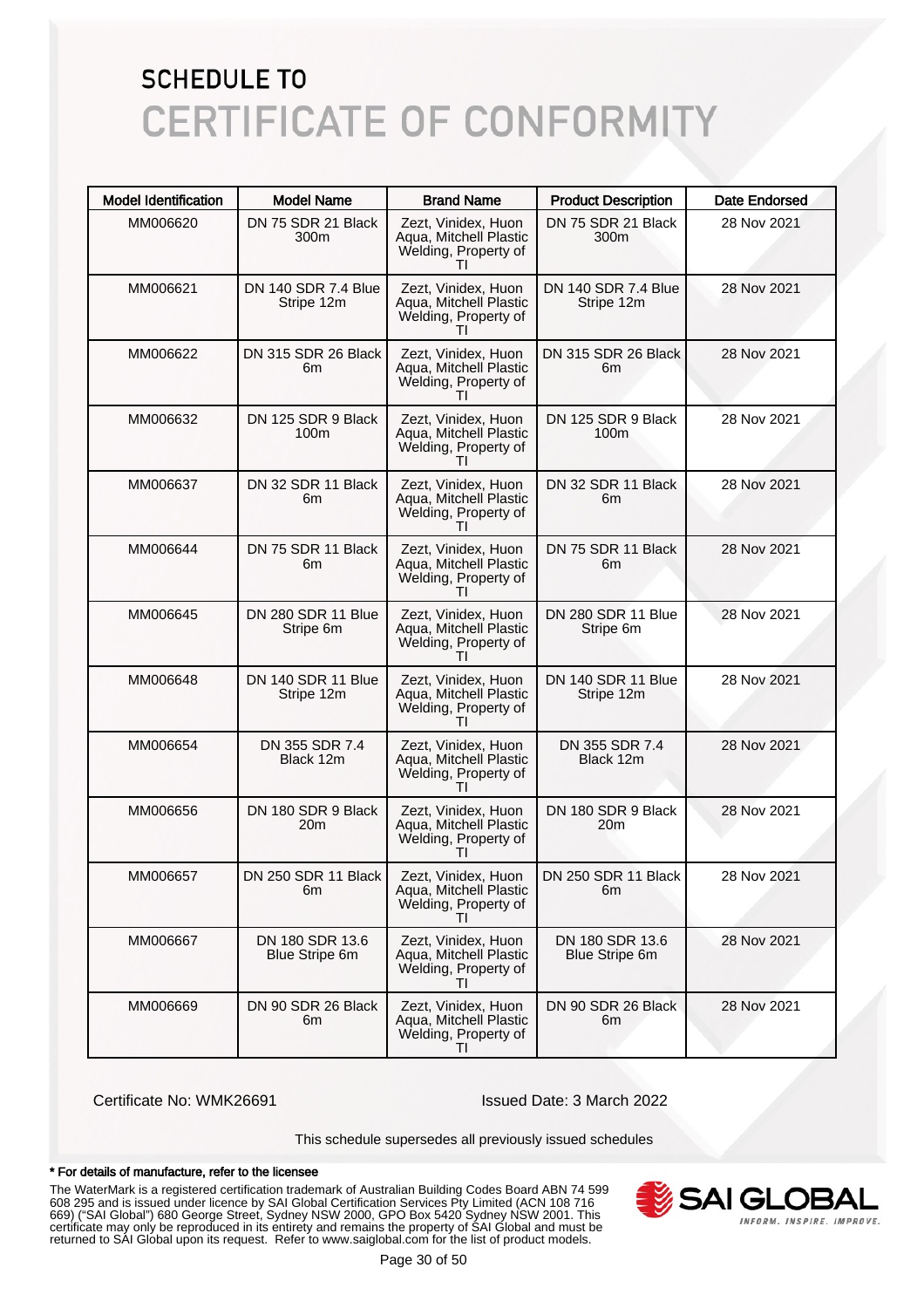| <b>Model Identification</b> | <b>Model Name</b>                 | <b>Brand Name</b>                                                                     | <b>Product Description</b>             | Date Endorsed |
|-----------------------------|-----------------------------------|---------------------------------------------------------------------------------------|----------------------------------------|---------------|
| MM006670                    | DN 180 SDR 11<br>Cream Stripe 20m | Zezt, Vinidex, Huon<br>Aqua, Mitchell Plastic<br>Welding, Property of                 | DN 180 SDR 11<br>Cream Stripe 20m      | 28 Nov 2021   |
| MM006674                    | DN 560 SDR 9 Cream<br>Stripe 12m  | Zezt, Vinidex, Huon<br>Aqua, Mitchell Plastic<br>Welding, Property of                 | DN 560 SDR 9 Cream<br>Stripe 12m       | 28 Nov 2021   |
| MM006675                    | DN 250 SDR 11 Blue<br>Stripe 12m  | Zezt, Vinidex, Huon<br>Aqua, Mitchell Plastic<br>Welding, Property of                 | DN 250 SDR 11 Blue<br>Stripe 12m       | 28 Nov 2021   |
| MM006678                    | DN 250 SDR 11 Blue<br>Stripe 20m  | Zezt, Vinidex, Huon<br>Aqua, Mitchell Plastic<br>Welding, Property of<br>Τl           | DN 250 SDR 11 Blue<br>Stripe 20m       | 28 Nov 2021   |
| MM006805                    | DN 63 SDR 17 Black<br>12m         | Zezt, Vinidex, Huon<br>Aqua, Mitchell Plastic<br>Welding, Property of                 | DN 63 SDR 17 Black<br>12m              | 28 Nov 2021   |
| MM006807                    | DN 160 SDR 11 Blue<br>Stripe 300m | Zezt, Vinidex, Huon<br>Aqua, Mitchell Plastic<br>Welding, Property of<br>Τl           | DN 160 SDR 11 Blue<br>Stripe 300m      | 28 Nov 2021   |
| MM006809                    | DN 63 SDR 17 Blue<br>Stripe 150m  | Zezt, Vinidex, Huon<br>Aqua, Mitchell Plastic<br>Welding, Property of                 | DN 63 SDR 17 Blue<br>Stripe 150m       | 28 Nov 2021   |
| MM006811                    | DN 900 SDR 17 Black<br>12m        | Zezt, Vinidex, Huon<br>Aqua, Mitchell Plastic<br>Welding, Property of<br>Τl           | DN 900 SDR 17 Black<br>12 <sub>m</sub> | 28 Nov 2021   |
| MM006819                    | DN 630 SDR 26 Black<br>6m         | Zezt, Vinidex, Huon<br>Aqua, Mitchell Plastic<br>Welding, Property of<br>Τl           | DN 630 SDR 26 Black<br>6m              | 28 Nov 2021   |
| MM006820                    | DN 110 SDR 11 Blue<br>Stripe 200m | Zezt, Vinidex, Huon<br>Aqua, Mitchell Plastic<br>Welding, Property of                 | DN 110 SDR 11 Blue<br>Stripe 200m      | 28 Nov 2021   |
| MM006825                    | DN 160 SDR 11 Blue<br>Stripe 20m  | Zezt, Vinidex, Huon<br>Aqua, Mitchell Plastic<br>Welding, Property of<br>Τl           | DN 160 SDR 11 Blue<br>Stripe 20m       | 28 Nov 2021   |
| MM006830                    | DN 110 SDR 7.4 Blue<br>Stripe 6m  | Zezt, Vinidex, Huon<br>Aqua, Mitchell Plastic<br>Welding, Property of                 | DN 110 SDR 7.4 Blue<br>Stripe 6m       | 28 Nov 2021   |
| MM006834                    | DN 125 SDR 9 Cream<br>Stripe 6m   | Zezt, Vinidex, Huon<br>Aqua, Mitchell Plastic<br>Welding, Property of<br>$\mathbf{H}$ | DN 125 SDR 9 Cream<br>Stripe 6m        | 28 Nov 2021   |

Certificate No: WMK26691 Issued Date: 3 March 2022

This schedule supersedes all previously issued schedules

#### \* For details of manufacture, refer to the licensee

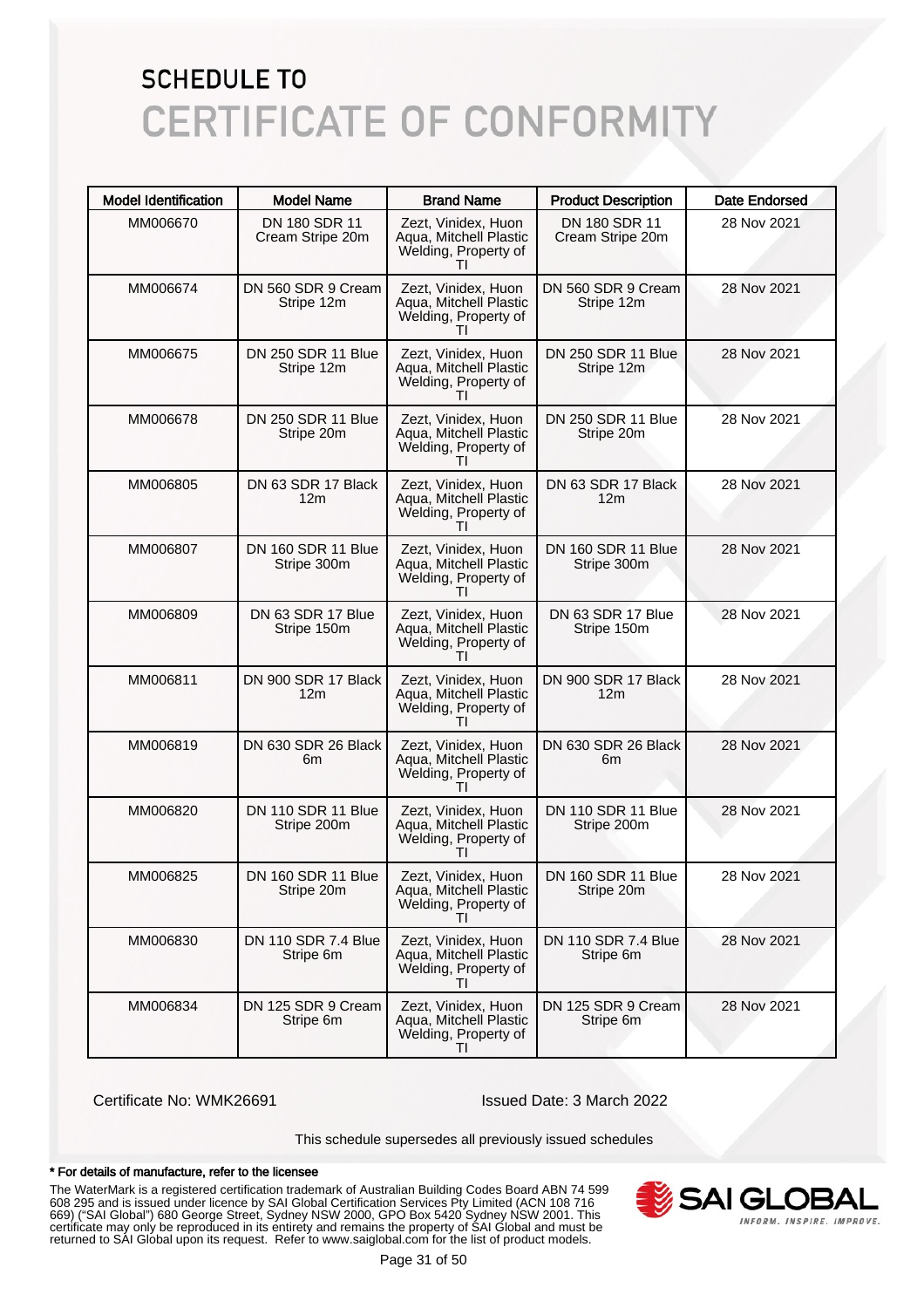| <b>Model Identification</b> | <b>Model Name</b>                  | <b>Brand Name</b>                                                                     | <b>Product Description</b>             | <b>Date Endorsed</b> |
|-----------------------------|------------------------------------|---------------------------------------------------------------------------------------|----------------------------------------|----------------------|
| MM006838                    | DN 75 SDR 13.6 Blue<br>Stripe 250m | Zezt, Vinidex, Huon<br>Aqua, Mitchell Plastic<br>Welding, Property of                 | DN 75 SDR 13.6 Blue<br>Stripe 250m     | 28 Nov 2021          |
| MM006842                    | DN 63 SDR 17 Black<br>200m         | Zezt, Vinidex, Huon<br>Aqua, Mitchell Plastic<br>Welding, Property of                 | DN 63 SDR 17 Black<br>200 <sub>m</sub> | 28 Nov 2021          |
| MM001956                    | DN 20 SDR 13.6 Blue<br>Stripe 200m | Zezt, Vinidex, Huon<br>Aqua, Mitchell Plastic<br>Welding, Property of                 | DN 20 SDR 13.6 Blue<br>Stripe 200m     | 28 Nov 2021          |
| MM001961                    | DN 25 SDR 13.6 Blue<br>Stripe 200m | Zezt, Vinidex, Huon<br>Aqua, Mitchell Plastic<br>Welding, Property of<br>Τl           | DN 25 SDR 13.6 Blue<br>Stripe 200m     | 28 Nov 2021          |
| MM001962                    | DN 25 SDR 11 Blue<br>Stripe 200m   | Zezt, Vinidex, Huon<br>Aqua, Mitchell Plastic<br>Welding, Property of                 | DN 25 SDR 11 Blue<br>Stripe 200m       | 28 Nov 2021          |
| MM001966                    | DN 32 SDR 13.6 Blue<br>Stripe 200m | Zezt, Vinidex, Huon<br>Aqua, Mitchell Plastic<br>Welding, Property of<br>Τl           | DN 32 SDR 13.6 Blue<br>Stripe 200m     | 28 Nov 2021          |
| MM001967                    | DN 32 SDR 11 Blue<br>Stripe 200m   | Zezt, Vinidex, Huon<br>Aqua, Mitchell Plastic<br>Welding, Property of                 | DN 32 SDR 11 Blue<br>Stripe 200m       | 28 Nov 2021          |
| MM001971                    | DN 40 SDR 13.6 Blue<br>Stripe 150m | Zezt, Vinidex, Huon<br>Aqua, Mitchell Plastic<br>Welding, Property of<br>Τl           | DN 40 SDR 13.6 Blue<br>Stripe 150m     | 28 Nov 2021          |
| MM001972                    | DN 40 SDR 11 Blue<br>Stripe 150m   | Zezt, Vinidex, Huon<br>Aqua, Mitchell Plastic<br>Welding, Property of                 | DN 40 SDR 11 Blue<br>Stripe 150m       | 28 Nov 2021          |
| MM001975                    | DN 50 SDR 17 Blue<br>Stripe 150m   | Zezt, Vinidex, Huon<br>Aqua, Mitchell Plastic<br>Welding, Property of                 | DN 50 SDR 17 Blue<br>Stripe 150m       | 28 Nov 2021          |
| MM001976                    | DN 50 SDR 13.6 Blue<br>Stripe 150m | Zezt, Vinidex, Huon<br>Aqua, Mitchell Plastic<br>Welding, Property of<br>Τl           | DN 50 SDR 13.6 Blue<br>Stripe 150m     | 28 Nov 2021          |
| MM001977                    | DN 50 SDR 11 Blue<br>Stripe 150m   | Zezt, Vinidex, Huon<br>Aqua, Mitchell Plastic<br>Welding, Property of                 | DN 50 SDR 11 Blue<br>Stripe 150m       | 28 Nov 2021          |
| MM001979                    | DN 63 SDR 21 Blue<br>Stripe 100m   | Zezt, Vinidex, Huon<br>Aqua, Mitchell Plastic<br>Welding, Property of<br>$\mathbf{H}$ | DN 63 SDR 21 Blue<br>Stripe 100m       | 28 Nov 2021          |

Certificate No: WMK26691 Issued Date: 3 March 2022

This schedule supersedes all previously issued schedules

#### \* For details of manufacture, refer to the licensee

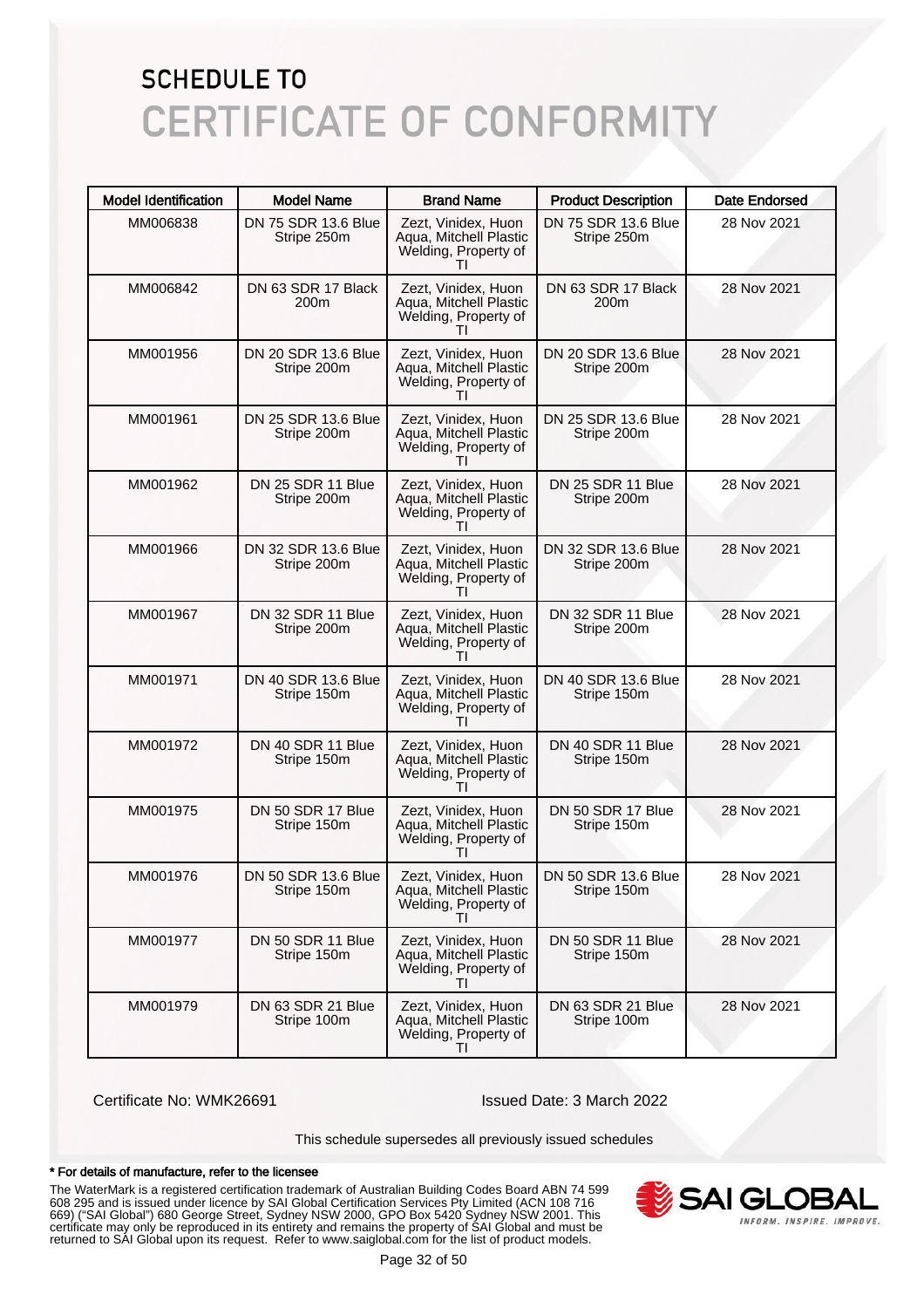| <b>Model Identification</b> | <b>Model Name</b>                        | <b>Brand Name</b>                                                                     | <b>Product Description</b>               | <b>Date Endorsed</b> |
|-----------------------------|------------------------------------------|---------------------------------------------------------------------------------------|------------------------------------------|----------------------|
| MM001980                    | DN 63 SDR 17 Blue<br>Stripe 100m         | Zezt, Vinidex, Huon<br>Aqua, Mitchell Plastic<br>Welding, Property of                 | DN 63 SDR 17 Blue<br>Stripe 100m         | 28 Nov 2021          |
| MM001981                    | DN 63 SDR 13.6 Blue<br>Stripe 100m       | Zezt, Vinidex, Huon<br>Aqua, Mitchell Plastic<br>Welding, Property of                 | DN 63 SDR 13.6 Blue<br>Stripe 100m       | 28 Nov 2021          |
| MM001982                    | DN 63 SDR 11 Blue<br>Stripe 100m         | Zezt, Vinidex, Huon<br>Aqua, Mitchell Plastic<br>Welding, Property of                 | DN 63 SDR 11 Blue<br>Stripe 100m         | 28 Nov 2021          |
| MM001984                    | DN 75 SDR 21 Blue<br>Stripe 100m         | Zezt, Vinidex, Huon<br>Aqua, Mitchell Plastic<br>Welding, Property of<br>Τl           | DN 75 SDR 21 Blue<br>Stripe 100m         | 28 Nov 2021          |
| MM001985                    | DN 75 SDR 17 Blue<br>Stripe 100m         | Zezt, Vinidex, Huon<br>Aqua, Mitchell Plastic<br>Welding, Property of                 | DN 75 SDR 17 Blue<br>Stripe 100m         | 28 Nov 2021          |
| MM001986                    | DN 75 SDR 13.6 Blue<br>Stripe 100m       | Zezt, Vinidex, Huon<br>Aqua, Mitchell Plastic<br>Welding, Property of<br>Τl           | DN 75 SDR 13.6 Blue<br>Stripe 100m       | 28 Nov 2021          |
| MM001987                    | DN 75 SDR 11 Blue<br>Stripe 100m         | Zezt, Vinidex, Huon<br>Aqua, Mitchell Plastic<br>Welding, Property of                 | DN 75 SDR 11 Blue<br>Stripe 100m         | 28 Nov 2021          |
| MM001990                    | DN 90 SDR 17 Blue<br>Stripe 100m         | Zezt, Vinidex, Huon<br>Aqua, Mitchell Plastic<br>Welding, Property of<br>Τl           | DN 90 SDR 17 Blue<br>Stripe 100m         | 28 Nov 2021          |
| MM001991                    | DN 90 SDR 13.6 Blue<br>Stripe 100m       | Zezt, Vinidex, Huon<br>Aqua, Mitchell Plastic<br>Welding, Property of<br>$\mathbf{H}$ | DN 90 SDR 13.6 Blue<br>Stripe 100m       | 28 Nov 2021          |
| MM001992                    | DN 90 SDR 11 Blue<br>Stripe 100m         | Zezt, Vinidex, Huon<br>Aqua, Mitchell Plastic<br>Welding, Property of                 | DN 90 SDR 11 Blue<br>Stripe 100m         | 28 Nov 2021          |
| MM001995                    | <b>DN 110 SDR 17 Blue</b><br>Stripe 100m | Zezt, Vinidex, Huon<br>Aqua, Mitchell Plastic<br>Welding, Property of<br>Τl           | <b>DN 110 SDR 17 Blue</b><br>Stripe 100m | 28 Nov 2021          |
| MM001996                    | DN 110 SDR 13.6<br>Blue Stripe 100m      | Zezt, Vinidex, Huon<br>Aqua, Mitchell Plastic<br>Welding, Property of                 | DN 110 SDR 13.6<br>Blue Stripe 100m      | 28 Nov 2021          |
| MM001997                    | DN 110 SDR 11 Blue<br>Stripe 100m        | Zezt, Vinidex, Huon<br>Aqua, Mitchell Plastic<br>Welding, Property of<br>$\mathbf{H}$ | DN 110 SDR 11 Blue<br>Stripe 100m        | 28 Nov 2021          |

Certificate No: WMK26691 Issued Date: 3 March 2022

This schedule supersedes all previously issued schedules

#### \* For details of manufacture, refer to the licensee

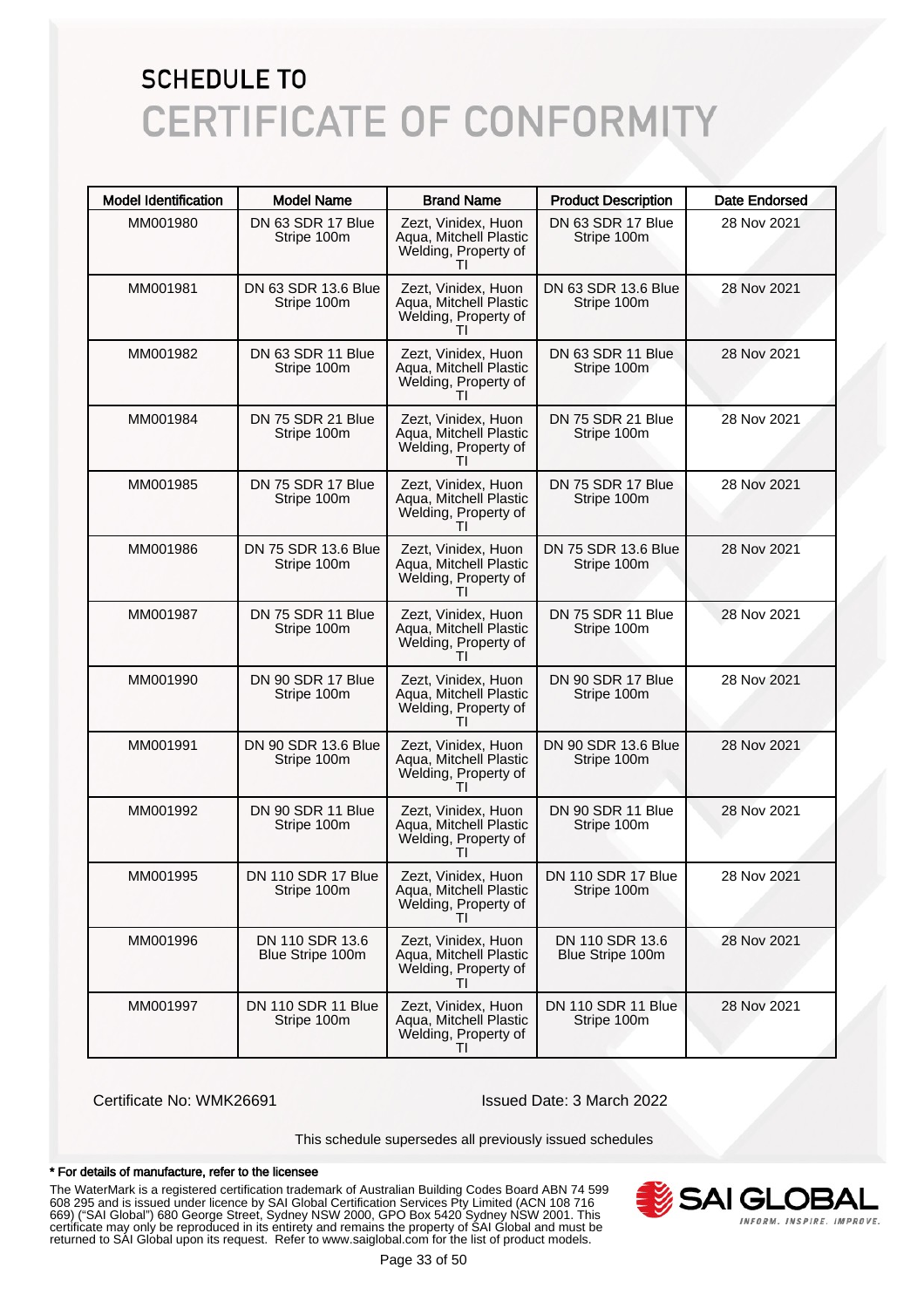| <b>Model Identification</b> | <b>Model Name</b>                       | <b>Brand Name</b>                                                                     | <b>Product Description</b>              | <b>Date Endorsed</b> |
|-----------------------------|-----------------------------------------|---------------------------------------------------------------------------------------|-----------------------------------------|----------------------|
| MM002000                    | DN 125 SDR 17 Blue<br>Stripe 100m       | Zezt, Vinidex, Huon<br>Aqua, Mitchell Plastic<br>Welding, Property of                 | DN 125 SDR 17 Blue<br>Stripe 100m       | 28 Nov 2021          |
| MM002001                    | DN 125 SDR 13.6<br>Blue Stripe 100m     | Zezt, Vinidex, Huon<br>Aqua, Mitchell Plastic<br>Welding, Property of<br>$\mathbf{H}$ | DN 125 SDR 13.6<br>Blue Stripe 100m     | 28 Nov 2021          |
| MM002002                    | DN 125 SDR 11 Blue<br>Stripe 100m       | Zezt, Vinidex, Huon<br>Aqua, Mitchell Plastic<br>Welding, Property of                 | DN 125 SDR 11 Blue<br>Stripe 100m       | 28 Nov 2021          |
| MM002005                    | DN 140 SDR 17 Black<br>100 <sub>m</sub> | Zezt, Vinidex, Huon<br>Aqua, Mitchell Plastic<br>Welding, Property of<br>Τl           | DN 140 SDR 17 Black<br>100 <sub>m</sub> | 28 Nov 2021          |
| MM002006                    | DN 140 SDR 13.6<br>Black 100m           | Zezt, Vinidex, Huon<br>Aqua, Mitchell Plastic<br>Welding, Property of                 | DN 140 SDR 13.6<br>Black 100m           | 28 Nov 2021          |
| MM002007                    | DN 140 SDR 11 Black<br>100m             | Zezt, Vinidex, Huon<br>Aqua, Mitchell Plastic<br>Welding, Property of<br>ΤI           | DN 140 SDR 11 Black<br>100 <sub>m</sub> | 28 Nov 2021          |
| MM002011                    | DN 20 SDR 13.6 Blue<br>Stripe 6m        | Zezt, Vinidex, Huon<br>Aqua, Mitchell Plastic<br>Welding, Property of<br>$\mathbf{H}$ | DN 20 SDR 13.6 Blue<br>Stripe 6m        | 28 Nov 2021          |
| MM002016                    | DN 25 SDR 13.6 Blue<br>Stripe 6m        | Zezt, Vinidex, Huon<br>Aqua, Mitchell Plastic<br>Welding, Property of<br>ΤI           | DN 25 SDR 13.6 Blue<br>Stripe 6m        | 28 Nov 2021          |
| MM002017                    | DN 25 SDR 11 Blue<br>Stripe 6m          | Zezt, Vinidex, Huon<br>Aqua, Mitchell Plastic<br>Welding, Property of<br>Τl           | DN 25 SDR 11 Blue<br>Stripe 6m          | 28 Nov 2021          |
| MM002021                    | DN 32 SDR 13.6 Blue<br>Stripe 6m        | Zezt, Vinidex, Huon<br>Aqua, Mitchell Plastic<br>Welding, Property of<br>$\mathbf{H}$ | DN 32 SDR 13.6 Blue<br>Stripe 6m        | 28 Nov 2021          |
| MM002022                    | DN 32 SDR 11 Blue<br>Stripe 6m          | Zezt, Vinidex, Huon<br>Aqua, Mitchell Plastic<br>Welding, Property of<br>ΤI           | DN 32 SDR 11 Blue<br>Stripe 6m          | 28 Nov 2021          |
| MM002026                    | DN 40 SDR 13.6 Blue<br>Stripe 6m        | Zezt, Vinidex, Huon<br>Aqua, Mitchell Plastic<br>Welding, Property of<br>$\mathbf{H}$ | DN 40 SDR 13.6 Blue<br>Stripe 6m        | 28 Nov 2021          |
| MM002027                    | DN 40 SDR 11 Blue<br>Stripe 6m          | Zezt, Vinidex, Huon<br>Aqua, Mitchell Plastic<br>Welding, Property of<br>ΤI           | DN 40 SDR 11 Blue<br>Stripe 6m          | 28 Nov 2021          |

Certificate No: WMK26691 Issued Date: 3 March 2022

This schedule supersedes all previously issued schedules

#### \* For details of manufacture, refer to the licensee

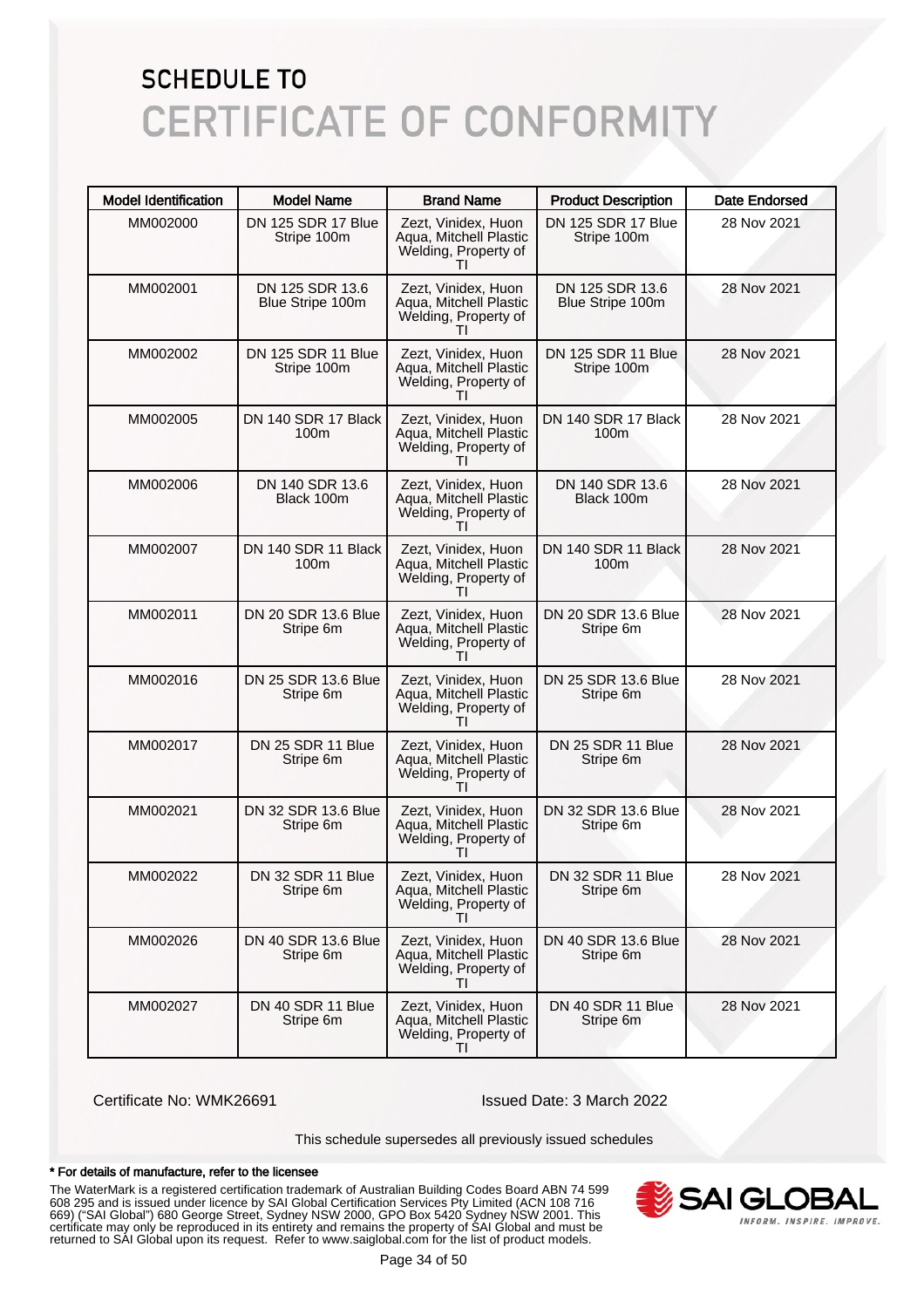| <b>Model Identification</b> | <b>Model Name</b>                        | <b>Brand Name</b>                                                                     | <b>Product Description</b>               | <b>Date Endorsed</b> |
|-----------------------------|------------------------------------------|---------------------------------------------------------------------------------------|------------------------------------------|----------------------|
| MM002031                    | DN 50 SDR 13.6 Blue<br>Stripe 6m         | Zezt, Vinidex, Huon<br>Aqua, Mitchell Plastic<br>Welding, Property of                 | DN 50 SDR 13.6 Blue<br>Stripe 6m         | 28 Nov 2021          |
| MM002032                    | DN 50 SDR 11 Blue<br>Stripe 6m           | Zezt, Vinidex, Huon<br>Aqua, Mitchell Plastic<br>Welding, Property of<br>Τl           | DN 50 SDR 11 Blue<br>Stripe 6m           | 28 Nov 2021          |
| MM002036                    | DN 63 SDR 13.6 Blue<br>Stripe 6m         | Zezt, Vinidex, Huon<br>Aqua, Mitchell Plastic<br>Welding, Property of                 | DN 63 SDR 13.6 Blue<br>Stripe 6m         | 28 Nov 2021          |
| MM002037                    | DN 63 SDR 11 Blue<br>Stripe 6m           | Zezt, Vinidex, Huon<br>Aqua, Mitchell Plastic<br>Welding, Property of<br>ΤI           | DN 63 SDR 11 Blue<br>Stripe 6m           | 28 Nov 2021          |
| MM002041                    | DN 75 SDR 13.6 Blue<br>Stripe 6m         | Zezt, Vinidex, Huon<br>Aqua, Mitchell Plastic<br>Welding, Property of                 | DN 75 SDR 13.6 Blue<br>Stripe 6m         | 28 Nov 2021          |
| MM002042                    | DN 75 SDR 11 Blue<br>Stripe 6m           | Zezt, Vinidex, Huon<br>Aqua, Mitchell Plastic<br>Welding, Property of<br>ΤI           | DN 75 SDR 11 Blue<br>Stripe 6m           | 28 Nov 2021          |
| MM002046                    | DN 90 SDR 13.6 Blue<br>Stripe 6m         | Zezt, Vinidex, Huon<br>Aqua, Mitchell Plastic<br>Welding, Property of<br>ΤI           | DN 90 SDR 13.6 Blue<br>Stripe 6m         | 28 Nov 2021          |
| MM002047                    | DN 90 SDR 11 Blue<br>Stripe 6m           | Zezt, Vinidex, Huon<br>Aqua, Mitchell Plastic<br>Welding, Property of<br>ΤI           | DN 90 SDR 11 Blue<br>Stripe 6m           | 28 Nov 2021          |
| MM002050                    | DN 110 SDR 17 Blue<br>Stripe 6m          | Zezt, Vinidex, Huon<br>Aqua, Mitchell Plastic<br>Welding, Property of<br>ΤI           | DN 110 SDR 17 Blue<br>Stripe 6m          | 28 Nov 2021          |
| MM002051                    | DN 110 SDR 13.6<br><b>Blue Stripe 6m</b> | Zezt, Vinidex, Huon<br>Aqua, Mitchell Plastic<br>Welding, Property of<br>$\mathbf{H}$ | DN 110 SDR 13.6<br><b>Blue Stripe 6m</b> | 28 Nov 2021          |
| MM002052                    | DN 110 SDR 11 Blue<br>Stripe 6m          | Zezt, Vinidex, Huon<br>Aqua, Mitchell Plastic<br>Welding, Property of<br>ΤI           | DN 110 SDR 11 Blue<br>Stripe 6m          | 28 Nov 2021          |
| MM002056                    | DN 125 SDR 13.6<br><b>Blue Stripe 6m</b> | Zezt, Vinidex, Huon<br>Aqua, Mitchell Plastic<br>Welding, Property of<br>$\mathbf{H}$ | DN 125 SDR 13.6<br>Blue Stripe 6m        | 28 Nov 2021          |
| MM002057                    | DN 125 SDR 11 Blue<br>Stripe 6m          | Zezt, Vinidex, Huon<br>Aqua, Mitchell Plastic<br>Welding, Property of<br>$\mathbf{H}$ | DN 125 SDR 11 Blue<br>Stripe 6m          | 28 Nov 2021          |

Certificate No: WMK26691 Issued Date: 3 March 2022

This schedule supersedes all previously issued schedules

#### \* For details of manufacture, refer to the licensee

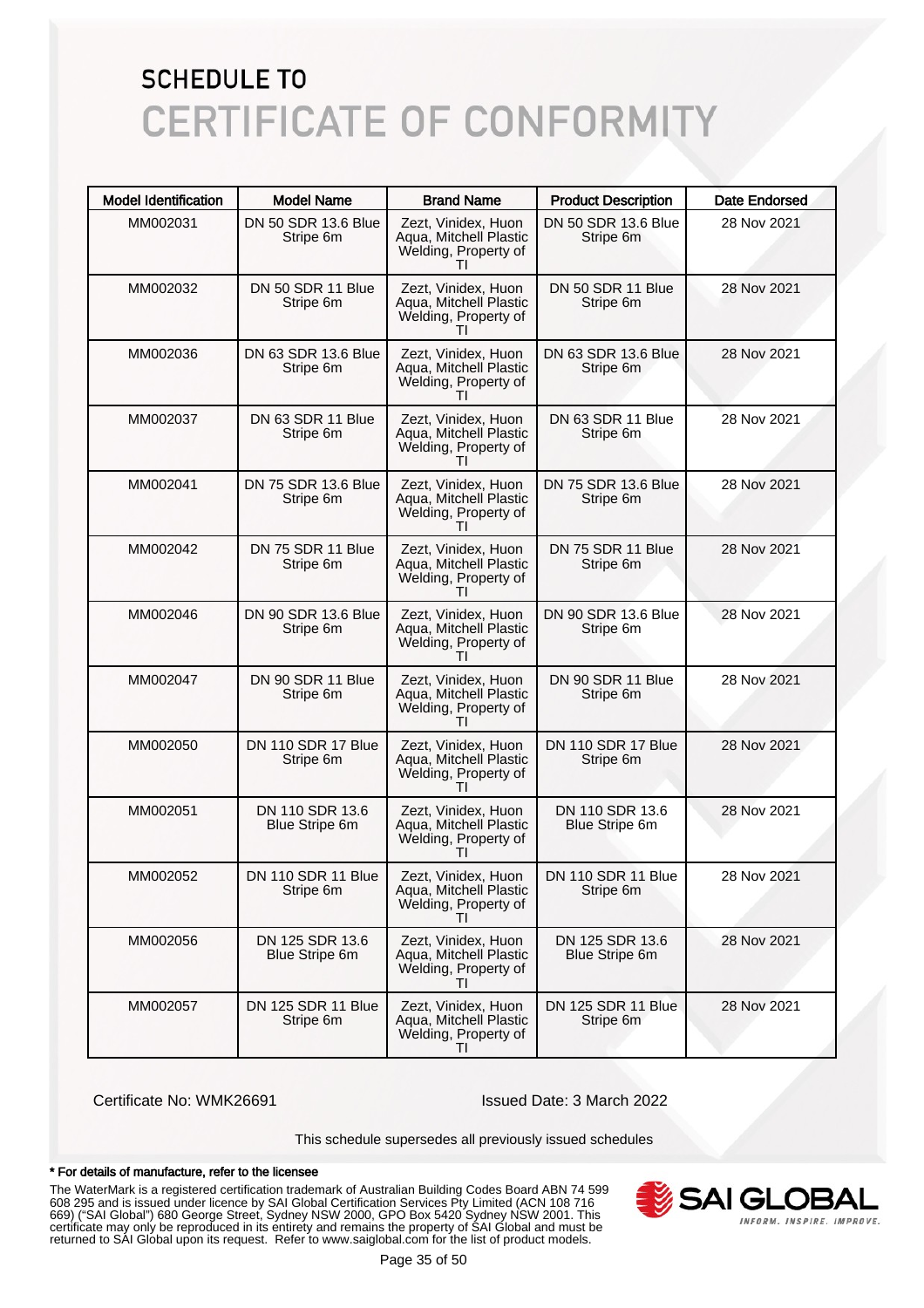| <b>Model Identification</b> | <b>Model Name</b>           | <b>Brand Name</b>                                                                     | <b>Product Description</b>  | <b>Date Endorsed</b> |
|-----------------------------|-----------------------------|---------------------------------------------------------------------------------------|-----------------------------|----------------------|
| MM002061                    | DN 140 SDR 13.6<br>Black 6m | Zezt, Vinidex, Huon<br>Aqua, Mitchell Plastic<br>Welding, Property of                 | DN 140 SDR 13.6<br>Black 6m | 28 Nov 2021          |
| MM002062                    | DN 140 SDR 11 Black<br>6m   | Zezt, Vinidex, Huon<br>Aqua, Mitchell Plastic<br>Welding, Property of<br>$\mathbf{H}$ | DN 140 SDR 11 Black<br>6m   | 28 Nov 2021          |
| MM002066                    | DN 160 SDR 13.6<br>Black 6m | Zezt, Vinidex, Huon<br>Aqua, Mitchell Plastic<br>Welding, Property of                 | DN 160 SDR 13.6<br>Black 6m | 28 Nov 2021          |
| MM002067                    | DN 160 SDR 11 Black<br>6m   | Zezt, Vinidex, Huon<br>Agua, Mitchell Plastic<br>Welding, Property of<br>ΤI           | DN 160 SDR 11 Black<br>6m   | 28 Nov 2021          |
| MM002071                    | DN 180 SDR 13.6<br>Black 6m | Zezt, Vinidex, Huon<br>Aqua, Mitchell Plastic<br>Welding, Property of                 | DN 180 SDR 13.6<br>Black 6m | 28 Nov 2021          |
| MM002072                    | DN 180 SDR 11 Black<br>6m   | Zezt, Vinidex, Huon<br>Agua, Mitchell Plastic<br>Welding, Property of<br>ΤI           | DN 180 SDR 11 Black<br>6m   | 28 Nov 2021          |
| MM002075                    | DN 200 SDR 17 Black<br>6m   | Zezt, Vinidex, Huon<br>Aqua, Mitchell Plastic<br>Welding, Property of<br>$\mathbf{H}$ | DN 200 SDR 17 Black<br>6m   | 28 Nov 2021          |
| MM002076                    | DN 200 SDR 13.6<br>Black 6m | Zezt, Vinidex, Huon<br>Aqua, Mitchell Plastic<br>Welding, Property of<br>ΤI           | DN 200 SDR 13.6<br>Black 6m | 28 Nov 2021          |
| MM002077                    | DN 200 SDR 11 Black<br>6m   | Zezt, Vinidex, Huon<br>Aqua, Mitchell Plastic<br>Welding, Property of<br>ΤI           | DN 200 SDR 11 Black<br>6m   | 28 Nov 2021          |
| MM002081                    | DN 225 SDR 13.6<br>Black 6m | Zezt, Vinidex, Huon<br>Aqua, Mitchell Plastic<br>Welding, Property of<br>$\mathbf{H}$ | DN 225 SDR 13.6<br>Black 6m | 28 Nov 2021          |
| MM002082                    | DN 225 SDR 11 Black<br>6m   | Zezt, Vinidex, Huon<br>Aqua, Mitchell Plastic<br>Welding, Property of<br>TI           | DN 225 SDR 11 Black<br>6m   | 28 Nov 2021          |
| MM002086                    | DN 250 SDR 13.6<br>Black 6m | Zezt, Vinidex, Huon<br>Aqua, Mitchell Plastic<br>Welding, Property of<br>$\mathbf{H}$ | DN 250 SDR 13.6<br>Black 6m | 28 Nov 2021          |
| MM002091                    | DN 280 SDR 13.6<br>Black 6m | Zezt, Vinidex, Huon<br>Aqua, Mitchell Plastic<br>Welding, Property of<br>ΤI           | DN 280 SDR 13.6<br>Black 6m | 28 Nov 2021          |

Certificate No: WMK26691 Issued Date: 3 March 2022

This schedule supersedes all previously issued schedules

#### \* For details of manufacture, refer to the licensee

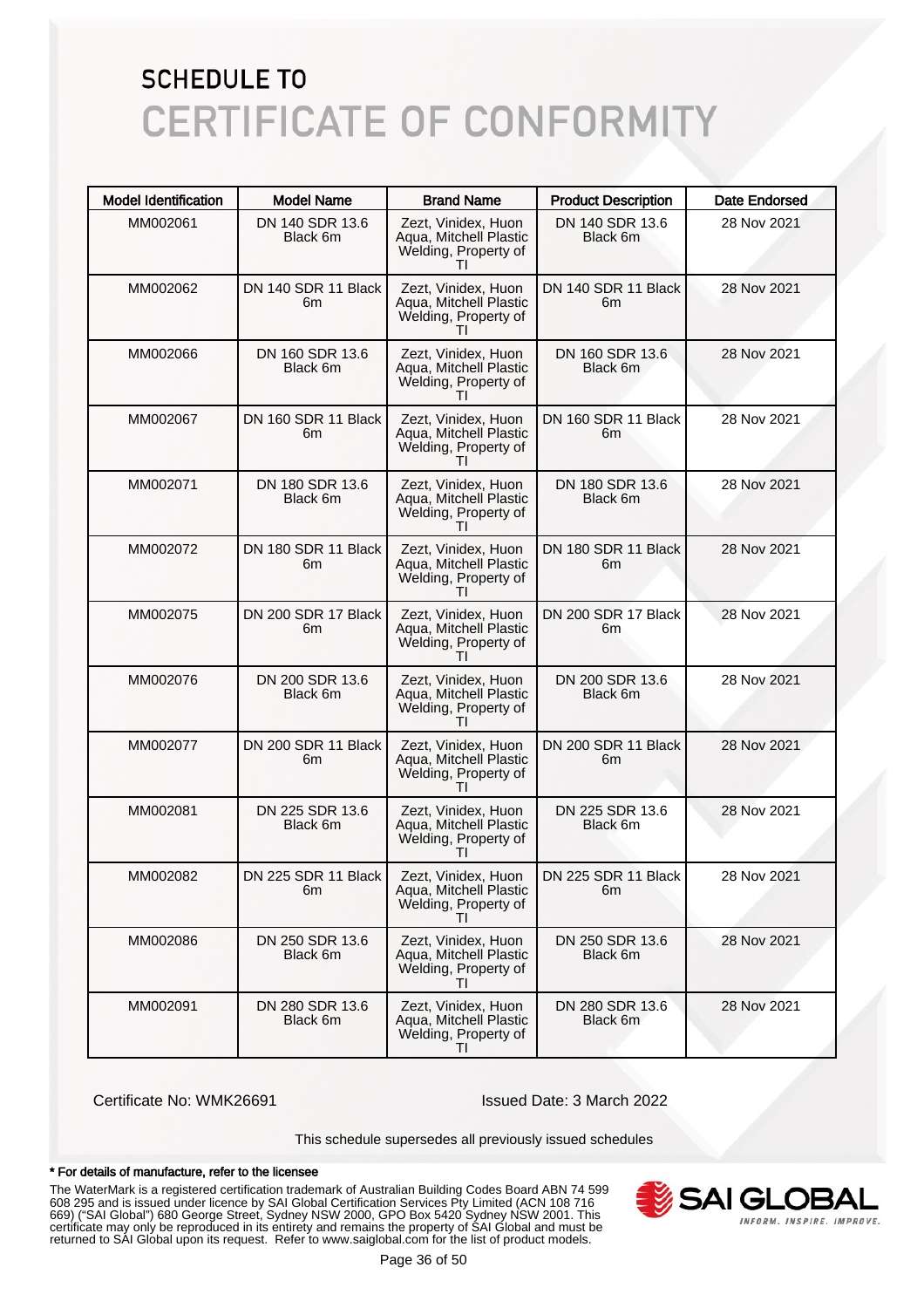| <b>Model Identification</b> | <b>Model Name</b>                 | <b>Brand Name</b>                                                                     | <b>Product Description</b>        | <b>Date Endorsed</b> |
|-----------------------------|-----------------------------------|---------------------------------------------------------------------------------------|-----------------------------------|----------------------|
| MM002092                    | DN 280 SDR 11 Black<br>6m         | Zezt, Vinidex, Huon<br>Aqua, Mitchell Plastic<br>Welding, Property of                 | DN 280 SDR 11 Black<br>6m         | 28 Nov 2021          |
| MM002096                    | DN 315 SDR 13.6<br>Black 6m       | Zezt, Vinidex, Huon<br>Aqua, Mitchell Plastic<br>Welding, Property of                 | DN 315 SDR 13.6<br>Black 6m       | 28 Nov 2021          |
| MM002097                    | DN 315 SDR 11 Black<br>6m         | Zezt, Vinidex, Huon<br>Aqua, Mitchell Plastic<br>Welding, Property of                 | DN 315 SDR 11 Black<br>6m         | 28 Nov 2021          |
| MM002099                    | DN 355 SDR 21 Black<br>6m         | Zezt, Vinidex, Huon<br>Aqua, Mitchell Plastic<br>Welding, Property of<br>Τl           | DN 355 SDR 21 Black<br>6m         | 28 Nov 2021          |
| MM002101                    | DN 355 SDR 13.6<br>Black 6m       | Zezt, Vinidex, Huon<br>Aqua, Mitchell Plastic<br>Welding, Property of                 | DN 355 SDR 13.6<br>Black 6m       | 28 Nov 2021          |
| MM002102                    | DN 355 SDR 11 Black<br>6m         | Zezt, Vinidex, Huon<br>Aqua, Mitchell Plastic<br>Welding, Property of<br>Τl           | DN 355 SDR 11 Black<br>6m         | 28 Nov 2021          |
| MM002116                    | DN 20 SDR 13.6 Blue<br>Stripe 12m | Zezt, Vinidex, Huon<br>Aqua, Mitchell Plastic<br>Welding, Property of                 | DN 20 SDR 13.6 Blue<br>Stripe 12m | 28 Nov 2021          |
| MM002121                    | DN 25 SDR 13.6 Blue<br>Stripe 12m | Zezt, Vinidex, Huon<br>Aqua, Mitchell Plastic<br>Welding, Property of<br>Τl           | DN 25 SDR 13.6 Blue<br>Stripe 12m | 28 Nov 2021          |
| MM002122                    | DN 25 SDR 11 Blue<br>Stripe 12m   | Zezt, Vinidex, Huon<br>Aqua, Mitchell Plastic<br>Welding, Property of<br>Τl           | DN 25 SDR 11 Blue<br>Stripe 12m   | 28 Nov 2021          |
| MM002126                    | DN 32 SDR 13.6 Blue<br>Stripe 12m | Zezt, Vinidex, Huon<br>Aqua, Mitchell Plastic<br>Welding, Property of<br>$\mathbf{H}$ | DN 32 SDR 13.6 Blue<br>Stripe 12m | 28 Nov 2021          |
| MM002127                    | DN 32 SDR 11 Blue<br>Stripe 12m   | Zezt, Vinidex, Huon<br>Aqua, Mitchell Plastic<br>Welding, Property of<br>ΤI           | DN 32 SDR 11 Blue<br>Stripe 12m   | 28 Nov 2021          |
| MM002131                    | DN 40 SDR 13.6 Blue<br>Stripe 12m | Zezt, Vinidex, Huon<br>Aqua, Mitchell Plastic<br>Welding, Property of                 | DN 40 SDR 13.6 Blue<br>Stripe 12m | 28 Nov 2021          |
| MM002132                    | DN 40 SDR 11 Blue<br>Stripe 12m   | Zezt, Vinidex, Huon<br>Aqua, Mitchell Plastic<br>Welding, Property of<br>$\mathbf{H}$ | DN 40 SDR 11 Blue<br>Stripe 12m   | 28 Nov 2021          |

Certificate No: WMK26691 Issued Date: 3 March 2022

This schedule supersedes all previously issued schedules

#### \* For details of manufacture, refer to the licensee

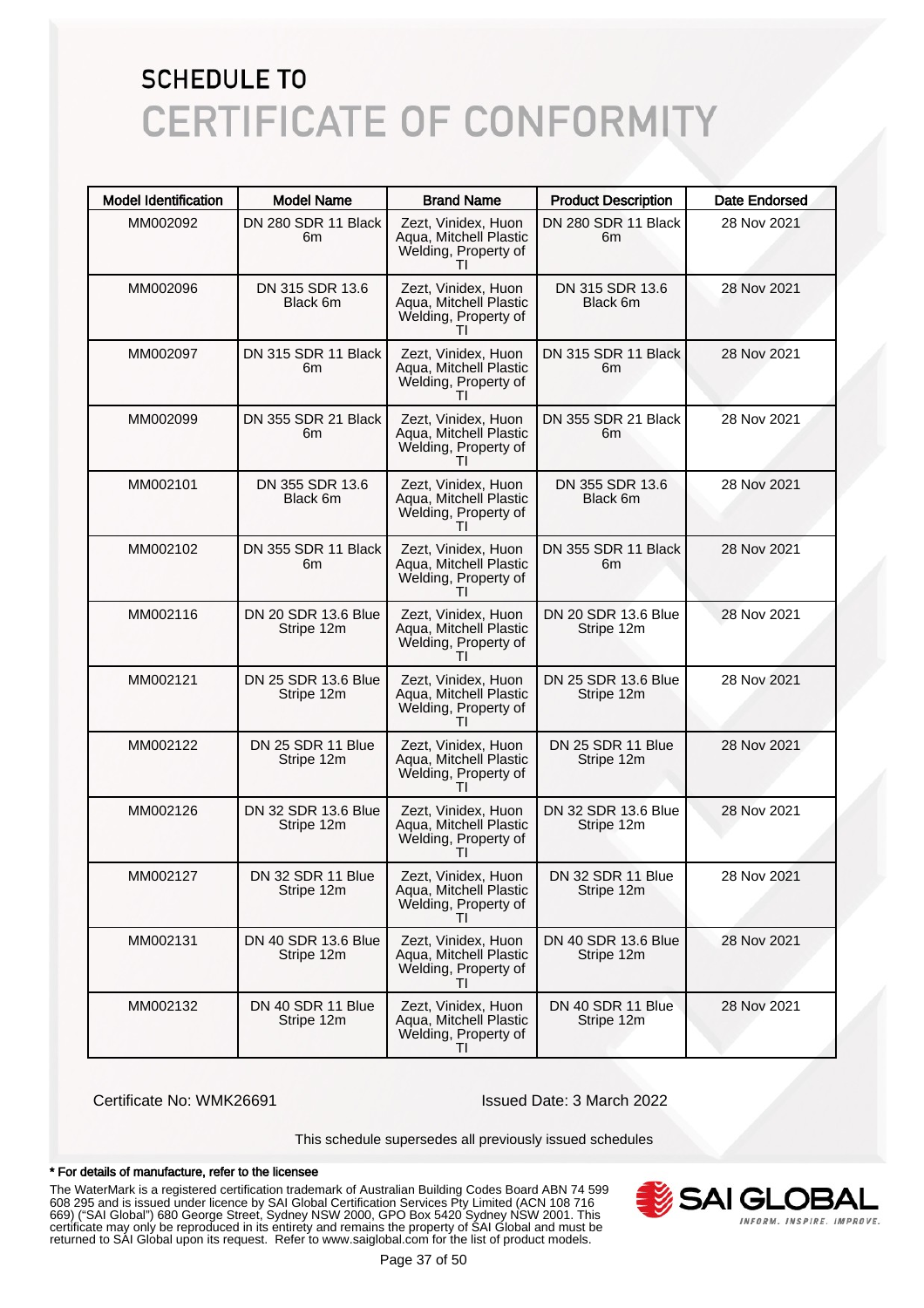| <b>Model Identification</b> | <b>Model Name</b>                 | <b>Brand Name</b>                                                                     | <b>Product Description</b>        | <b>Date Endorsed</b> |
|-----------------------------|-----------------------------------|---------------------------------------------------------------------------------------|-----------------------------------|----------------------|
| MM002136                    | DN 50 SDR 13.6 Blue<br>Stripe 12m | Zezt, Vinidex, Huon<br>Aqua, Mitchell Plastic<br>Welding, Property of                 | DN 50 SDR 13.6 Blue<br>Stripe 12m | 28 Nov 2021          |
| MM002137                    | DN 50 SDR 11 Blue<br>Stripe 12m   | Zezt, Vinidex, Huon<br>Aqua, Mitchell Plastic<br>Welding, Property of                 | DN 50 SDR 11 Blue<br>Stripe 12m   | 28 Nov 2021          |
| MM002138                    | DN 63 SDR 26 Blue<br>Stripe 12m   | Zezt, Vinidex, Huon<br>Aqua, Mitchell Plastic<br>Welding, Property of                 | DN 63 SDR 26 Blue<br>Stripe 12m   | 28 Nov 2021          |
| MM002139                    | DN 63 SDR 21 Blue<br>Stripe 12m   | Zezt, Vinidex, Huon<br>Aqua, Mitchell Plastic<br>Welding, Property of<br>Τl           | DN 63 SDR 21 Blue<br>Stripe 12m   | 28 Nov 2021          |
| MM002140                    | DN 63 SDR 17 Blue<br>Stripe 12m   | Zezt, Vinidex, Huon<br>Aqua, Mitchell Plastic<br>Welding, Property of                 | DN 63 SDR 17 Blue<br>Stripe 12m   | 28 Nov 2021          |
| MM002141                    | DN 63 SDR 13.6 Blue<br>Stripe 12m | Zezt, Vinidex, Huon<br>Aqua, Mitchell Plastic<br>Welding, Property of<br>Τl           | DN 63 SDR 13.6 Blue<br>Stripe 12m | 28 Nov 2021          |
| MM002142                    | DN 63 SDR 11 Blue<br>Stripe 12m   | Zezt, Vinidex, Huon<br>Aqua, Mitchell Plastic<br>Welding, Property of                 | DN 63 SDR 11 Blue<br>Stripe 12m   | 28 Nov 2021          |
| MM002143                    | DN 75 SDR 26 Blue<br>Stripe 12m   | Zezt, Vinidex, Huon<br>Aqua, Mitchell Plastic<br>Welding, Property of<br>Τl           | DN 75 SDR 26 Blue<br>Stripe 12m   | 28 Nov 2021          |
| MM002144                    | DN 75 SDR 21 Blue<br>Stripe 12m   | Zezt, Vinidex, Huon<br>Aqua, Mitchell Plastic<br>Welding, Property of                 | DN 75 SDR 21 Blue<br>Stripe 12m   | 28 Nov 2021          |
| MM002145                    | DN 75 SDR 17 Blue<br>Stripe 12m   | Zezt, Vinidex, Huon<br>Aqua, Mitchell Plastic<br>Welding, Property of                 | DN 75 SDR 17 Blue<br>Stripe 12m   | 28 Nov 2021          |
| MM002146                    | DN 75 SDR 13.6 Blue<br>Stripe 12m | Zezt, Vinidex, Huon<br>Aqua, Mitchell Plastic<br>Welding, Property of<br>ΤI           | DN 75 SDR 13.6 Blue<br>Stripe 12m | 28 Nov 2021          |
| MM002147                    | DN 75 SDR 11 Blue<br>Stripe 12m   | Zezt, Vinidex, Huon<br>Aqua, Mitchell Plastic<br>Welding, Property of                 | DN 75 SDR 11 Blue<br>Stripe 12m   | 28 Nov 2021          |
| MM002148                    | DN 90 SDR 26 Blue<br>Stripe 12m   | Zezt, Vinidex, Huon<br>Aqua, Mitchell Plastic<br>Welding, Property of<br>$\mathbf{H}$ | DN 90 SDR 26 Blue<br>Stripe 12m   | 28 Nov 2021          |

Certificate No: WMK26691 Issued Date: 3 March 2022

This schedule supersedes all previously issued schedules

#### \* For details of manufacture, refer to the licensee

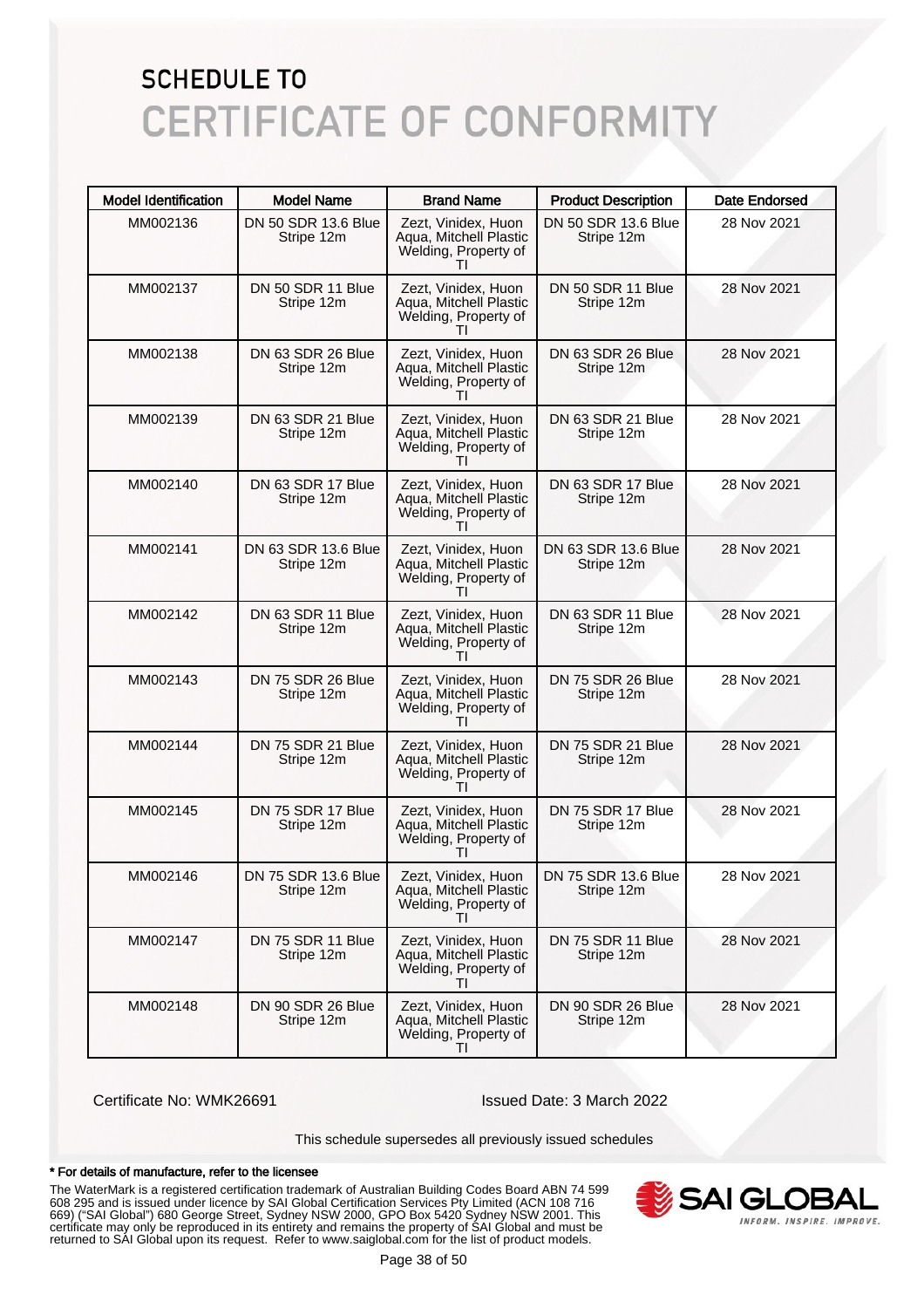| <b>Model Identification</b> | <b>Model Name</b>                       | <b>Brand Name</b>                                                                     | <b>Product Description</b>              | <b>Date Endorsed</b> |
|-----------------------------|-----------------------------------------|---------------------------------------------------------------------------------------|-----------------------------------------|----------------------|
| MM002149                    | DN 90 SDR 21 Blue<br>Stripe 12m         | Zezt, Vinidex, Huon<br>Aqua, Mitchell Plastic<br>Welding, Property of                 | DN 90 SDR 21 Blue<br>Stripe 12m         | 28 Nov 2021          |
| MM002150                    | DN 90 SDR 17 Blue<br>Stripe 12m         | Zezt, Vinidex, Huon<br>Aqua, Mitchell Plastic<br>Welding, Property of                 | DN 90 SDR 17 Blue<br>Stripe 12m         | 28 Nov 2021          |
| MM002151                    | DN 90 SDR 13.6 Blue<br>Stripe 12m       | Zezt, Vinidex, Huon<br>Aqua, Mitchell Plastic<br>Welding, Property of                 | DN 90 SDR 13.6 Blue<br>Stripe 12m       | 28 Nov 2021          |
| MM002152                    | DN 90 SDR 11 Blue<br>Stripe 12m         | Zezt, Vinidex, Huon<br>Aqua, Mitchell Plastic<br>Welding, Property of<br>$\mathbf{I}$ | DN 90 SDR 11 Blue<br>Stripe 12m         | 28 Nov 2021          |
| MM002153                    | DN 110 SDR 26 Blue<br>Stripe 12m        | Zezt, Vinidex, Huon<br>Aqua, Mitchell Plastic<br>Welding, Property of                 | DN 110 SDR 26 Blue<br>Stripe 12m        | 28 Nov 2021          |
| MM002154                    | DN 110 SDR 21 Blue<br>Stripe 12m        | Zezt, Vinidex, Huon<br>Aqua, Mitchell Plastic<br>Welding, Property of<br>ΤI           | DN 110 SDR 21 Blue<br>Stripe 12m        | 28 Nov 2021          |
| MM002155                    | DN 110 SDR 17 Blue<br>Stripe 12m        | Zezt, Vinidex, Huon<br>Aqua, Mitchell Plastic<br>Welding, Property of                 | DN 110 SDR 17 Blue<br>Stripe 12m        | 28 Nov 2021          |
| MM002156                    | DN 110 SDR 13.6<br>Blue Stripe 12m      | Zezt, Vinidex, Huon<br>Aqua, Mitchell Plastic<br>Welding, Property of<br>ΤI           | DN 110 SDR 13.6<br>Blue Stripe 12m      | 28 Nov 2021          |
| MM002157                    | DN 110 SDR 11 Blue<br>Stripe 12m        | Zezt, Vinidex, Huon<br>Aqua, Mitchell Plastic<br>Welding, Property of                 | DN 110 SDR 11 Blue<br>Stripe 12m        | 28 Nov 2021          |
| MM002158                    | DN 125 SDR 26 Blue<br>Stripe 12m        | Zezt, Vinidex, Huon<br>Aqua, Mitchell Plastic<br>Welding, Property of                 | DN 125 SDR 26 Blue<br>Stripe 12m        | 28 Nov 2021          |
| MM002159                    | DN 125 SDR 21 Blue<br>Stripe 12m        | Zezt, Vinidex, Huon<br>Aqua, Mitchell Plastic<br>Welding, Property of<br>ΤI           | DN 125 SDR 21 Blue<br>Stripe 12m        | 28 Nov 2021          |
| MM002160                    | <b>DN 125 SDR 17 Blue</b><br>Stripe 12m | Zezt, Vinidex, Huon<br>Aqua, Mitchell Plastic<br>Welding, Property of                 | <b>DN 125 SDR 17 Blue</b><br>Stripe 12m | 28 Nov 2021          |
| MM002161                    | DN 125 SDR 13.6<br>Blue Stripe 12m      | Zezt, Vinidex, Huon<br>Aqua, Mitchell Plastic<br>Welding, Property of<br>$\mathbf{H}$ | DN 125 SDR 13.6<br>Blue Stripe 12m      | 28 Nov 2021          |

Certificate No: WMK26691 Issued Date: 3 March 2022

This schedule supersedes all previously issued schedules

#### \* For details of manufacture, refer to the licensee

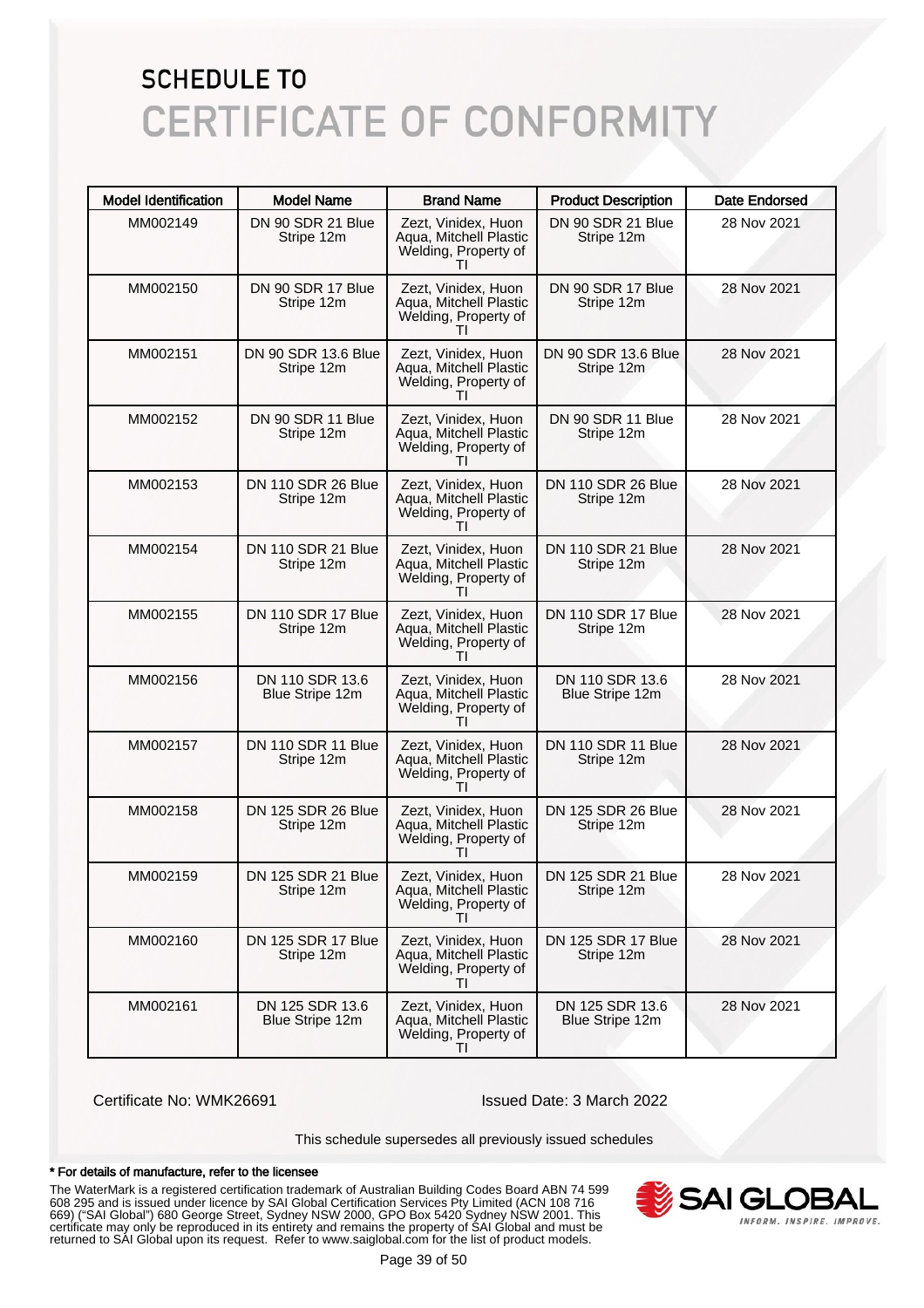| <b>Model Identification</b> | <b>Model Name</b>                      | <b>Brand Name</b>                                                                     | <b>Product Description</b>              | Date Endorsed |
|-----------------------------|----------------------------------------|---------------------------------------------------------------------------------------|-----------------------------------------|---------------|
| MM002162                    | DN 125 SDR 11 Blue<br>Stripe 12m       | Zezt, Vinidex, Huon<br>Aqua, Mitchell Plastic<br>Welding, Property of                 | <b>DN 125 SDR 11 Blue</b><br>Stripe 12m | 28 Nov 2021   |
| MM002163                    | DN 140 SDR 26 Black<br>12 <sub>m</sub> | Zezt, Vinidex, Huon<br>Aqua, Mitchell Plastic<br>Welding, Property of<br>ΤI           | DN 140 SDR 26 Black<br>12 <sub>m</sub>  | 28 Nov 2021   |
| MM002164                    | DN 140 SDR 21 Black<br>12m             | Zezt, Vinidex, Huon<br>Aqua, Mitchell Plastic<br>Welding, Property of                 | DN 140 SDR 21 Black<br>12 <sub>m</sub>  | 28 Nov 2021   |
| MM002165                    | DN 140 SDR 17 Black<br>12m             | Zezt, Vinidex, Huon<br>Aqua, Mitchell Plastic<br>Welding, Property of<br>ΤI           | DN 140 SDR 17 Black<br>12 <sub>m</sub>  | 28 Nov 2021   |
| MM002166                    | DN 140 SDR 13.6<br>Black 12m           | Zezt, Vinidex, Huon<br>Aqua, Mitchell Plastic<br>Welding, Property of                 | DN 140 SDR 13.6<br>Black 12m            | 28 Nov 2021   |
| MM002167                    | DN 140 SDR 11 Black<br>12m             | Zezt, Vinidex, Huon<br>Aqua, Mitchell Plastic<br>Welding, Property of<br>ΤI           | DN 140 SDR 11 Black<br>12 <sub>m</sub>  | 28 Nov 2021   |
| MM002168                    | DN 160 SDR 26 Black<br>12m             | Zezt, Vinidex, Huon<br>Aqua, Mitchell Plastic<br>Welding, Property of<br>$\mathbf{H}$ | DN 160 SDR 26 Black<br>12 <sub>m</sub>  | 28 Nov 2021   |
| MM002169                    | DN 160 SDR 21 Black<br>12m             | Zezt, Vinidex, Huon<br>Aqua, Mitchell Plastic<br>Welding, Property of<br>ΤI           | DN 160 SDR 21 Black<br>12 <sub>m</sub>  | 28 Nov 2021   |
| MM002170                    | DN 160 SDR 17 Black<br>12m             | Zezt, Vinidex, Huon<br>Aqua, Mitchell Plastic<br>Welding, Property of<br>ΤI           | DN 160 SDR 17 Black<br>12 <sub>m</sub>  | 28 Nov 2021   |
| MM002171                    | DN 160 SDR 13.6<br>Black 12m           | Zezt, Vinidex, Huon<br>Aqua, Mitchell Plastic<br>Welding, Property of<br>Ш            | DN 160 SDR 13.6<br>Black 12m            | 28 Nov 2021   |
| MM002172                    | DN 160 SDR 11 Black<br>12m             | Zezt, Vinidex, Huon<br>Aqua, Mitchell Plastic<br>Welding, Property of<br>ΤI           | DN 160 SDR 11 Black<br>12m              | 28 Nov 2021   |
| MM002173                    | DN 180 SDR 26 Black<br>12m             | Zezt, Vinidex, Huon<br>Aqua, Mitchell Plastic<br>Welding, Property of<br>$\mathbf{H}$ | DN 180 SDR 26 Black<br>12 <sub>m</sub>  | 28 Nov 2021   |
| MM002174                    | DN 180 SDR 21 Black<br>12m             | Zezt, Vinidex, Huon<br>Aqua, Mitchell Plastic<br>Welding, Property of<br>ΤI           | DN 180 SDR 21 Black<br>12m              | 28 Nov 2021   |

Certificate No: WMK26691 Issued Date: 3 March 2022

This schedule supersedes all previously issued schedules

#### \* For details of manufacture, refer to the licensee

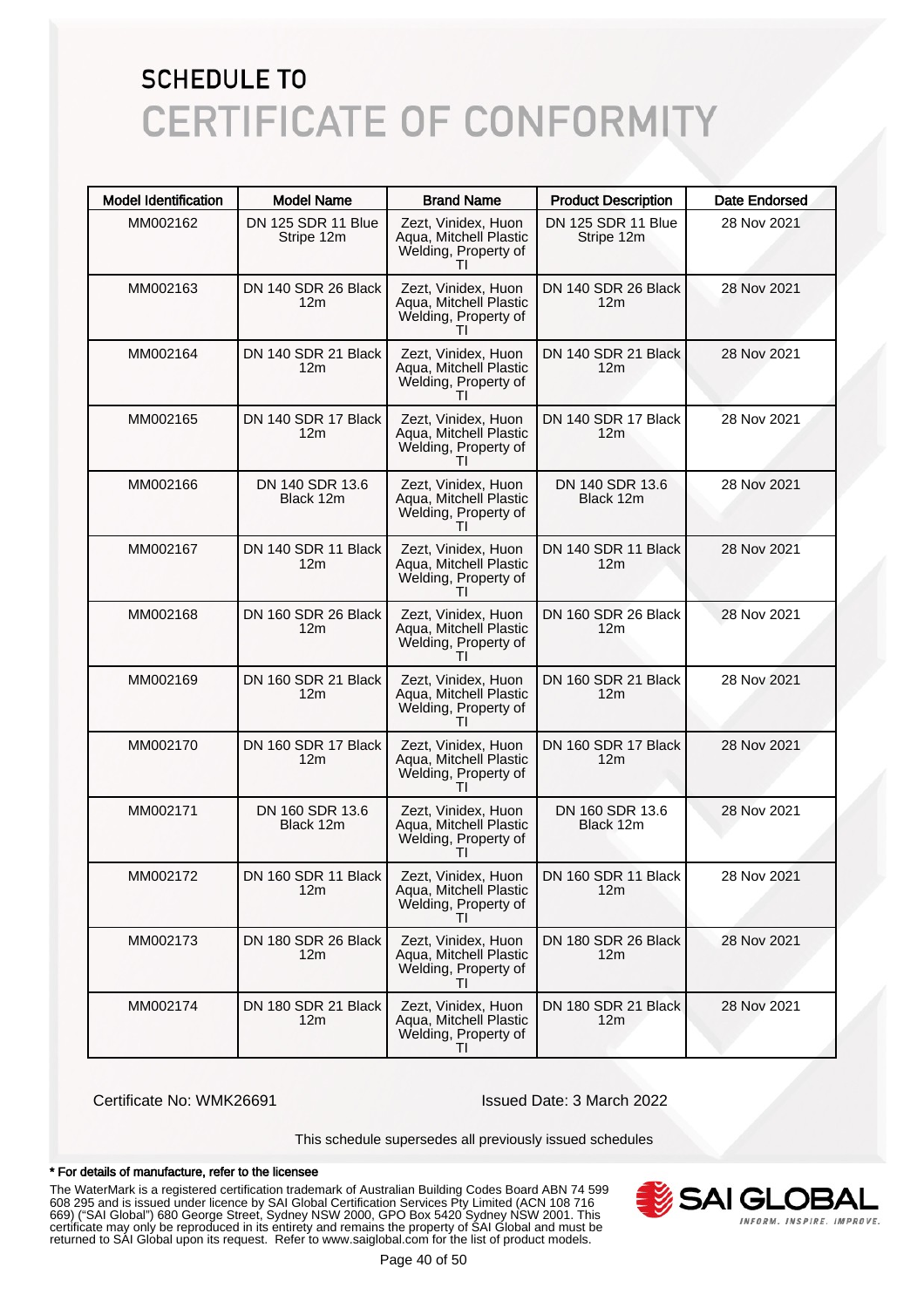| <b>Model Identification</b> | <b>Model Name</b>                      | <b>Brand Name</b>                                                                     | <b>Product Description</b>             | <b>Date Endorsed</b> |
|-----------------------------|----------------------------------------|---------------------------------------------------------------------------------------|----------------------------------------|----------------------|
| MM002175                    | DN 180 SDR 17 Black<br>12m             | Zezt, Vinidex, Huon<br>Aqua, Mitchell Plastic<br>Welding, Property of                 | DN 180 SDR 17 Black<br>12 <sub>m</sub> | 28 Nov 2021          |
| MM002176                    | DN 180 SDR 13.6<br>Black 12m           | Zezt, Vinidex, Huon<br>Aqua, Mitchell Plastic<br>Welding, Property of<br>Ш            | DN 180 SDR 13.6<br>Black 12m           | 28 Nov 2021          |
| MM002177                    | DN 180 SDR 11 Black<br>12 <sub>m</sub> | Zezt, Vinidex, Huon<br>Aqua, Mitchell Plastic<br>Welding, Property of                 | DN 180 SDR 11 Black<br>12 <sub>m</sub> | 28 Nov 2021          |
| MM002178                    | DN 200 SDR 26 Black<br>12m             | Zezt, Vinidex, Huon<br>Agua, Mitchell Plastic<br>Welding, Property of<br>ΤI           | DN 200 SDR 26 Black<br>12 <sub>m</sub> | 28 Nov 2021          |
| MM002179                    | DN 200 SDR 21 Black<br>12m             | Zezt, Vinidex, Huon<br>Aqua, Mitchell Plastic<br>Welding, Property of                 | DN 200 SDR 21 Black<br>12 <sub>m</sub> | 28 Nov 2021          |
| MM002180                    | DN 200 SDR 17 Black<br>12m             | Zezt, Vinidex, Huon<br>Agua, Mitchell Plastic<br>Welding, Property of<br>ΤI           | DN 200 SDR 17 Black<br>12 <sub>m</sub> | 28 Nov 2021          |
| MM002181                    | DN 200 SDR 13.6<br>Black 12m           | Zezt, Vinidex, Huon<br>Aqua, Mitchell Plastic<br>Welding, Property of<br>$\mathbf{H}$ | DN 200 SDR 13.6<br>Black 12m           | 28 Nov 2021          |
| MM002182                    | DN 200 SDR 11 Black<br>12 <sub>m</sub> | Zezt, Vinidex, Huon<br>Aqua, Mitchell Plastic<br>Welding, Property of<br>ΤI           | DN 200 SDR 11 Black<br>12 <sub>m</sub> | 28 Nov 2021          |
| MM002183                    | DN 225 SDR 26 Black<br>12m             | Zezt, Vinidex, Huon<br>Aqua, Mitchell Plastic<br>Welding, Property of<br>ΤI           | DN 225 SDR 26 Black<br>12 <sub>m</sub> | 28 Nov 2021          |
| MM002184                    | DN 225 SDR 21 Black<br>12m             | Zezt, Vinidex, Huon<br>Aqua, Mitchell Plastic<br>Welding, Property of<br>$\mathbf{H}$ | DN 225 SDR 21 Black<br>12 <sub>m</sub> | 28 Nov 2021          |
| MM002185                    | DN 225 SDR 17 Black<br>12m             | Zezt, Vinidex, Huon<br>Aqua, Mitchell Plastic<br>Welding, Property of<br>TI           | DN 225 SDR 17 Black<br>12m             | 28 Nov 2021          |
| MM002186                    | DN 225 SDR 13.6<br>Black 12m           | Zezt, Vinidex, Huon<br>Aqua, Mitchell Plastic<br>Welding, Property of<br>$\mathbf{H}$ | DN 225 SDR 13.6<br>Black 12m           | 28 Nov 2021          |
| MM002188                    | DN 250 SDR 26 Black<br>12m             | Zezt, Vinidex, Huon<br>Aqua, Mitchell Plastic<br>Welding, Property of<br>ΤI           | DN 250 SDR 26 Black<br>12 <sub>m</sub> | 28 Nov 2021          |

Certificate No: WMK26691 Issued Date: 3 March 2022

This schedule supersedes all previously issued schedules

#### \* For details of manufacture, refer to the licensee

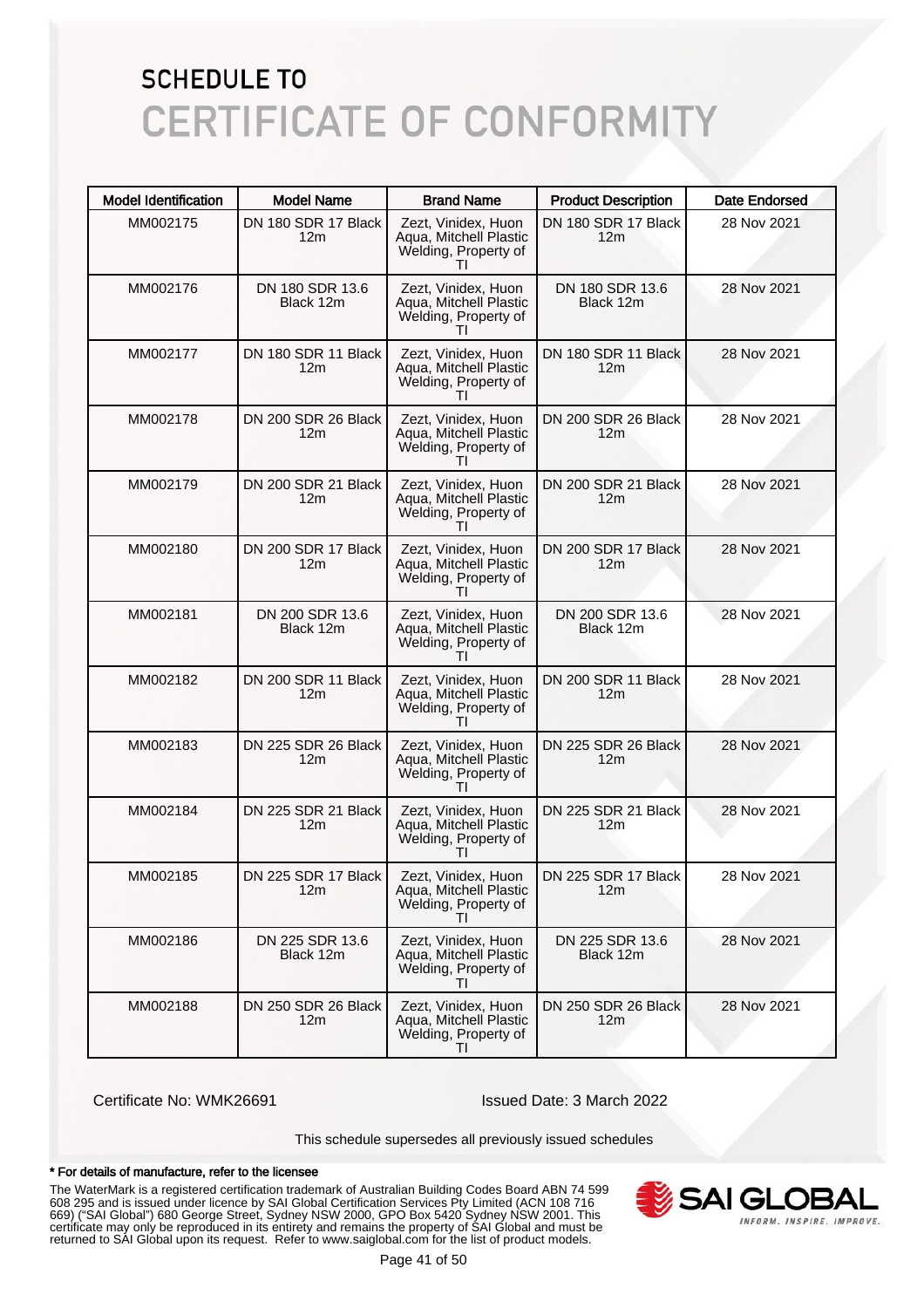| <b>Model Identification</b> | <b>Model Name</b>                      | <b>Brand Name</b>                                                                     | <b>Product Description</b>             | <b>Date Endorsed</b> |
|-----------------------------|----------------------------------------|---------------------------------------------------------------------------------------|----------------------------------------|----------------------|
| MM002189                    | DN 250 SDR 21 Black<br>12m             | Zezt, Vinidex, Huon<br>Aqua, Mitchell Plastic<br>Welding, Property of                 | DN 250 SDR 21 Black<br>12 <sub>m</sub> | 28 Nov 2021          |
| MM002191                    | DN 250 SDR 13.6<br>Black 12m           | Zezt, Vinidex, Huon<br>Aqua, Mitchell Plastic<br>Welding, Property of<br>Τl           | DN 250 SDR 13.6<br>Black 12m           | 28 Nov 2021          |
| MM002193                    | DN 280 SDR 26 Black<br>12 <sub>m</sub> | Zezt, Vinidex, Huon<br>Aqua, Mitchell Plastic<br>Welding, Property of                 | DN 280 SDR 26 Black<br>12 <sub>m</sub> | 28 Nov 2021          |
| MM002194                    | DN 280 SDR 21 Black<br>12m             | Zezt, Vinidex, Huon<br>Aqua, Mitchell Plastic<br>Welding, Property of<br>ΤI           | DN 280 SDR 21 Black<br>12 <sub>m</sub> | 28 Nov 2021          |
| MM002195                    | DN 280 SDR 17 Black<br>12m             | Zezt, Vinidex, Huon<br>Aqua, Mitchell Plastic<br>Welding, Property of                 | DN 280 SDR 17 Black<br>12 <sub>m</sub> | 28 Nov 2021          |
| MM002196                    | DN 280 SDR 13.6<br>Black 12m           | Zezt, Vinidex, Huon<br>Aqua, Mitchell Plastic<br>Welding, Property of<br>ΤI           | DN 280 SDR 13.6<br>Black 12m           | 28 Nov 2021          |
| MM002197                    | DN 280 SDR 11 Black<br>12m             | Zezt, Vinidex, Huon<br>Aqua, Mitchell Plastic<br>Welding, Property of                 | DN 280 SDR 11 Black<br>12 <sub>m</sub> | 28 Nov 2021          |
| MM002198                    | DN 315 SDR 26 Black<br>12 <sub>m</sub> | Zezt, Vinidex, Huon<br>Aqua, Mitchell Plastic<br>Welding, Property of<br>Τl           | DN 315 SDR 26 Black<br>12 <sub>m</sub> | 28 Nov 2021          |
| MM002199                    | DN 315 SDR 21 Black<br>12m             | Zezt, Vinidex, Huon<br>Aqua, Mitchell Plastic<br>Welding, Property of<br>Τl           | DN 315 SDR 21 Black<br>12 <sub>m</sub> | 28 Nov 2021          |
| MM002200                    | DN 315 SDR 17 Black<br>12m             | Zezt, Vinidex, Huon<br>Aqua, Mitchell Plastic<br>Welding, Property of<br>$\mathbf{H}$ | DN 315 SDR 17 Black<br>12 <sub>m</sub> | 28 Nov 2021          |
| MM002201                    | DN 315 SDR 13.6<br>Black 12m           | Zezt, Vinidex, Huon<br>Aqua, Mitchell Plastic<br>Welding, Property of<br>ΤI           | DN 315 SDR 13.6<br>Black 12m           | 28 Nov 2021          |
| MM002202                    | DN 315 SDR 11 Black<br>12m             | Zezt. Vinidex. Huon<br>Aqua, Mitchell Plastic<br>Welding, Property of<br>Τl           | DN 315 SDR 11 Black<br>12 <sub>m</sub> | 28 Nov 2021          |
| MM002203                    | DN 355 SDR 26 Black<br>12 <sub>m</sub> | Zezt, Vinidex, Huon<br>Aqua, Mitchell Plastic<br>Welding, Property of<br>ΤI           | DN 355 SDR 26 Black<br>12 <sub>m</sub> | 28 Nov 2021          |

Certificate No: WMK26691 Issued Date: 3 March 2022

This schedule supersedes all previously issued schedules

#### \* For details of manufacture, refer to the licensee

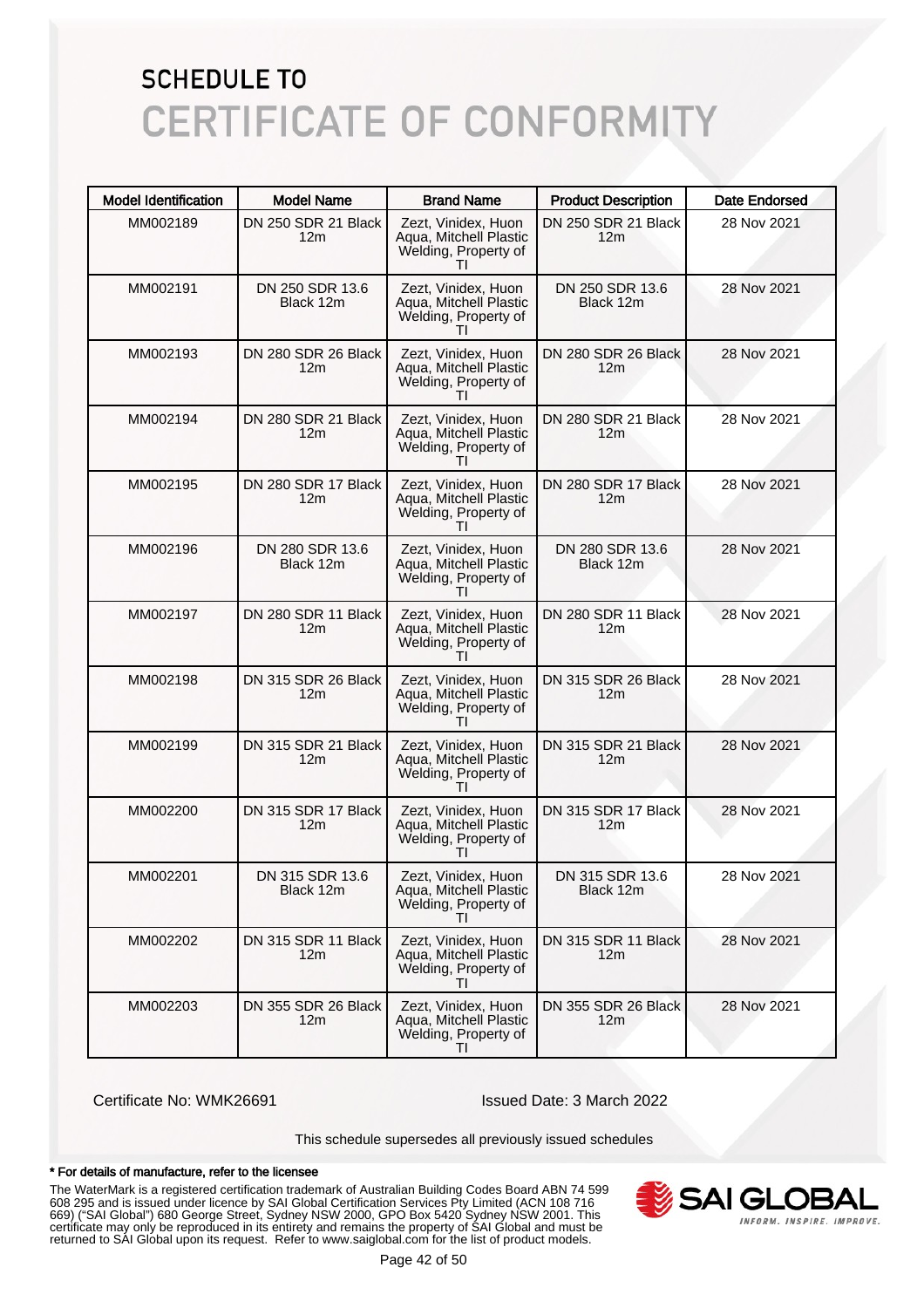| <b>Model Identification</b> | <b>Model Name</b>                      | <b>Brand Name</b>                                                                     | <b>Product Description</b>             | <b>Date Endorsed</b> |
|-----------------------------|----------------------------------------|---------------------------------------------------------------------------------------|----------------------------------------|----------------------|
| MM002204                    | DN 355 SDR 21 Black<br>12m             | Zezt, Vinidex, Huon<br>Aqua, Mitchell Plastic<br>Welding, Property of                 | DN 355 SDR 21 Black<br>12 <sub>m</sub> | 28 Nov 2021          |
| MM002205                    | DN 355 SDR 17 Black<br>12m             | Zezt, Vinidex, Huon<br>Aqua, Mitchell Plastic<br>Welding, Property of<br>$\mathbf{H}$ | DN 355 SDR 17 Black<br>12 <sub>m</sub> | 28 Nov 2021          |
| MM002206                    | DN 355 SDR 13.6<br>Black 12m           | Zezt, Vinidex, Huon<br>Aqua, Mitchell Plastic<br>Welding, Property of                 | DN 355 SDR 13.6<br>Black 12m           | 28 Nov 2021          |
| MM002207                    | DN 355 SDR 11 Black<br>12 <sub>m</sub> | Zezt, Vinidex, Huon<br>Aqua, Mitchell Plastic<br>Welding, Property of<br>ΤI           | DN 355 SDR 11 Black<br>12 <sub>m</sub> | 28 Nov 2021          |
| MM003759                    | DN 355 SDR 21 Black<br>20m             | Zezt, Vinidex, Huon<br>Aqua, Mitchell Plastic<br>Welding, Property of                 | DN 355 SDR 21 Black<br>20m             | 28 Nov 2021          |
| MM003760                    | DN 355 SDR 17 Black<br>20m             | Zezt, Vinidex, Huon<br>Aqua, Mitchell Plastic<br>Welding, Property of<br>ΤI           | DN 355 SDR 17 Black<br>20 <sub>m</sub> | 28 Nov 2021          |
| MM003828                    | DN 125 SDR 9 Blue<br>Stripe 12m        | Zezt, Vinidex, Huon<br>Aqua, Mitchell Plastic<br>Welding, Property of<br>$\mathbf{H}$ | DN 125 SDR 9 Blue<br>Stripe 12m        | 28 Nov 2021          |
| MM003830                    | DN 90 SDR 41 Blue<br>Stripe 6m         | Zezt, Vinidex, Huon<br>Aqua, Mitchell Plastic<br>Welding, Property of<br>ΤI           | DN 90 SDR 41 Blue<br>Stripe 6m         | 28 Nov 2021          |
| MM004619                    | DN 250 SDR 9 Black<br>12m              | Zezt, Vinidex, Huon<br>Aqua, Mitchell Plastic<br>Welding, Property of<br>ΤI           | DN 250 SDR 9 Black<br>12 <sub>m</sub>  | 28 Nov 2021          |
| MM004702                    | DN 90 SDR 17 Blue<br>Stripe 160m       | Zezt, Vinidex, Huon<br>Aqua, Mitchell Plastic<br>Welding, Property of<br>$\mathbf{H}$ | DN 90 SDR 17 Blue<br>Stripe 160m       | 28 Nov 2021          |
| MM004722                    | DN 250 SDR 13.6<br>Black 20m           | Zezt, Vinidex, Huon<br>Aqua, Mitchell Plastic<br>Welding, Property of<br>ΤI           | DN 250 SDR 13.6<br>Black 20m           | 28 Nov 2021          |
| MM004723                    | DN 200 SDR 13.6<br>Blue Stripe 20m     | Zezt, Vinidex, Huon<br>Aqua, Mitchell Plastic<br>Welding, Property of<br>$\mathbf{H}$ | DN 200 SDR 13.6<br>Blue Stripe 20m     | 28 Nov 2021          |
| MM004724                    | DN 200 SDR 13.6<br>Purple Stripe 20m   | Zezt, Vinidex, Huon<br>Aqua, Mitchell Plastic<br>Welding, Property of<br>ΤI           | DN 200 SDR 13.6<br>Purple Stripe 20m   | 28 Nov 2021          |

Certificate No: WMK26691 Issued Date: 3 March 2022

This schedule supersedes all previously issued schedules

#### \* For details of manufacture, refer to the licensee

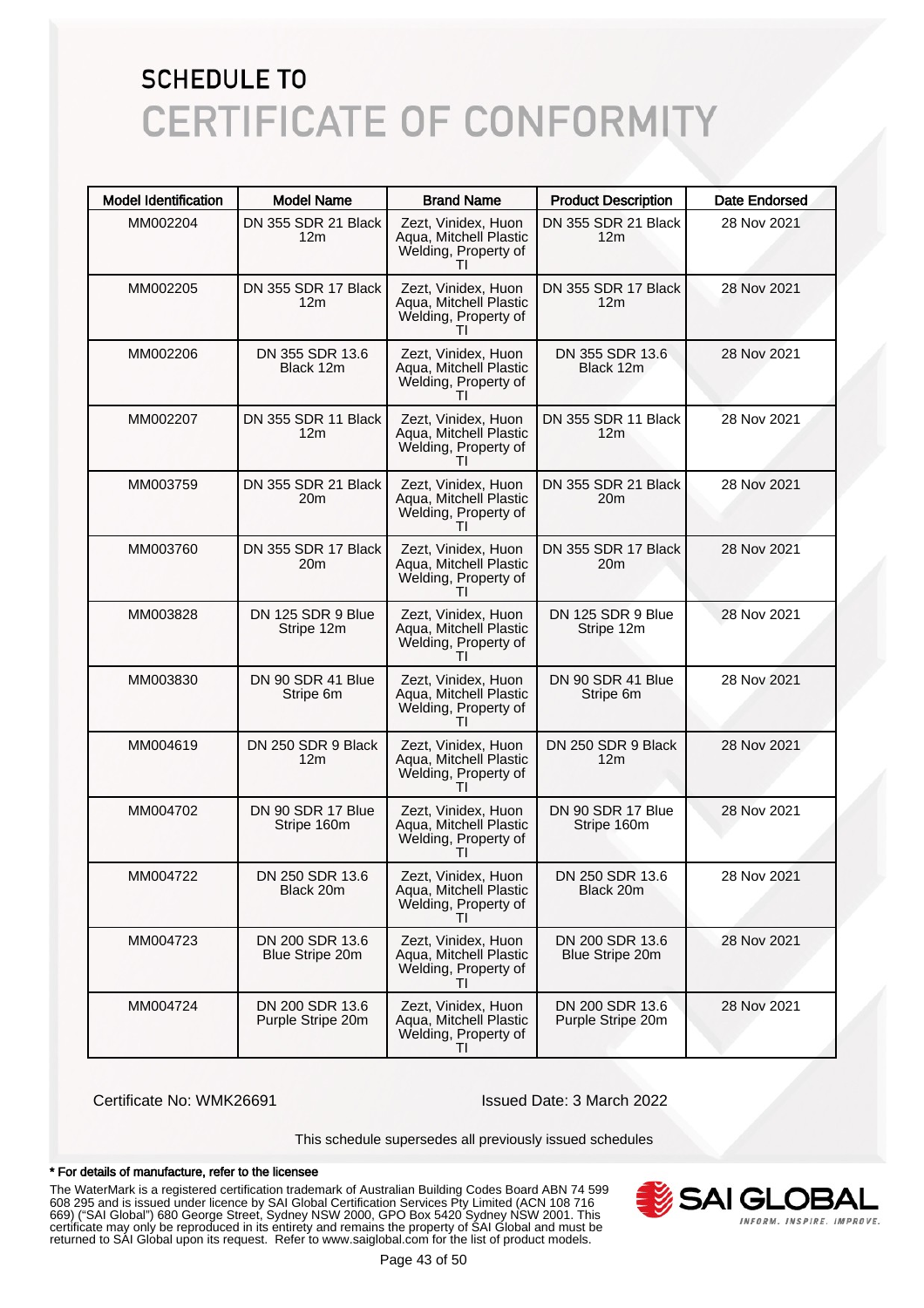| <b>Model Identification</b> | <b>Model Name</b>                      | <b>Brand Name</b>                                                                     | <b>Product Description</b>             | <b>Date Endorsed</b> |
|-----------------------------|----------------------------------------|---------------------------------------------------------------------------------------|----------------------------------------|----------------------|
| MM004764                    | DN 160 SDR 21 Black<br>20m             | Zezt, Vinidex, Huon<br>Aqua, Mitchell Plastic<br>Welding, Property of                 | DN 160 SDR 21 Black<br>20 <sub>m</sub> | 28 Nov 2021          |
| MM004766                    | DN 110 SDR 13.6<br>Black 60m           | Zezt, Vinidex, Huon<br>Aqua, Mitchell Plastic<br>Welding, Property of<br>$\mathbf{L}$ | DN 110 SDR 13.6<br>Black 60m           | 28 Nov 2021          |
| MM004798                    | DN 630 SDR 17 Black<br>12 <sub>m</sub> | Zezt, Vinidex, Huon<br>Aqua, Mitchell Plastic<br>Welding, Property of                 | DN 630 SDR 17 Black<br>12 <sub>m</sub> | 28 Nov 2021          |
| MM004806                    | DN 560 SDR 17 Black<br>12 <sub>m</sub> | Zezt, Vinidex, Huon<br>Aqua, Mitchell Plastic<br>Welding, Property of<br>Τl           | DN 560 SDR 17 Black<br>12 <sub>m</sub> | 28 Nov 2021          |
| MM004826                    | DN 250 SDR 11 Black<br>20m             | Zezt, Vinidex, Huon<br>Aqua, Mitchell Plastic<br>Welding, Property of                 | DN 250 SDR 11 Black<br>20 <sub>m</sub> | 28 Nov 2021          |
| MM004828                    | DN 160 SDR 17 Black<br>20m             | Zezt, Vinidex, Huon<br>Aqua, Mitchell Plastic<br>Welding, Property of<br>Τl           | DN 160 SDR 17 Black<br>20 <sub>m</sub> | 28 Nov 2021          |
| MM004845                    | DN 25 SDR 13.6 Blue<br>Stripe 100m     | Zezt, Vinidex, Huon<br>Aqua, Mitchell Plastic<br>Welding, Property of                 | DN 25 SDR 13.6 Blue<br>Stripe 100m     | 28 Nov 2021          |
| MM004846                    | DN 32 SDR 13.6 Blue<br>Stripe 150m     | Zezt, Vinidex, Huon<br>Aqua, Mitchell Plastic<br>Welding, Property of<br>Τl           | DN 32 SDR 13.6 Blue<br>Stripe 150m     | 28 Nov 2021          |
| MM004852                    | DN 110 SDR 26 Black<br>20m             | Zezt, Vinidex, Huon<br>Aqua, Mitchell Plastic<br>Welding, Property of<br>Τl           | DN 110 SDR 26 Black<br>20m             | 28 Nov 2021          |
| MM004855                    | DN 110 SDR 9 Blue<br>Stripe 12m        | Zezt, Vinidex, Huon<br>Aqua, Mitchell Plastic<br>Welding, Property of                 | DN 110 SDR 9 Blue<br>Stripe 12m        | 28 Nov 2021          |
| MM004870                    | DN 710 SDR 17 Black I<br>12m           | Zezt, Vinidex, Huon<br>Aqua, Mitchell Plastic<br>Welding, Property of<br>ΤI           | DN 710 SDR 17 Black<br>12m             | 28 Nov 2021          |
| MM004897                    | DN 32 SDR 13.6 Blue<br>Stripe 50m      | Zezt, Vinidex, Huon<br>Aqua, Mitchell Plastic<br>Welding, Property of                 | DN 32 SDR 13.6 Blue<br>Stripe 50m      | 28 Nov 2021          |
| MM004899                    | DN 25 SDR 13.6 Blue<br>Stripe 50m      | Zezt, Vinidex, Huon<br>Aqua, Mitchell Plastic<br>Welding, Property of<br>$\mathbf{H}$ | DN 25 SDR 13.6 Blue<br>Stripe 50m      | 28 Nov 2021          |

Certificate No: WMK26691 Issued Date: 3 March 2022

This schedule supersedes all previously issued schedules

#### \* For details of manufacture, refer to the licensee

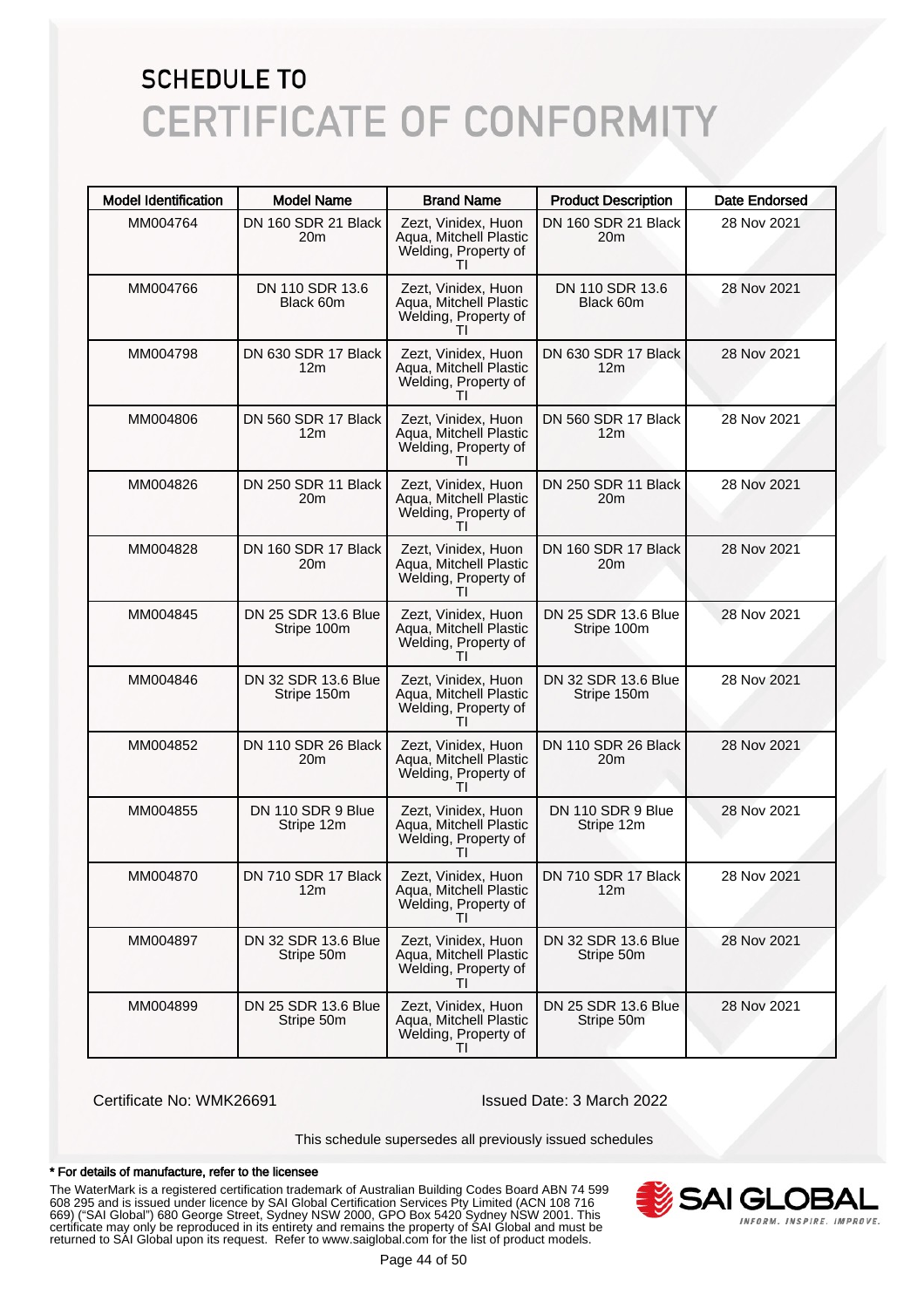| <b>Model Identification</b> | <b>Model Name</b>                    | <b>Brand Name</b>                                                                     | <b>Product Description</b>           | <b>Date Endorsed</b> |
|-----------------------------|--------------------------------------|---------------------------------------------------------------------------------------|--------------------------------------|----------------------|
| MM004900                    | DN 40 SDR 13.6 Blue<br>Stripe 50m    | Zezt, Vinidex, Huon<br>Aqua, Mitchell Plastic<br>Welding, Property of                 | DN 40 SDR 13.6 Blue<br>Stripe 50m    | 28 Nov 2021          |
| MM004901                    | DN 50 SDR 13.6 Blue<br>Stripe 100m   | Zezt, Vinidex, Huon<br>Aqua, Mitchell Plastic<br>Welding, Property of<br>$\mathbf{H}$ | DN 50 SDR 13.6 Blue<br>Stripe 100m   | 28 Nov 2021          |
| MM004902                    | DN 50 SDR 13.6 Blue<br>Stripe 50m    | Zezt, Vinidex, Huon<br>Aqua, Mitchell Plastic<br>Welding, Property of                 | DN 50 SDR 13.6 Blue<br>Stripe 50m    | 28 Nov 2021          |
| MM004919                    | DN 90 SDR 13.6 Blue<br>Stripe 200m   | Zezt, Vinidex, Huon<br>Aqua, Mitchell Plastic<br>Welding, Property of<br>Τl           | DN 90 SDR 13.6 Blue<br>Stripe 200m   | 28 Nov 2021          |
| MM004921                    | DN 20 SDR 13.6 Blue<br>Stripe 50m    | Zezt, Vinidex, Huon<br>Aqua, Mitchell Plastic<br>Welding, Property of                 | DN 20 SDR 13.6 Blue<br>Stripe 50m    | 28 Nov 2021          |
| MM004954                    | DN 630 SDR 13.6<br>Purple Stripe 25m | Zezt, Vinidex, Huon<br>Aqua, Mitchell Plastic<br>Welding, Property of<br>ΤI           | DN 630 SDR 13.6<br>Purple Stripe 25m | 28 Nov 2021          |
| MM004955                    | DN 630 SDR 11 Black<br>25m           | Zezt, Vinidex, Huon<br>Aqua, Mitchell Plastic<br>Welding, Property of<br>$\mathbf{H}$ | DN 630 SDR 11 Black<br>25m           | 28 Nov 2021          |
| MM004965                    | DN 90 SDR 17 Blue<br>Stripe 200m     | Zezt, Vinidex, Huon<br>Aqua, Mitchell Plastic<br>Welding, Property of<br>ΤI           | DN 90 SDR 17 Blue<br>Stripe 200m     | 28 Nov 2021          |
| MM004972                    | DN 63 SDR 11 Cream<br>Stripe 100m    | Zezt, Vinidex, Huon<br>Aqua, Mitchell Plastic<br>Welding, Property of<br>Τl           | DN 63 SDR 11 Cream<br>Stripe 100m    | 28 Nov 2021          |
| MM004973                    | DN 50 SDR 11 Cream<br>Stripe 150m    | Zezt, Vinidex, Huon<br>Aqua, Mitchell Plastic<br>Welding, Property of<br>$\mathbf{H}$ | DN 50 SDR 11 Cream<br>Stripe 150m    | 28 Nov 2021          |
| MM004974                    | DN 40 SDR 11 Cream<br>Stripe 150m    | Zezt, Vinidex, Huon<br>Aqua, Mitchell Plastic<br>Welding, Property of<br>ΤI           | DN 40 SDR 11 Cream<br>Stripe 150m    | 28 Nov 2021          |
| MM005002                    | DN 630 SDR 11 Black<br>20m           | Zezt, Vinidex, Huon<br>Aqua, Mitchell Plastic<br>Welding, Property of<br>$\mathbf{H}$ | DN 630 SDR 11 Black<br>20m           | 28 Nov 2021          |
| MM005018                    | DN 200 SDR 13.6<br>Black 20m         | Zezt, Vinidex, Huon<br>Aqua, Mitchell Plastic<br>Welding, Property of<br>ΤI           | DN 200 SDR 13.6<br>Black 20m         | 28 Nov 2021          |

Certificate No: WMK26691 Issued Date: 3 March 2022

This schedule supersedes all previously issued schedules

#### \* For details of manufacture, refer to the licensee

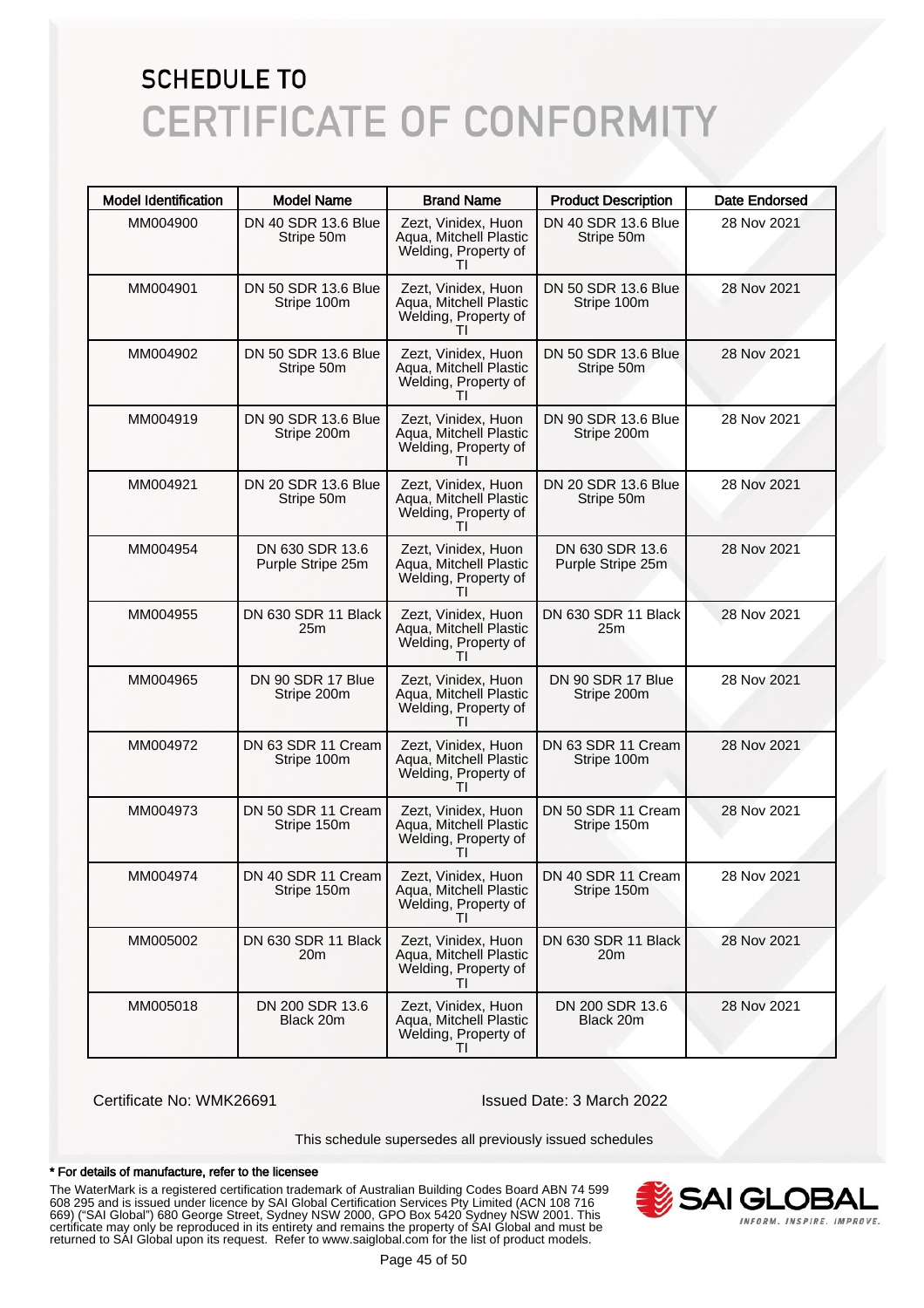| <b>Model Identification</b> | <b>Model Name</b>                      | <b>Brand Name</b>                                                                     | <b>Product Description</b>             | <b>Date Endorsed</b> |
|-----------------------------|----------------------------------------|---------------------------------------------------------------------------------------|----------------------------------------|----------------------|
| MM005020                    | DN 630 SDR 26 Black<br>20m             | Zezt, Vinidex, Huon<br>Aqua, Mitchell Plastic<br>Welding, Property of                 | DN 630 SDR 26 Black<br>20 <sub>m</sub> | 28 Nov 2021          |
| MM005025                    | DN 630 SDR 11 Black<br>12 <sub>m</sub> | Zezt, Vinidex, Huon<br>Aqua, Mitchell Plastic<br>Welding, Property of<br>$\mathbf{L}$ | DN 630 SDR 11 Black<br>12 <sub>m</sub> | 28 Nov 2021          |
| MM005028                    | DN 200 SDR 26 Black<br>20m             | Zezt, Vinidex, Huon<br>Aqua, Mitchell Plastic<br>Welding, Property of                 | DN 200 SDR 26 Black<br>20m             | 28 Nov 2021          |
| MM005029                    | DN 110 SDR 9 Black<br>100 <sub>m</sub> | Zezt, Vinidex, Huon<br>Aqua, Mitchell Plastic<br>Welding, Property of<br>Τl           | DN 110 SDR 9 Black<br>100 <sub>m</sub> | 28 Nov 2021          |
| MM005053                    | DN 160 SDR 11<br>Purple Stripe 20m     | Zezt, Vinidex, Huon<br>Aqua, Mitchell Plastic<br>Welding, Property of                 | DN 160 SDR 11<br>Purple Stripe 20m     | 28 Nov 2021          |
| MM005065                    | DN 50 SDR 13.6 Blue<br>Stripe 30m      | Zezt, Vinidex, Huon<br>Aqua, Mitchell Plastic<br>Welding, Property of<br>Τl           | DN 50 SDR 13.6 Blue<br>Stripe 30m      | 28 Nov 2021          |
| MM005068                    | DN 315 SDR 17 Black<br>20m             | Zezt, Vinidex, Huon<br>Aqua, Mitchell Plastic<br>Welding, Property of                 | DN 315 SDR 17 Black<br>20m             | 28 Nov 2021          |
| MM005070                    | DN 315 SDR 26 Black<br>20m             | Zezt, Vinidex, Huon<br>Aqua, Mitchell Plastic<br>Welding, Property of<br>Τl           | DN 315 SDR 26 Black<br>20m             | 28 Nov 2021          |
| MM005071                    | DN 315 SDR 41 Black<br>20m             | Zezt, Vinidex, Huon<br>Aqua, Mitchell Plastic<br>Welding, Property of<br>Τl           | DN 315 SDR 41 Black<br>20m             | 28 Nov 2021          |
| MM005081                    | DN 280 SDR 7.4<br>Black 12m            | Zezt, Vinidex, Huon<br>Aqua, Mitchell Plastic<br>Welding, Property of                 | DN 280 SDR 7.4<br>Black 12m            | 28 Nov 2021          |
| MM005082                    | DN 140 SDR 21 Black<br>20m             | Zezt, Vinidex, Huon<br>Aqua, Mitchell Plastic<br>Welding, Property of<br>ΤI           | DN 140 SDR 21 Black<br>20 <sub>m</sub> | 28 Nov 2021          |
| MM005087                    | DN 40 SDR 21 Black<br>300m             | Zezt, Vinidex, Huon<br>Agua, Mitchell Plastic<br>Welding, Property of                 | DN 40 SDR 21 Black<br>300m             | 28 Nov 2021          |
| MM005090                    | DN 200 SDR 11 Black<br>20m             | Zezt, Vinidex, Huon<br>Aqua, Mitchell Plastic<br>Welding, Property of<br>ΤI           | DN 200 SDR 11 Black<br>20 <sub>m</sub> | 28 Nov 2021          |

Certificate No: WMK26691 Issued Date: 3 March 2022

This schedule supersedes all previously issued schedules

#### \* For details of manufacture, refer to the licensee

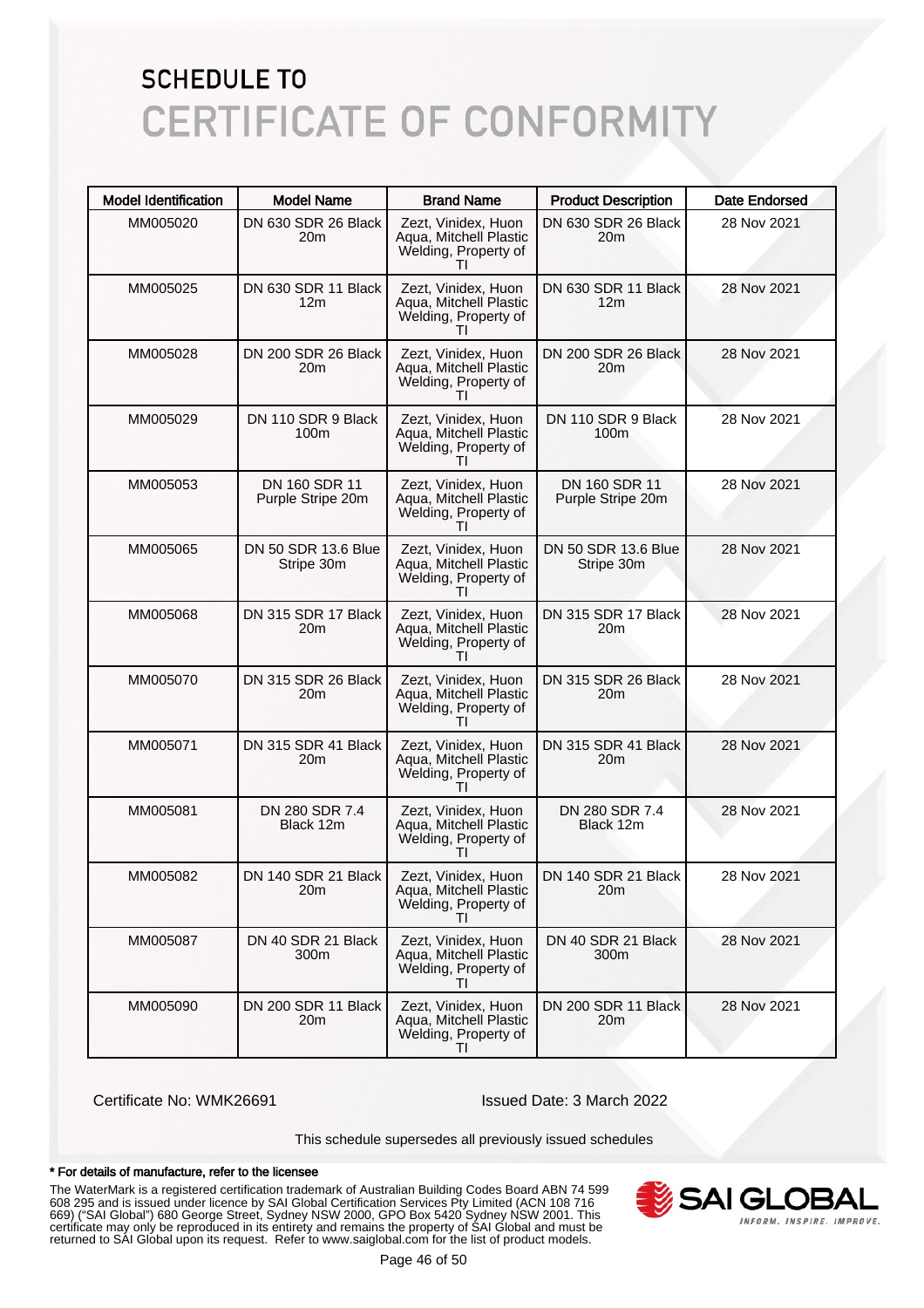| <b>Model Identification</b> | <b>Model Name</b>                      | <b>Brand Name</b>                                                                     | <b>Product Description</b>             | <b>Date Endorsed</b> |
|-----------------------------|----------------------------------------|---------------------------------------------------------------------------------------|----------------------------------------|----------------------|
| MM005091                    | DN 160 SDR 9 Black<br>12m              | Zezt, Vinidex, Huon<br>Aqua, Mitchell Plastic<br>Welding, Property of                 | DN 160 SDR 9 Black<br>12 <sub>m</sub>  | 28 Nov 2021          |
| MM005092                    | DN 280 SDR 41 Black<br>12 <sub>m</sub> | Zezt, Vinidex, Huon<br>Aqua, Mitchell Plastic<br>Welding, Property of<br>Τl           | DN 280 SDR 41 Black<br>12 <sub>m</sub> | 28 Nov 2021          |
| MM005094                    | DN 315 SDR 41 Black<br>12 <sub>m</sub> | Zezt, Vinidex, Huon<br>Aqua, Mitchell Plastic<br>Welding, Property of                 | DN 315 SDR 41 Black<br>12 <sub>m</sub> | 28 Nov 2021          |
| MM005095                    | DN 250 SDR 41 Black<br>12 <sub>m</sub> | Zezt, Vinidex, Huon<br>Aqua, Mitchell Plastic<br>Welding, Property of<br>Τl           | DN 250 SDR 41 Black<br>12 <sub>m</sub> | 28 Nov 2021          |
| MM005096                    | DN 500 SDR 41 Black<br>12m             | Zezt, Vinidex, Huon<br>Aqua, Mitchell Plastic<br>Welding, Property of                 | DN 500 SDR 41 Black<br>12 <sub>m</sub> | 28 Nov 2021          |
| MM005097                    | DN 500 SDR 26 Black<br>12 <sub>m</sub> | Zezt, Vinidex, Huon<br>Aqua, Mitchell Plastic<br>Welding, Property of<br>Τl           | DN 500 SDR 26 Black<br>12 <sub>m</sub> | 28 Nov 2021          |
| MM005099                    | DN 180 SDR 11 Black<br>20m             | Zezt, Vinidex, Huon<br>Aqua, Mitchell Plastic<br>Welding, Property of                 | DN 180 SDR 11 Black<br>20m             | 28 Nov 2021          |
| MM005106                    | DN 63 SDR 13.6 Blue<br>Stripe 50m      | Zezt, Vinidex, Huon<br>Aqua, Mitchell Plastic<br>Welding, Property of<br>Τl           | DN 63 SDR 13.6 Blue<br>Stripe 50m      | 28 Nov 2021          |
| MM005107                    | DN 63 SDR 13.6<br>Purple Stripe 100m   | Zezt, Vinidex, Huon<br>Aqua, Mitchell Plastic<br>Welding, Property of<br>Τl           | DN 63 SDR 13.6<br>Purple Stripe 100m   | 28 Nov 2021          |
| MM005108                    | DN 20 SDR 13.6 Blue<br>Stripe 25m      | Zezt, Vinidex, Huon<br>Aqua, Mitchell Plastic<br>Welding, Property of<br>$\mathbf{I}$ | DN 20 SDR 13.6 Blue<br>Stripe 25m      | 28 Nov 2021          |
| MM005109                    | DN 25 SDR 13.6 Blue<br>Stripe 25m      | Zezt, Vinidex, Huon<br>Aqua, Mitchell Plastic<br>Welding, Property of<br>Τl           | DN 25 SDR 13.6 Blue<br>Stripe 25m      | 28 Nov 2021          |
| MM005110                    | DN 32 SDR 13.6 Blue<br>Stripe 25m      | Zezt, Vinidex, Huon<br>Aqua, Mitchell Plastic<br>Welding, Property of                 | DN 32 SDR 13.6 Blue<br>Stripe 25m      | 28 Nov 2021          |
| MM005115                    | DN 180 SDR 11<br>Purple Stripe 12m     | Zezt, Vinidex, Huon<br>Aqua, Mitchell Plastic<br>Welding, Property of<br>$\mathbf{H}$ | DN 180 SDR 11<br>Purple Stripe 12m     | 28 Nov 2021          |

Certificate No: WMK26691 Issued Date: 3 March 2022

This schedule supersedes all previously issued schedules

#### \* For details of manufacture, refer to the licensee

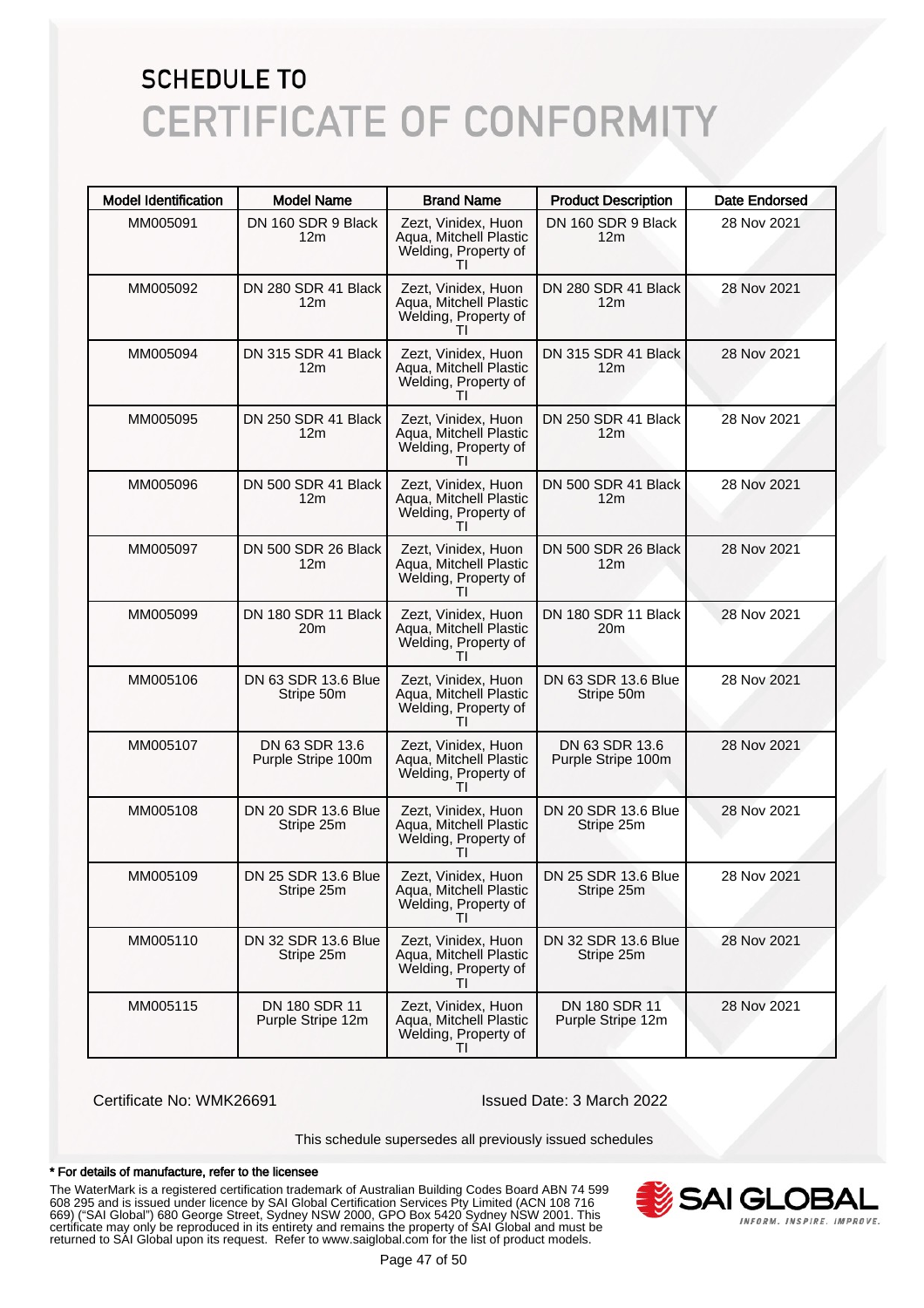| <b>Model Identification</b> | <b>Model Name</b>                      | <b>Brand Name</b>                                                                     | <b>Product Description</b>             | <b>Date Endorsed</b> |
|-----------------------------|----------------------------------------|---------------------------------------------------------------------------------------|----------------------------------------|----------------------|
| MM005116                    | DN 200 SDR 41 Black<br>12m             | Zezt, Vinidex, Huon<br>Aqua, Mitchell Plastic<br>Welding, Property of                 | DN 200 SDR 41 Black<br>12 <sub>m</sub> | 28 Nov 2021          |
| MM005123                    | DN 630 SDR 21 Black<br>12 <sub>m</sub> | Zezt, Vinidex, Huon<br>Aqua, Mitchell Plastic<br>Welding, Property of<br>Ш            | DN 630 SDR 21 Black<br>12 <sub>m</sub> | 28 Nov 2021          |
| MM005124                    | DN 40 SDR 13.6 Blue<br>Stripe 25m      | Zezt, Vinidex, Huon<br>Aqua, Mitchell Plastic<br>Welding, Property of                 | DN 40 SDR 13.6 Blue<br>Stripe 25m      | 28 Nov 2021          |
| MM005125                    | DN 160 SDR 11<br>Purple Stripe 12m     | Zezt, Vinidex, Huon<br>Aqua, Mitchell Plastic<br>Welding, Property of<br>Ш            | DN 160 SDR 11<br>Purple Stripe 12m     | 28 Nov 2021          |
| MM005128                    | DN 630 SDR 41 Black<br>12m             | Zezt, Vinidex, Huon<br>Aqua, Mitchell Plastic<br>Welding, Property of                 | DN 630 SDR 41 Black<br>12 <sub>m</sub> | 28 Nov 2021          |
| MM005131                    | DN 630 SDR 21 Black<br>25m             | Zezt, Vinidex, Huon<br>Aqua, Mitchell Plastic<br>Welding, Property of<br>Ш            | DN 630 SDR 21 Black<br>25m             | 28 Nov 2021          |
| MM005133                    | DN 630 SDR 13.6<br>Black 12m           | Zezt, Vinidex, Huon<br>Aqua, Mitchell Plastic<br>Welding, Property of<br>Ш            | DN 630 SDR 13.6<br>Black 12m           | 28 Nov 2021          |
| MM005162                    | DN 710 SDR 41 Black<br>12 <sub>m</sub> | Zezt, Vinidex, Huon<br>Aqua, Mitchell Plastic<br>Welding, Property of<br>$\mathbf{H}$ | DN 710 SDR 41 Black<br>12 <sub>m</sub> | 28 Nov 2021          |
| MM005172                    | DN 560 SDR 21 Black<br>12m             | Zezt, Vinidex, Huon<br>Aqua, Mitchell Plastic<br>Welding, Property of<br>Ш            | DN 560 SDR 21 Black<br>12 <sub>m</sub> | 28 Nov 2021          |
| MM005173                    | DN 560 SDR 21 Black<br>20m             | Zezt, Vinidex, Huon<br>Aqua, Mitchell Plastic<br>Welding, Property of<br>Ш            | DN 560 SDR 21 Black<br>20m             | 28 Nov 2021          |
| MM005176                    | DN 355 SDR 13.6<br>Black 20m           | Zezt, Vinidex, Huon<br>Aqua, Mitchell Plastic<br>Welding, Property of<br>ΤI           | DN 355 SDR 13.6<br>Black 20m           | 28 Nov 2021          |
| MM005187                    | DN 225 SDR 41 Black<br>12m             | Zezt, Vinidex, Huon<br>Aqua, Mitchell Plastic<br>Welding, Property of<br>$\mathbf{H}$ | DN 225 SDR 41 Black<br>12 <sub>m</sub> | 28 Nov 2021          |
| MM005192                    | DN 560 SDR 41 Black<br>12m             | Zezt, Vinidex, Huon<br>Aqua, Mitchell Plastic<br>Welding, Property of<br>ΤI           | DN 560 SDR 41 Black<br>12m             | 28 Nov 2021          |

Certificate No: WMK26691 Issued Date: 3 March 2022

This schedule supersedes all previously issued schedules

#### \* For details of manufacture, refer to the licensee

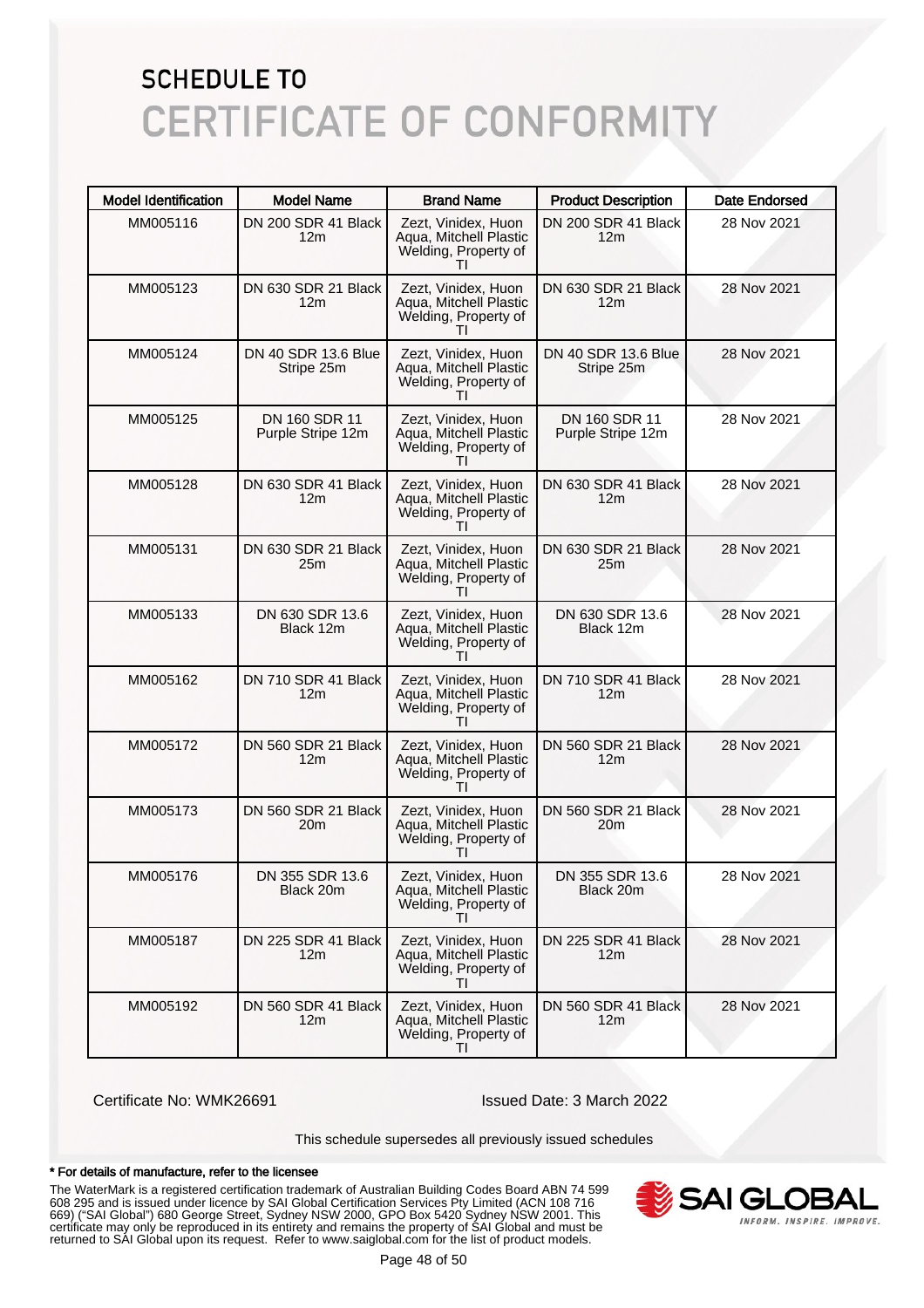| <b>Model Identification</b> | <b>Model Name</b>                      | <b>Brand Name</b>                                                                     | <b>Product Description</b>             | <b>Date Endorsed</b> |
|-----------------------------|----------------------------------------|---------------------------------------------------------------------------------------|----------------------------------------|----------------------|
| MM005197                    | DN 355 SDR 41 Black<br>12m             | Zezt, Vinidex, Huon<br>Aqua, Mitchell Plastic<br>Welding, Property of                 | DN 355 SDR 41 Black<br>12 <sub>m</sub> | 28 Nov 2021          |
| MM005198                    | DN 710 SDR 21 Black<br>12m             | Zezt, Vinidex, Huon<br>Aqua, Mitchell Plastic<br>Welding, Property of<br>$\mathbf{H}$ | DN 710 SDR 21 Black<br>12 <sub>m</sub> | 28 Nov 2021          |
| MM005199                    | DN 710 SDR 26 Black<br>12 <sub>m</sub> | Zezt, Vinidex, Huon<br>Aqua, Mitchell Plastic<br>Welding, Property of                 | DN 710 SDR 26 Black<br>12 <sub>m</sub> | 28 Nov 2021          |
| MM005203                    | DN 280 SDR 11<br>Purple Stripe 12m     | Zezt, Vinidex, Huon<br>Aqua, Mitchell Plastic<br>Welding, Property of<br>$\mathbf{H}$ | DN 280 SDR 11<br>Purple Stripe 12m     | 28 Nov 2021          |
| MM005205                    | DN 90 SDR 11 Cream<br>Stripe 110m      | Zezt, Vinidex, Huon<br>Aqua, Mitchell Plastic<br>Welding, Property of                 | DN 90 SDR 11 Cream<br>Stripe 110m      | 28 Nov 2021          |
| MM005206                    | DN 800 SDR 41 Black<br>12m             | Zezt, Vinidex, Huon<br>Aqua, Mitchell Plastic<br>Welding, Property of<br>ΤI           | DN 800 SDR 41 Black<br>12 <sub>m</sub> | 28 Nov 2021          |
| MM005209                    | DN 110 SDR 11<br>Purple Stripe 12m     | Zezt, Vinidex, Huon<br>Aqua, Mitchell Plastic<br>Welding, Property of                 | DN 110 SDR 11<br>Purple Stripe 12m     | 28 Nov 2021          |
| MM005213                    | DN 125 SDR 13.6<br>Purple Stripe 12m   | Zezt, Vinidex, Huon<br>Aqua, Mitchell Plastic<br>Welding, Property of<br>Τl           | DN 125 SDR 13.6<br>Purple Stripe 12m   | 28 Nov 2021          |
| MM005216                    | DN 90 SDR 9 Blue<br>Stripe 100m        | Zezt, Vinidex, Huon<br>Aqua, Mitchell Plastic<br>Welding, Property of<br>$\mathbf{H}$ | DN 90 SDR 9 Blue<br>Stripe 100m        | 28 Nov 2021          |
| MM005221                    | DN 200 SDR 9 Black<br>12m              | Zezt, Vinidex, Huon<br>Aqua, Mitchell Plastic<br>Welding, Property of<br>$\mathbf{H}$ | DN 200 SDR 9 Black<br>12 <sub>m</sub>  | 28 Nov 2021          |
| MM005225                    | DN 500 SDR 21 Black<br>12m             | Zezt, Vinidex, Huon<br>Aqua, Mitchell Plastic<br>Welding, Property of<br>ΤI           | DN 500 SDR 21 Black<br>12m             | 28 Nov 2021          |
| MM005230                    | DN 40 SDR 13.6<br>Purple Stripe 150m   | Zezt, Vinidex, Huon<br>Aqua, Mitchell Plastic<br>Welding, Property of<br>$\mathbf{H}$ | DN 40 SDR 13.6<br>Purple Stripe 150m   | 28 Nov 2021          |
| MM005231                    | DN 160 SDR 26 Black<br>20m             | Zezt, Vinidex, Huon<br>Aqua, Mitchell Plastic<br>Welding, Property of<br>ΤI           | DN 160 SDR 26 Black<br>20 <sub>m</sub> | 28 Nov 2021          |

Certificate No: WMK26691 Issued Date: 3 March 2022

This schedule supersedes all previously issued schedules

#### \* For details of manufacture, refer to the licensee